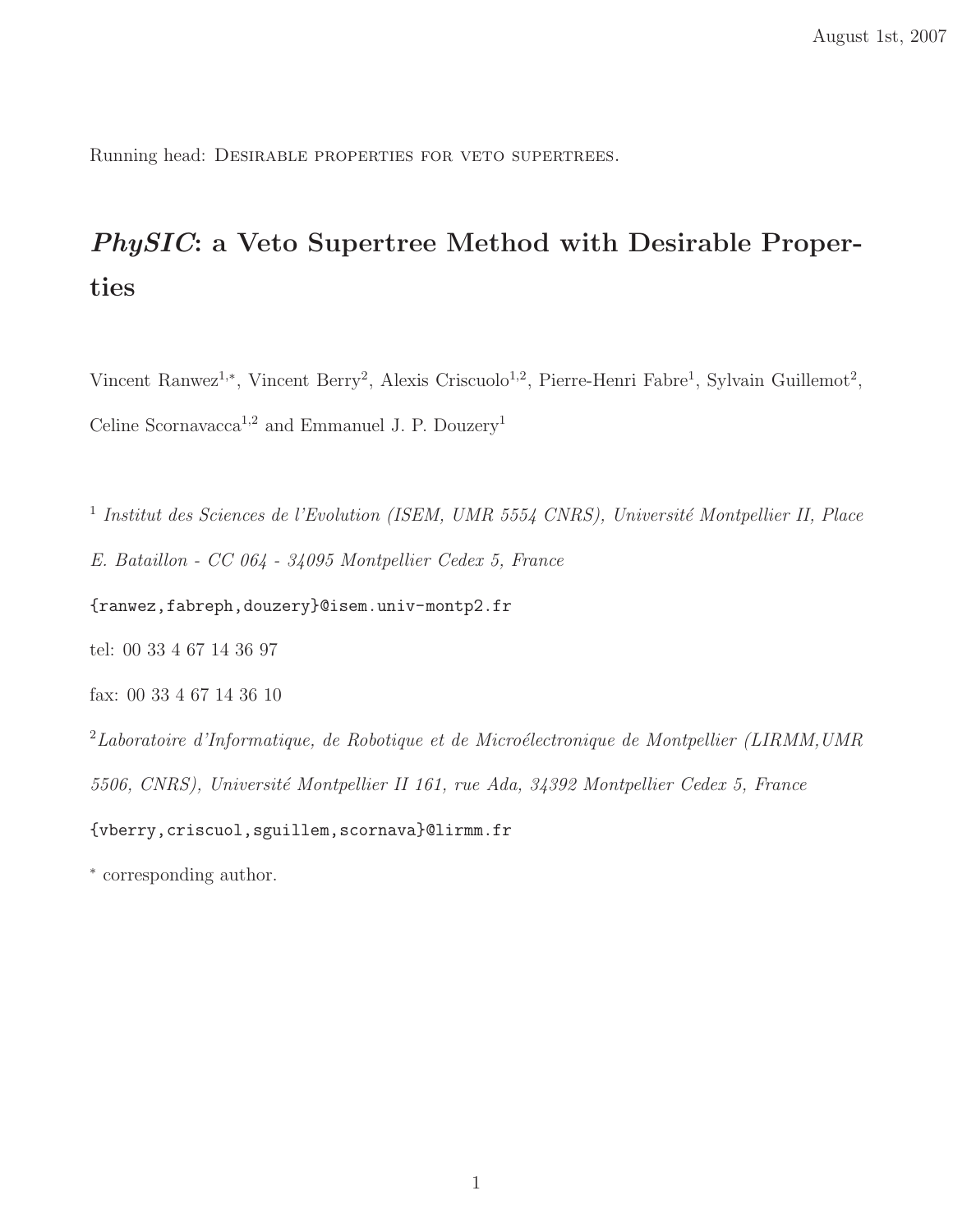#### Abstract

This paper focuses on veto supertree methods, i.e., methods that aim at producing a conservative synthesis of the relationships agreed upon by all source trees. We propose desirable properties that a supertree should satisfy in this framework, namely the *non*contradiction property (PC) and the induction property (PI). The former requires that the supertree does not contain relationships that contradict one or a combination of the source topologies, while the latter requires that all topological information contained in the supertree is present in a source tree or collectively induced by several source trees. We provide simple examples to illustrate their relevance and that allow a comparison with previously advocated properties. We show that these properties can be checked in polynomial time for any given rooted supertree. Moreover, we introduce the PhySIC method (phylogenetic signal with induction and non-contradiction). For k input trees spanning a set of  $n$  taxa, this method produces a supertree that satisfies the above-mentioned properties in  $O(kn^3 + n^4)$  polynomial computing time. The polytomies of the produced supertree are also tagged by labels indicating areas of conflict as well as those with insufficient overlap. As a whole, *PhySIC* enables the user to quickly summarize consensual information of a set of trees and localize groups of taxa for which the data requires consolidation. Lastly, we illustrate the behaviour of  $PhysIC$  on primate datasets of various sizes, and propose a supertree covering 95% of all primate extant genera. The PhySIC algorithm is available at http://atgc.lirmm.fr/cgi-bin/PhySIC/physic.cgi.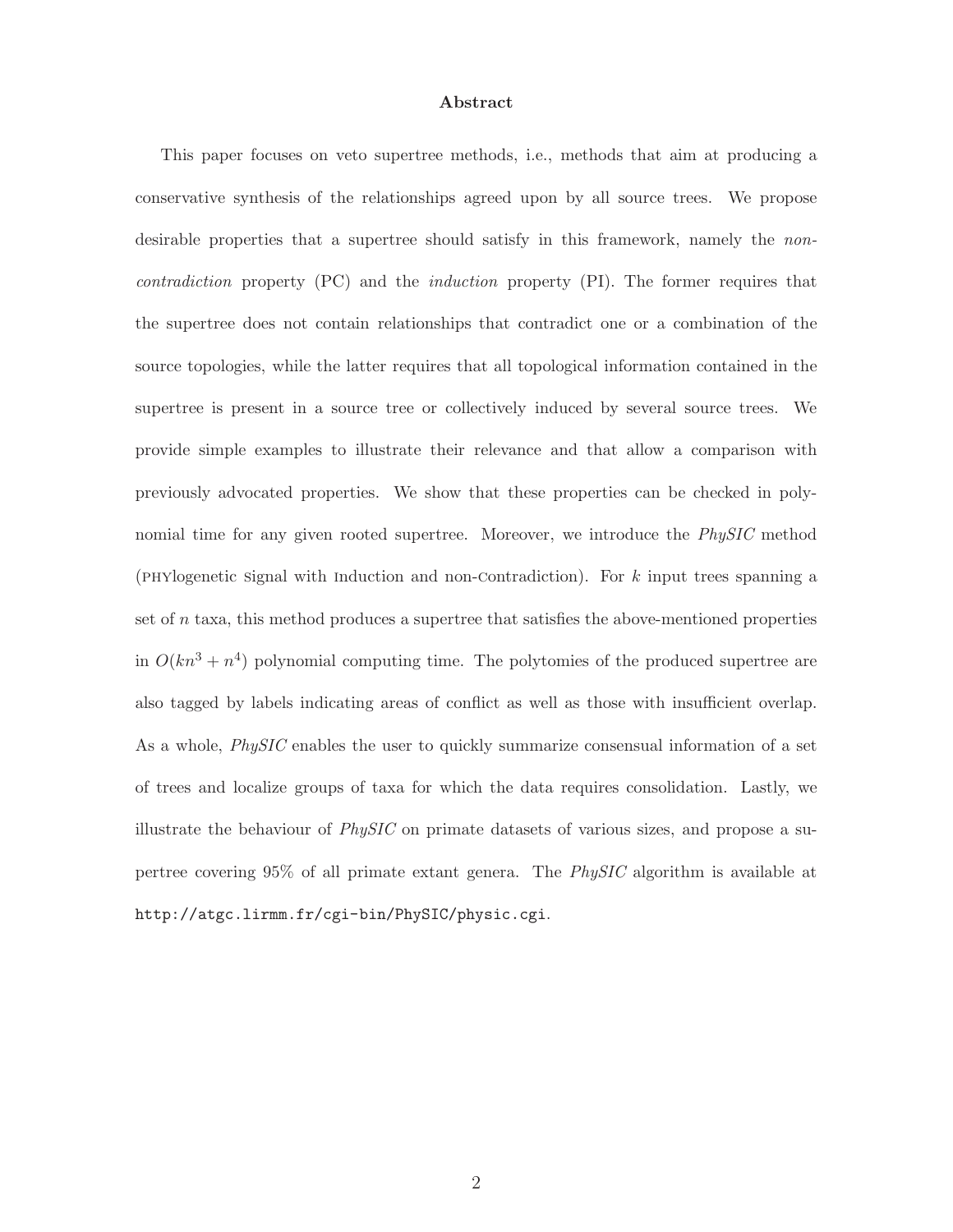# Introduction

# Building supertrees

Phylogenies are invaluable tools in various areas of biology to understand the evolution of genes and taxa. Trees that incorporate an exhaustive sampling of taxonomic biodiversity provide crucial information about systematics, genomics, and diversification patterns of species (e.g., Davies et al., 2004). Large trees can be built using various approaches, including supermatrices and supertrees. The former approach consists of combining the different source datasets into a supermatrix of characters, and then analyzing it under standard phylogenetic reconstruction criteria (e.g., Delsuc et al., 2005). The supertree approach is an alternative methodology using trees rather than character data as a primary source of information. It first involves inferring smaller, partially overlapping, source phylogenetic trees from initial character data, and then assembling them into a larger, more comprehensive supertree (Bininda-Emonds, 2004a). This approach is particularly convenient when dealing with heterogeneous character sources, e.g., those scored from morphological, transposable elements, DNA, or protein studies. Supertrees have become increasingly popular (e.g., Bininda-Emonds, 2004b), notably since the seminal work involving the reconstruction of the primate supertree (Purvis, 1995a). The widespread use of supertrees is explained by three useful applications (Wilkinson et al., 2004): (i) they provide large phylogenetic frameworks for broad comparative studies; (ii) they evaluate the congruence of sets of input trees, and reveal conflicts due to outlier/unstable taxa; and (iii) they identify insufficient overlap among leaf sets of input trees, and assign priorities for choosing the taxa to be subsequently sampled.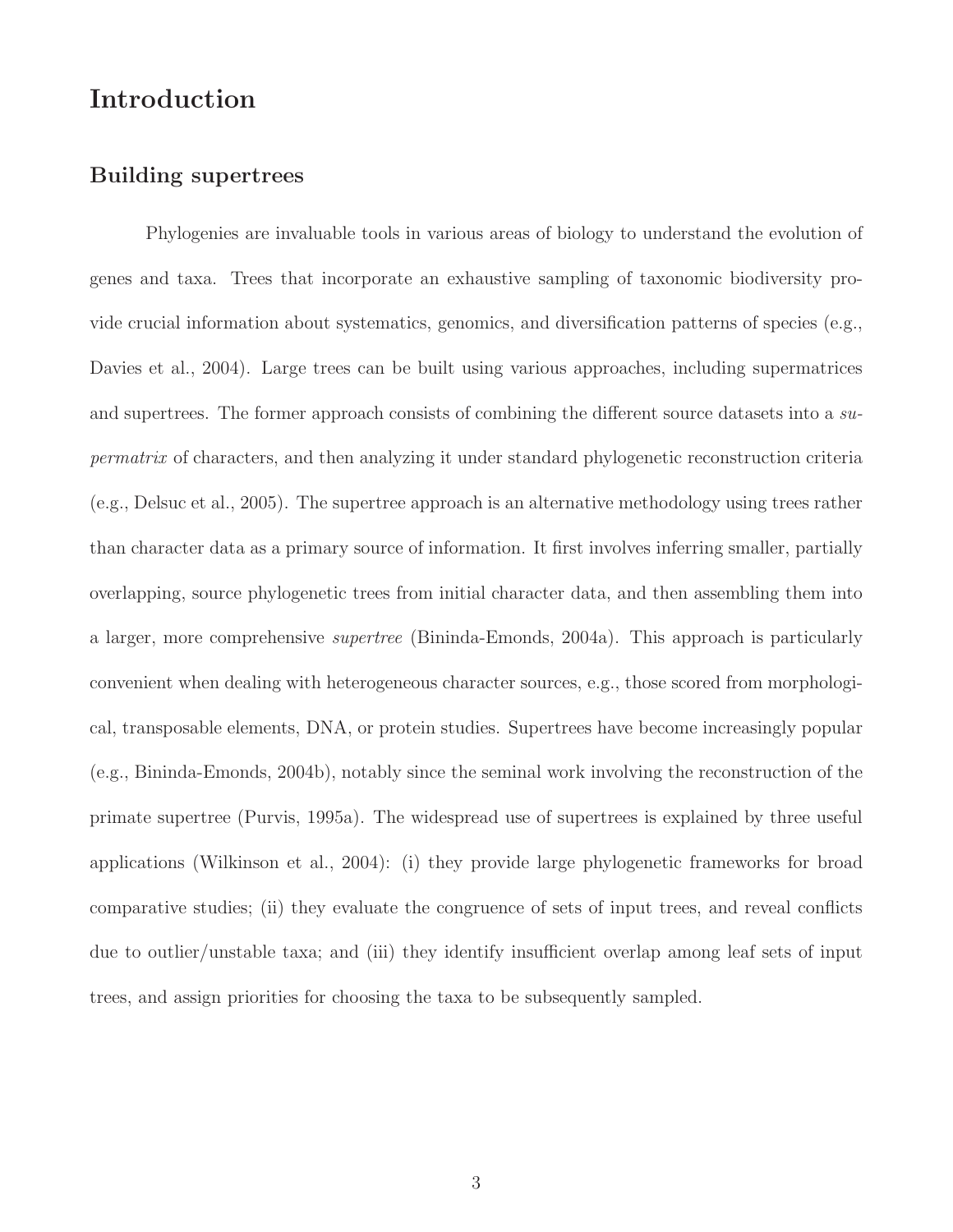### Different kinds of supertree methods

Supertree methods fall into three categories depending on their way of handling topological conflicts, i.e., different arrangements of the same leaves among labeled source trees.

The first suite of methods do not handle incompatible source trees. The pioneering methods that belong to this category are Build (Aho et al., 1981) and the strict consensus supertree (Gordon, 1986). Although they are important milestones, these methods appear "of limited use. As most systematics know, phylogenies usually conflict with one another" (Bininda-Emonds, 2004b, p4).

The second suite of methods handle conflicts among input trees in a liberal way: they apply a voting procedure. In order to extract their main phylogenetic signal, source trees are asked to vote on various parts of the phylogeny to be inferred, with the most supported candidates being elected and composing the output supertree. Voting methods are said to resolve conflicts (Thorley and Wilkinson, 2003): for each conflict, they use some optimization criterion to make a decision in favor of one of the topological alternatives. Most conflicts among input trees are expected to be resolved because relationships displayed by the supertree are guided by source topologies on the basis of weight of evidence. The most widespread voting method is Matrix Representation with Parsimony (MRP) whereby nodes of each source tree are encoded as binary characters of a matrix that is then analyzed with the maximum parsimony criterion to obtain the composite tree (Baum, 1992; Ragan, 1992). Analyzing this binary encoding of source topological information with other tree-building criteria leads to variants of MRP such as Matrix Representation with Flipping (MRF; Chen et al., 2003) and Matrix Representation with Compatibility (MRC; Ross and Rodrigo, 2004). Other methods of the voting kind, such as MinCut (MC; Semple and Steel, 2000) and ModifiedMinCut (MMC; Page, 2002) extend Build. They encode source trees in a graph that is progressively decomposed to get supertree clades. When conflicts hinder the decomposition,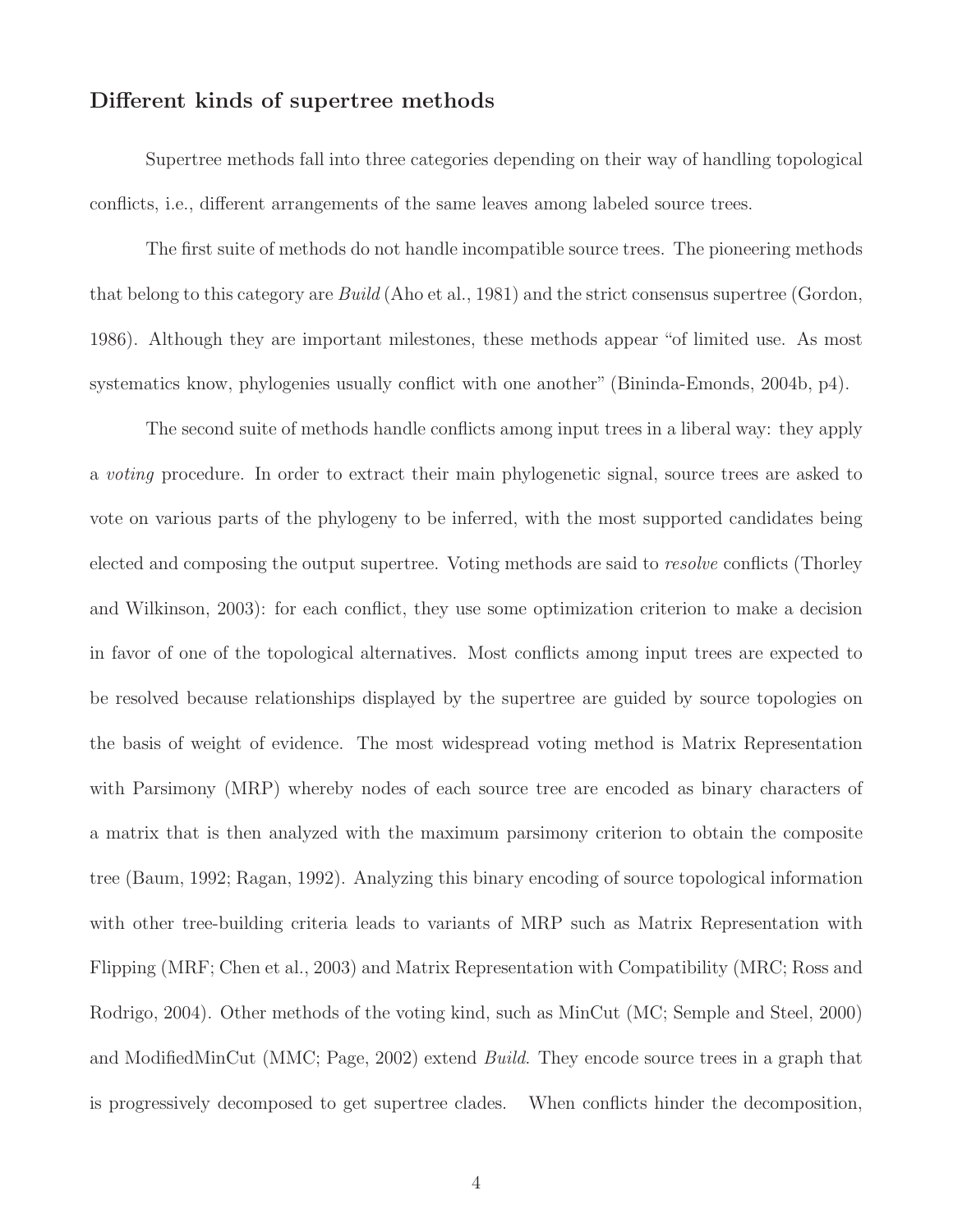the graph is cut by removing the least supported relationships. The Average Consensus (Lapointe and Cucumel, 1997) and Super Distance Matrix (Criscuolo et al., 2006) methods implement the voting approach in an alternative way. They average the initial distance matrices, converted from source characters or valued topologies, into a *superdistance* matrix; a tree-building distance-based approach is then used to infer a supertree from the matrix. Interestingly, voting methods like MRP may generate novel clades, i.e., clades not present in any input tree alone (Purvis, 1995b; Bininda-Emonds and Bryant, 1998; Sanderson et al., 1998). Unfortunately, when source trees conflict, novel clades that are contradicted by each of the source trees can be present in the supertree inferred by MRP (Goloboff and Pol, 2002; Goloboff, 2005; Cotton et al., 2006) and by MRF (Goloboff, 2005). The importance of this phenomenon is still debated, Bininda-Emonds (2003) reporting, on the basis of simulations, that this situation is not very frequent for MRP, while Goloboff (2005) shows selected case studies where "this situation is, clearly, not very unlikely".

The third suite of methods handle conflicts among input trees in a conservative way. They adopt a veto philosophy: the phylogenetic information of every source topology is to be respected, and the supertree is not allowed to contain any group that a source tree would vote against. These methods *remove* conflicts (Thorley and Wilkinson, 2003) because they either propose multifurcations in the supertree (Goloboff and Pol, 2002), or prune rogue taxa (Berry and Nicolas, 2004). In this framework, the supertree should not retain a single branching pattern within a given clade when several valid topological alternatives are present in the source trees. The full agreement required by veto methods provides an unambiguous phylogenetic framework that is, for instance, well suited for taxonomic revisions. More specifically, such a conservative approach may be applied to automatically build or update parts of the Tree of Life (http://tolweb.org). Several supertree methods akin to the veto philosophy have been proposed, all of which are inspired by consensus approaches that operate on trees with identical leaf sets. For example, extensions of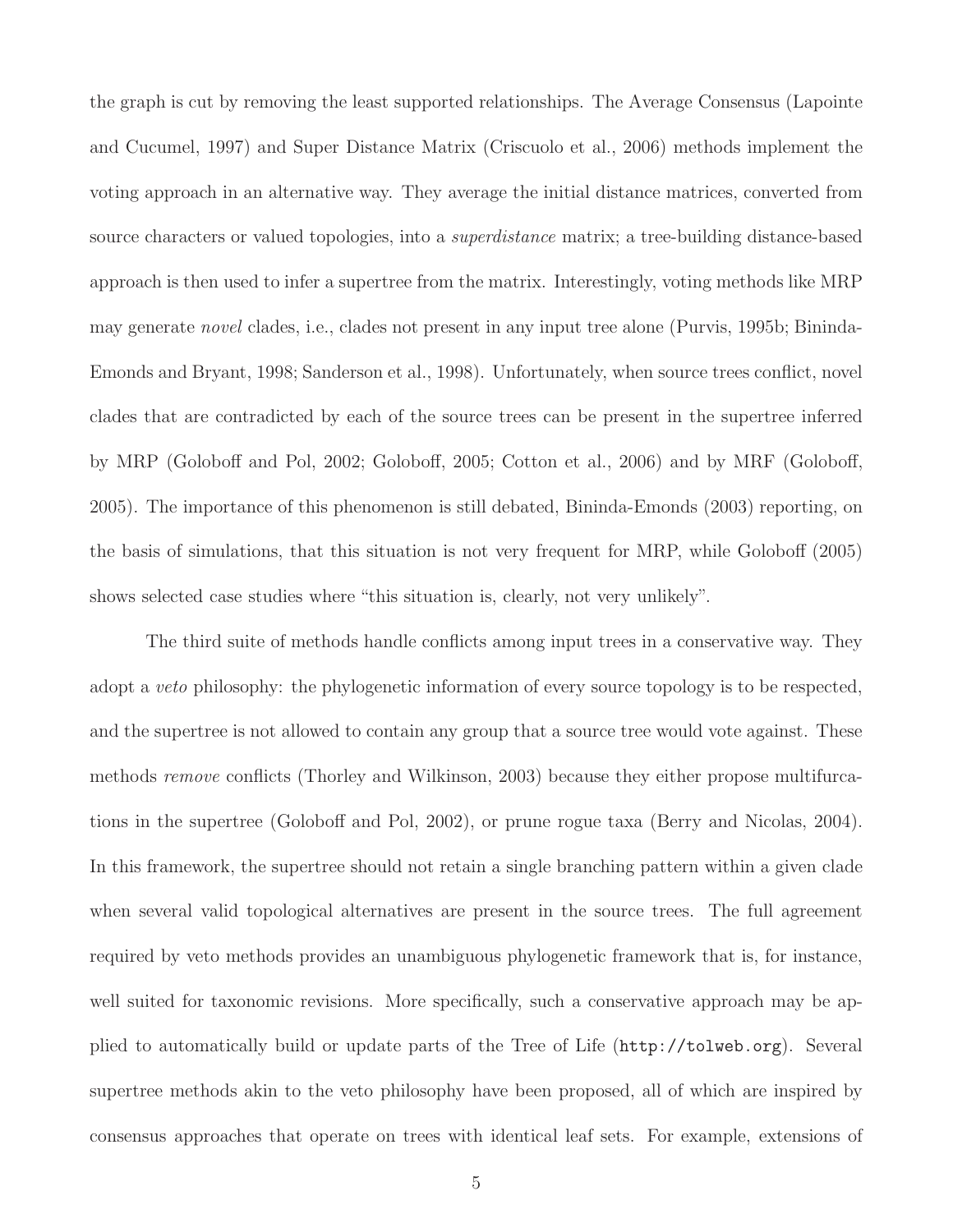the strict consensus (Gordon, 1986; Huson et al., 1999), semi-strict consensus (Goloboff and Pol, 2002), and maximum agreement subtree consensus (Berry and Nicolas, 2004) have been proposed to infer veto supertrees.

### Properties of supertree methods

To assess the relevance of supertree methods, it is most useful to have properties characterizing the extent to which the supertrees they infer are reliable syntheses of source trees (Bininda-Emonds and Bryant, 1998; Steel et al., 2000; Wilkinson et al., 2004; Goloboff, 2005). For instance, Steel et al. (2000) suggest that the output supertree should (i) encompass every source tree when possible, (ii) always contain every leaf (taxon) that occurs in at least one source tree, and (iii) be computed under a running time that grows polynomially with respect to the total number of leaves. These authors also showed that rooted input trees are more appealing than unrooted ones for supertree methods that aim to satisfy several desirable properties simultaneously. Yet, even if supertree methods satisfy some desirable properties, the inferred supertrees often contain polytomies which actually intermix two distinct phenomena: either a lack of overlap in the topological information among source trees, or the occurrence of topological conflicts among them, or a combination of these. We thus decided to develop a method that proposes supertrees with unambiguous resolutions, and provides biologists with explanations about causes of polytomies. For this purpose, we rely on two new formal properties.

On the one hand, we think that supertree methods should avoid arbitrary resolutions, i.e., resolutions that are not entailed by the source topologies. Indeed, novel relationships displayed by a supertree "are worrying if they are not implied by combinations of the input trees" (Wilkinson et al., 2005), and "should be identified as such, to highlight their lack of any known justification"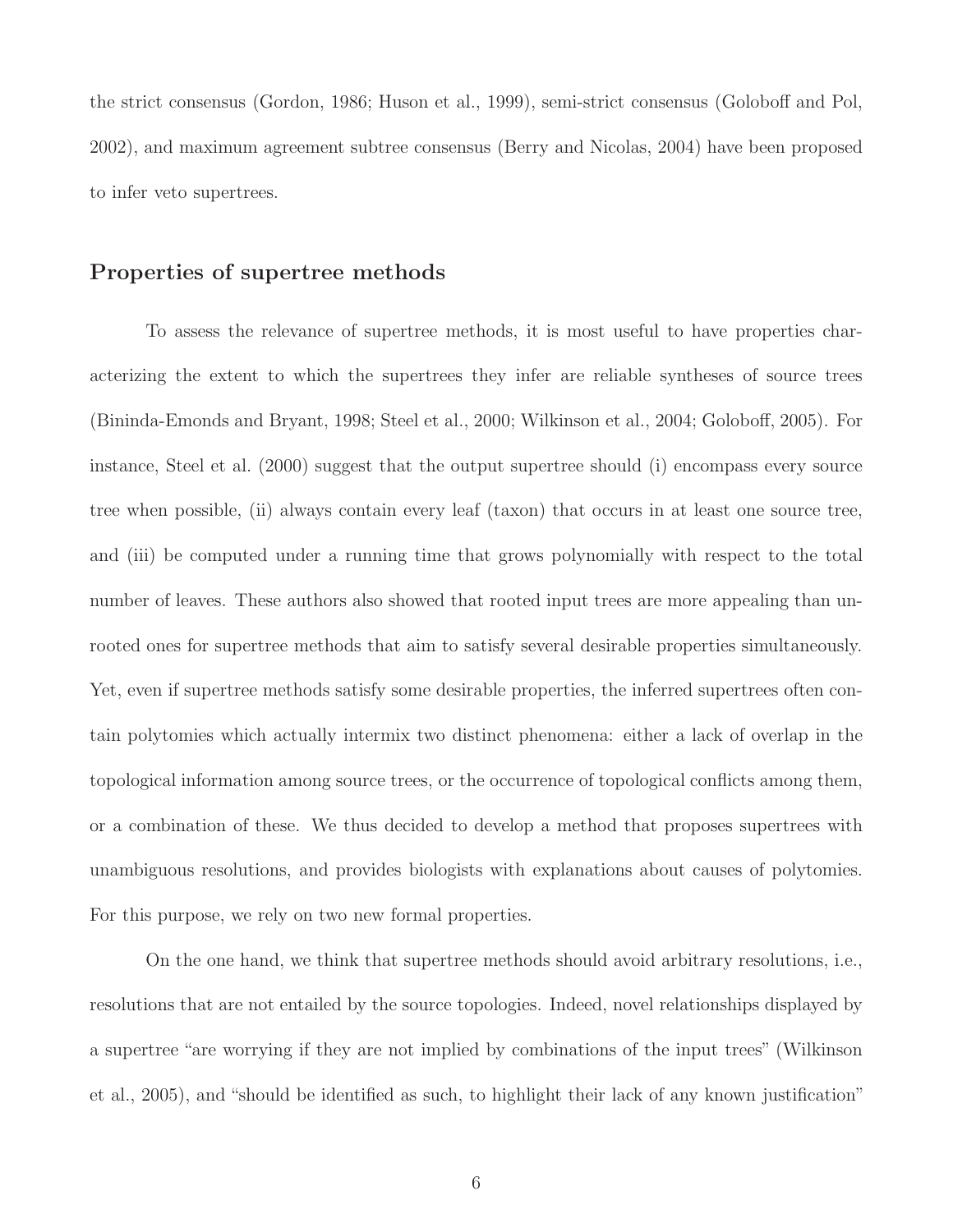(Pisani and Wilkinson, 2002). Thus, we first request that every piece of phylogenetic information displayed in the supertree be present in one or several source topologies, or be induced by their interaction; we call this the induction property.

On the other hand, we focus on unanimous clades, thus adopting a veto point of view. This means that the supertree is not allowed to contain a clade that conflicts either directly with a source tree or indirectly with a combination of them. We call this the *non-contradiction* property. Such a supertree, that incorporates only uncontradicted input relationships, provides a reliable baseline for subsequent analyses (Goloboff and Pol, 2002; Goloboff, 2005).

Goloboff and Pol (2002) mentioned similar properties in a formal characterization involving triplets. They provide examples showing that supertree methods of the voting kind, such as MRP, MC, understandably do not respect these properties. Although being appealing, the characterization proposed by Goloboff and Pol (2002) can at times be too restrictive or permissive (see following sections). Recently, Grunewald et al. (2006) provided another characterization of a property related to arbitrary resolutions contained in the supertree with respect to source trees. In both cases, there does not seem to be any straightforward algorithm that would always allow for property verification. Note, however, that Goloboff and Pol (2002) proposed a supertree heuristic algorithm that satisfies the desired properties in most cases.

In this paper, we provide a characterization of non-contradiction and induction properties, that differ from those of Goloboff and Pol (2002) and Grunewald et al. (2006). We also describe simple and polynomial-time algorithms that enable users to check whether or not a given supertree satisfies these properties. Then we propose an algorithm called *PhySIC* that improves the *Build* algorithm (Aho et al., 1981) by always inferring a supertree and which, moreover, satisfies the non-contradiction and induction properties. As far as we know, this is the first time that a polynomial-time method is proposed that always satisfies properties related to induction and non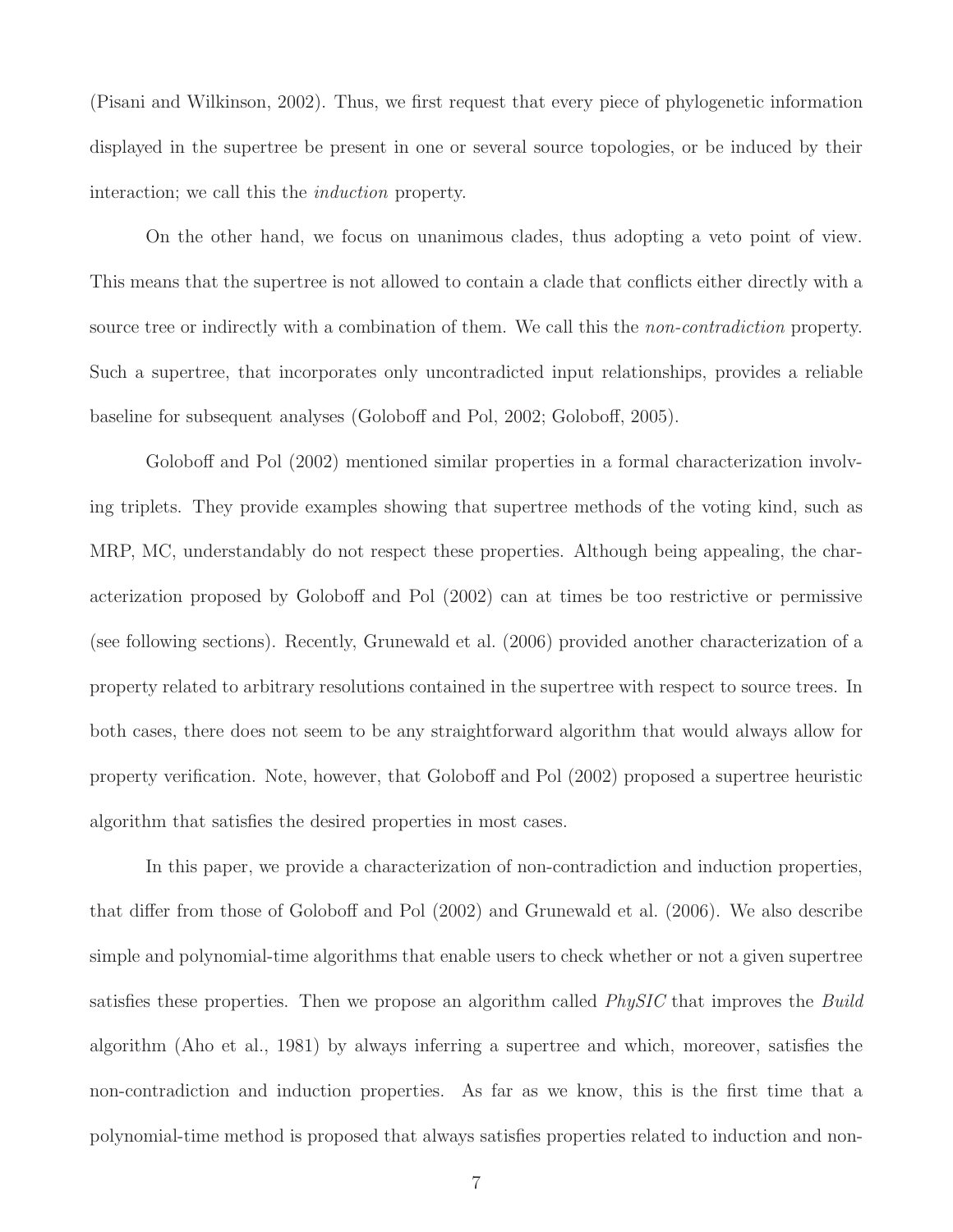contradiction. Moreover, improving the behavior of Build with respect to arbitrary decisions can benefit the various methods that extend this algorithm for supertree purposes, e.g., MC (Semple and Steel, 2000), MCC (Page, 2002), AncestralBuild (Daniel and Semple, 2004; Berry and Semple, 2006) and RankedTree (Bryant et al., 2004). Next, we pinpoint the difference between the behaviour of PhySIC and that of well-known supertree methods on a biological case study on Primates. Lastly, we illustrate PhySIC on the reconstruction of the primate supertree at the genus level from various source trees based on mitochondrial DNA, nuclear DNA and jumping gene sequences. The supertree reconstructed appears to be useful for displaying phylogenetic relationships among the major primate taxa (Goodman et al., 2005). Moreover, the produced supertree displays label(s) on each of its polytomous nodes which identifies the cause(s) of these polytomies (lack of cross-information and/or presence of contradictions). The PhySIC method has been implemented in C++ using the Bio++ library (Dutheil et al., 2006) and is freely available as a web service and for download at http://atgc.lirmm.fr/cgi-bin/PhySIC/physic.cgi.

# Non-contradiction and induction properties

We first introduce vocabulary and notations required to formally define the properties of non-contradiction (PC) and of induction (PI). Simple examples are then used to illustrate the relevance of PC and PI as well as to relate them with previously proposed properties for supertree methods (Steel et al., 2000; Goloboff and Pol, 2002). Then we show how to check in polynomial time whether a supertree satisfies PC and PI for a given collection of source trees.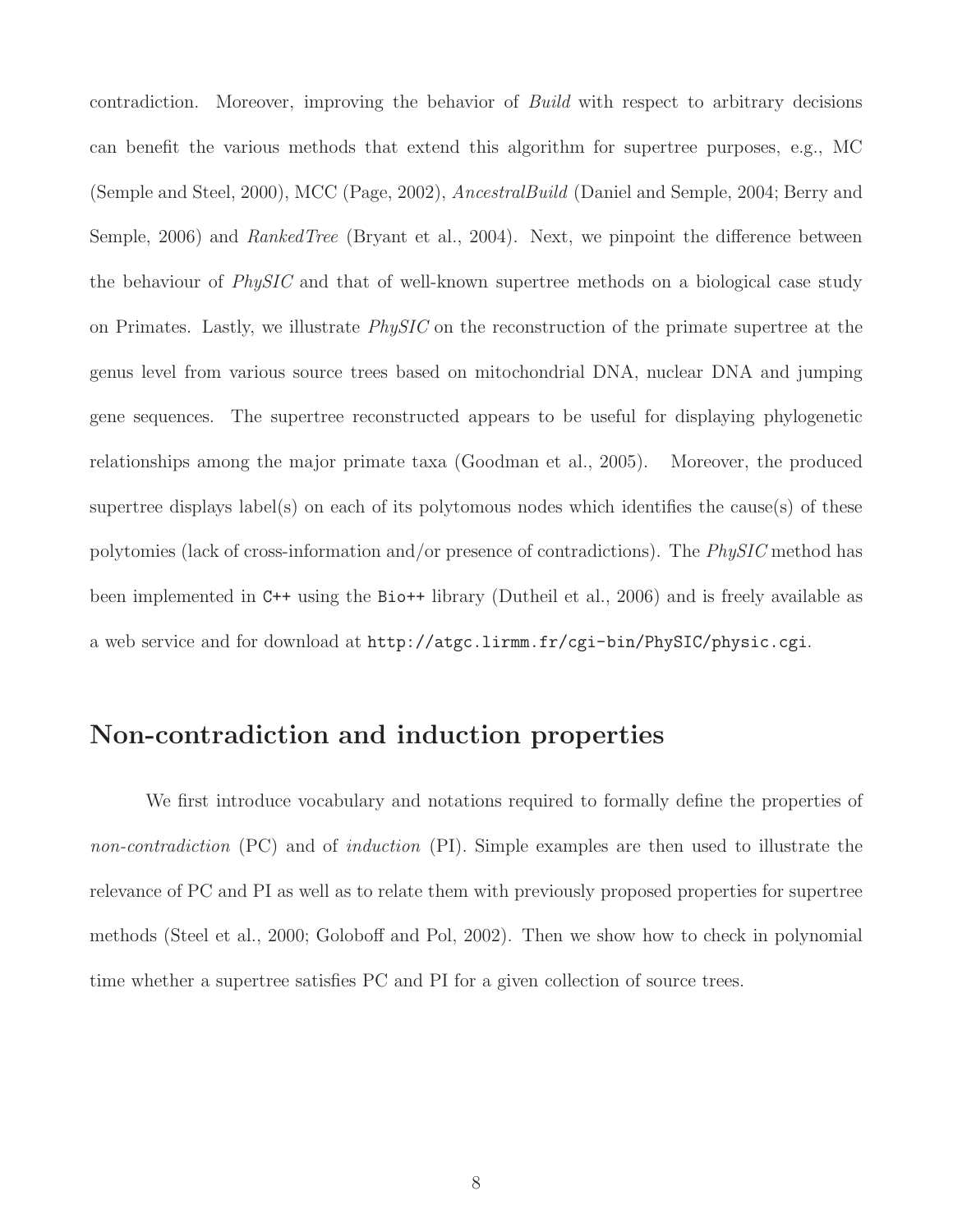# Topological description of trees

The definitions and notations used for trees and their topological description are mainly the same as those used by Semple and Steel (2003). We only consider rooted phylogenies, due to the fact that supertree methods cannot fulfill different desirable properties listed in Steel et al. (2000) when considering unrooted trees. Hereafter, the terms *phylogeny* and tree are considered synonymous. Given a tree T,  $L(T)$  denotes the set of taxa associated to its leaves. More generally, given a collection T of trees,  $L(\mathcal{T})$  denotes the set of taxa appearing in at least one tree of T. Given two phylogenies T and T' on the same leaf set  $(L(T) = L(T'))$ , we say that T refines T' whenever T contains all clades of  $T'$ . In other words, either T and T' are identical or T can be transformed into  $T'$  by collapsing some of its internal edges.

A rooted tree on three leaves  $A, B, C$  has only three possible binary shapes, called *triplets* and denoted by  $AB|C$ , resp.  $AC|B$ , resp.  $BC|A$ , depending on the innermost clade  $(AB, \text{resp. } AC)$ , resp BC). Given a triplet t,  $\bar{t}$  denotes any of the two other triplets on the same set of leaves. Alternatively, a tree on three leaves can be a star tree, i.e., a unique internal node connected to the leaves. Any rooted tree  $T$  can be equivalently described by the set of triplets homeomorphic to subtrees of T connecting three leaves (e.g., Grunewald et al., 2006),  $rt(T)$  denotes this set. Given a collection T of phylogenies,  $rt(T) = \bigcup_{T_i \in T} rt(T_i)$  denotes the set of triplets present in these phylogenies. Note that it is possible that  $rt(\mathcal{T})$  contains two triplets t and  $\bar{t}$ , namely when  $\mathcal T$  hosts two incompatible phylogenies. Clearly, two such triplets cannot be combined into a single supertree of the collection.

Given a set  $\mathcal R$  of triplets,  $L(\mathcal R)$  denotes the set of taxa appearing in at least one tree in  $\mathcal R$ . A tree T is said to *display* a set R of triplets when  $\mathcal{R} \subseteq rt(T)$ ; moreover, T strictly displays R if additionally  $L(T) = L(\mathcal{R})$ . A set  $\mathcal R$  of triplets is *compatible* if there is a tree T that displays  $\mathcal R$ . To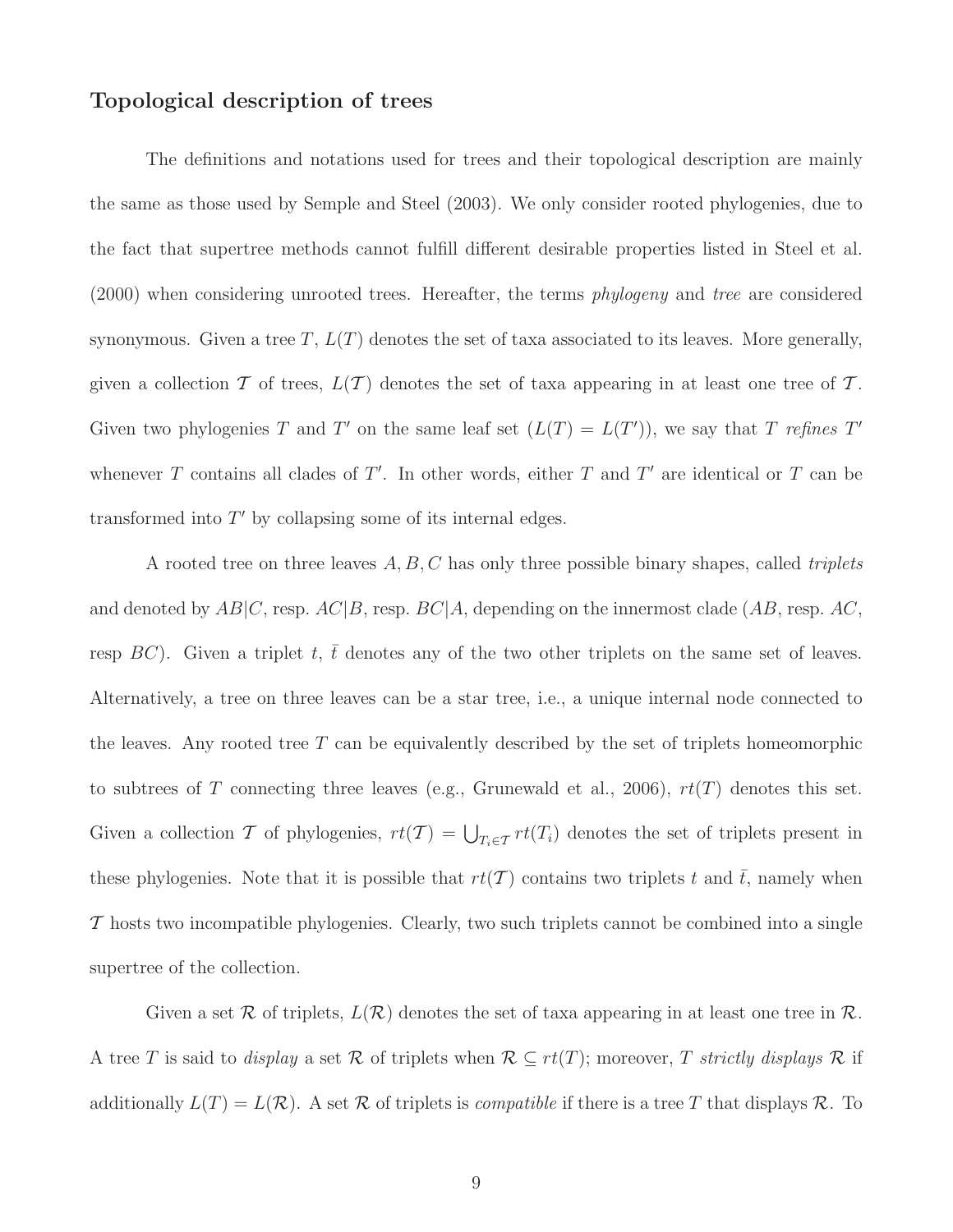find a tree displaying  $\mathcal{R}$ , it is useful to take into account that some triplets of the tree are *induced* by R: a compatible set R of triplets induces a triplet t, denoted by  $\mathcal{R} \vdash t$ , if and only if  $\mathcal{R} \cup \{\bar{t}\}\$ is not compatible, or equivalently if any tree T that displays  $R$  contains t. For instance, any tree displaying  $\{AB|C, BC|D\}$  also has to display the triplet  $AC|D$ , i.e.,  $\{AB|C, BC|D\} \vdash AC|D$ . Bandelt and Dress (1986) and Dekker (1986) were among the first to investigate such induction rules. The set of all triplets induced by a compatible set  $\mathcal R$  is called the *closure* of  $\mathcal R$  and is denoted by  $cl(\mathcal{R})$ . Source trees considered for supertree building are sometimes incompatible, and then the set of triplets considered is incompatible. Nonetheless, we can characterize the set of triplets induced by these collections by extending the preceding definition: we will say that a set R of triplets *induces* a triplet t when there is a compatible subset  $\mathcal{R}'$  of R that induces t.

# Characterizing non-contradiction and induction by triplets

Here we describe two important properties that veto method supertrees should satisfy. They concern topological relationships that a supertree should not contain with respect to the input trees : first, it should not contain relationships *contradicting* the source trees (PC property); moreover, it should only contain relationships that are *induced* by the input trees (PI property). Below we detail these two properties.

There are several ways for a supertree to contradict a collection of source trees. The most direct contradiction occurs when only one resolution appears for a group of taxa in one or several source trees, and the supertree contains a different resolution for the group. When different resolutions appear in source trees, as soon as the supertree proposes a resolution for the concerned taxa it contradicts at least one input tree. Contradictions are less direct when the supertree proposes a resolution that contradicts no single input tree but does contradict a combination of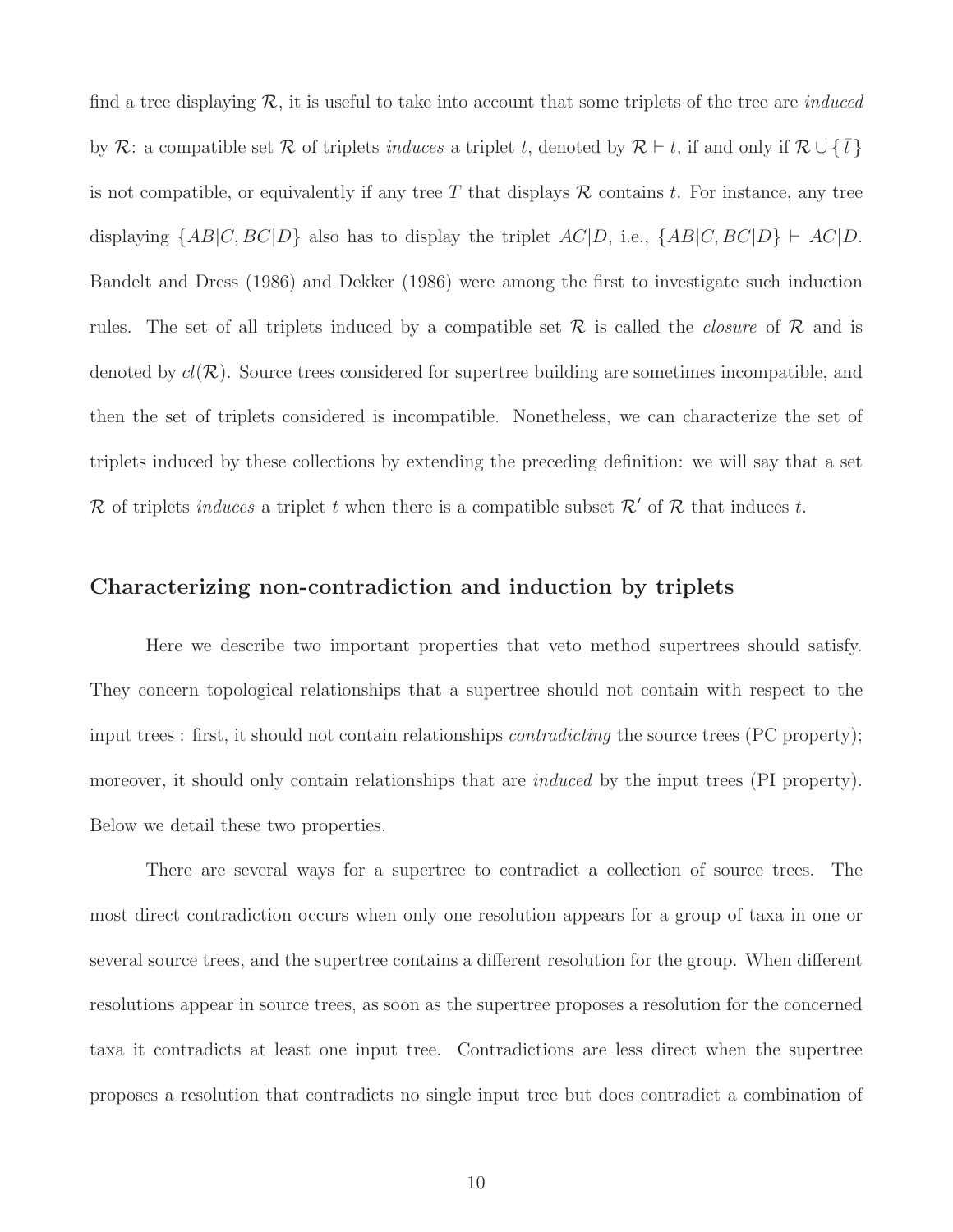them.

A relationship contained in a supertree can present no contradiction with the input trees and still not be desirable. For instance, Fig. 1 shows a collection of two source trees and four possible supertrees,  $T', T'', T'''$  and T, for this collection. Both B and C are sister taxa of A in the source trees, but no information is present in these trees to resolve the clade  $A, B, C$ . Thus, the fully resolved supertrees  $T', T'', T'''$  all take arbitrary decisions by proposing one of the possible resolutions for this clade. Here, T is the sole supertree not proposing an arbitrary resolution for the clade. Arbitrary resolutions are misleading as they display relationships that are not entailed by the input trees.

The above properties can be formalized in different ways depending on the kind of topological relationship considered, e.g. clades, nestings, triplets, etc. Following Goloboff and Pol (2002) and Grunewald et al. (2006), we chose to focus on triplets. Given a collection  $\mathcal T$  of input trees and a candidate supertree T,  $\mathcal{R}(T, \mathcal{T})$  denotes the set of triplets of T for which T proposes a resolution. More formally,  $\mathcal{R}(T, \mathcal{T}) = \{ AB | C \in rt(\mathcal{T}) \text{ such that } \{ AB | C, AC | B, BC | A \} \cap rt(T) \neq \emptyset \}.$  The set  $\mathcal{R}(T, T)$  corresponds to all topological information present in collection T that is related to the information present in supertree  $T$ . Using this notation, we can express the induction property (PI) and the non-contradiction property (PC) as follows:

- T satisfies PI for T if and only if for all  $t \in rt(T)$ , it holds that  $\mathcal{R}(T, T) \vdash t$ . In other words, PI requires that each and every triplet of T is induced by  $\mathcal{R}(T, \mathcal{T})$ .
- T satisfies PC for T if and only if for all  $t \in rt(T)$  and all  $\bar{t}$ , it holds that  $\mathcal{R}(T, T) \not\vdash \bar{t}$ . This means that, for each and every triplet of T,  $\mathcal{R}(T, \mathcal{T})$  induces no alternative resolution.

For instance, considering collection  $\mathcal{T} = \{T_1, T_2\}$  in Fig. 2 and supertree T' of Fig. 3, the set  $\mathcal{R}(T',\mathcal{T})$  is  $\{AC|E,AC|F,AB|E,AB|F,BC|E,BC|F,EF|A,EF|B,EF|C\}$ . Note that the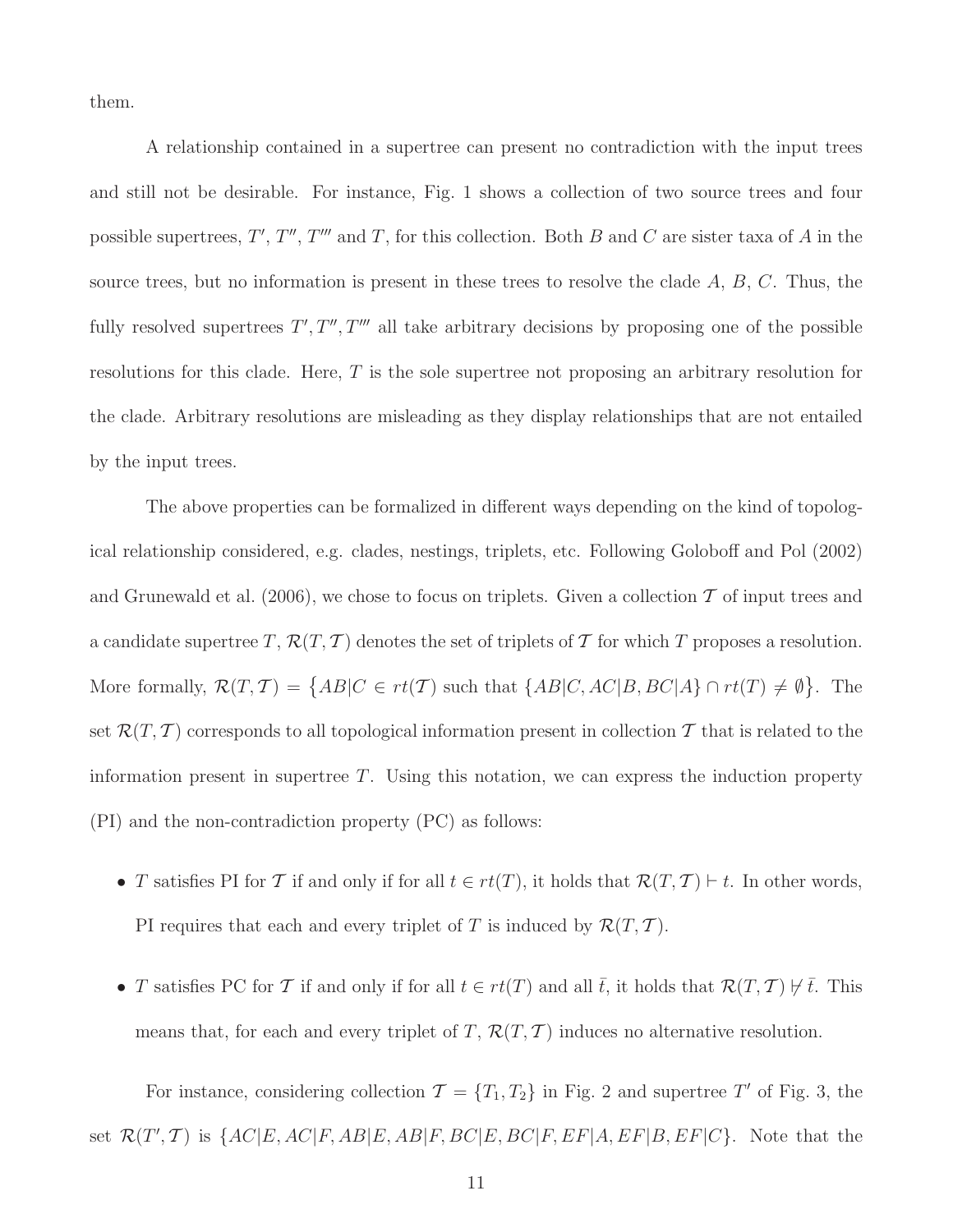triplet  $AD|C$  present in  $rt(T)$  due to  $T_2$  is not in this set because  $A, D, C$  are multifurcating in  $T'$ . When the source trees are incompatible, it is possible that  $\mathcal{R}(T, \mathcal{T})$  contains two different triplets for the same three taxa. For example, consider the supertree  $T$  in Fig. 3 proposed by the MC and MMC voting methods (Semple and Steel, 2000; Page, 2002) on the collection  $\mathcal{T} = \{T_1, T_2\}$ .  $\mathcal{R}(T, T)$  contains both  $AB|C$  (resulting from  $T_2$ ) and  $AC|B$  (resulting from  $T_1$ ). In this case, the supertree T that contains the triplet  $t = AB|C$  does not satisfy PC, since  $\bar{t} = AC|B$  is in  $\mathcal{R}(T, \mathcal{T})$ (hence,  $\mathcal{R}(T, \mathcal{T}) \vdash \overline{t}$ ). Indeed, in this example, supertree T includes topological information contained in  $T_2$  that contradicts that of  $T_1$ . This situation indirectly results from a difference in the sizes of the clades of  $T_1$  and  $T_2$  which are incompatible: the clade containing more taxa (here  $(A, B, D)$  in  $T_2$  versus  $(A, C)$  in  $T_1$ ) is favored in the MC-MMC supertree. Such a size bias effect has been well-known in the field since Purvis (1995b) demonstrated it for the MRP voting method. Here it is illustrated for another voting method, and one might wonder whether this size bias is present in most voting methods. Note however that this size bias does not seem to have a major impact on MRP's accuracy (Baum and Ragan, 2004).

When the source trees are compatible, any reasonable method is expected to produce a supertree satisfying PC. However, some methods usually propose a supertree that does not satisfy PI. Indeed, compatible source trees can sometimes be displayed by an exponential number of supertrees, and some methods arbitrarily propose only one of them, thus selecting some triplets to the exclusion of other possible triplets. For instance, when considering the trivial case of two source trees  $AB|E$  and  $CD|E$ , both MC and MMC propose the supertree  $((A,B),(C,D),E)$ , while numerous supertrees are possible, e.g.,  $((A,C),(B,D),E)$ . In such a case, it seems preferable to output a consensus of all possible supertrees, as done by MRP (e.g. Bininda-Emonds and Bryant, 1998). Unfortunately, some topological information of the source trees (e.g. triplets) can be absent from the obtained consensus as it can contain highly multifurcating nodes.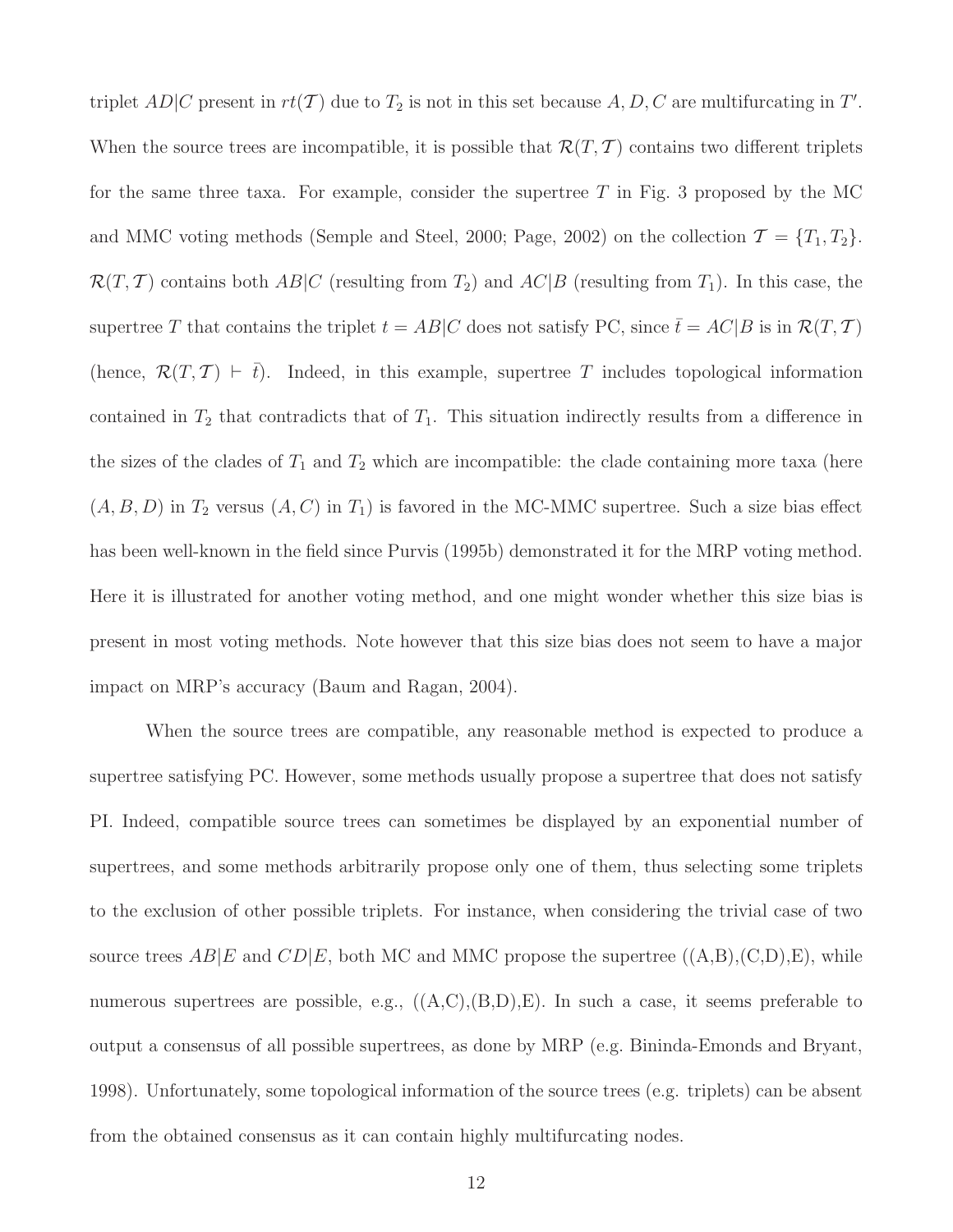However, for some compatible collections of trees, it is possible to find a supertree that displays all triplets of the collection and is also refined by all other possible supertrees. More formally, a set R of triplets is said to *identify* a tree T if and only if T strictly displays R and T is refined by every tree T' that strictly displays  $R$ . A set  $R$  can identify at most one tree, thus when the triplet set  $\mathcal{R} = rt(\mathcal{T})$  of a collection  $\mathcal T$  of source trees identifies a tree, this tree is a *canonical* representation of all possible supertrees.

Considering practical collections T of source trees,  $rt(T)$  will almost never identify a tree, either because this set is incompatible, or because it does not identify a particular tree. Nevertheless, it is possible that a subset of the triplets in  $rt(\mathcal{T})$  identifies a tree T, and then the topological information contained in  $T$  exactly corresponds to a subset of the topological information contained in  $\mathcal T$ . Such a subset is most interesting when the triplets t it contains do not have an alternative resolution  $\bar{t}$  in  $rt(\mathcal{T})$ . This situation occurs for the subset  $\mathcal{R}(T, \mathcal{T})$  of  $rt(\mathcal{T})$  when the supertree  $T$  satisfies PI and PC.

**Proposition 1** A tree T satisfies PI and PC for a collection T of trees if and only if  $\mathcal{R}(T, T)$ identifies T.

The proof is given in Appendix. It is based on the fact that a set  $\mathcal R$  identifies a tree T if and only if  $rt(T) = cl(\mathcal{R})$  (Grunewald et al., 2006, Lem. 2.1). This proposition confirms the relevance of PI and PC: having a supertree T that satisfies both of them highlights a part of  $rt(\mathcal{T})$  (namely  $\mathcal{R}(T, \mathcal{T})$ ) that exactly corresponds to a tree, i.e. does not contain arbitrary topological information, and moreover does not contradict any input tree. Such a feature is most desirable for supertrees inferred by veto methods.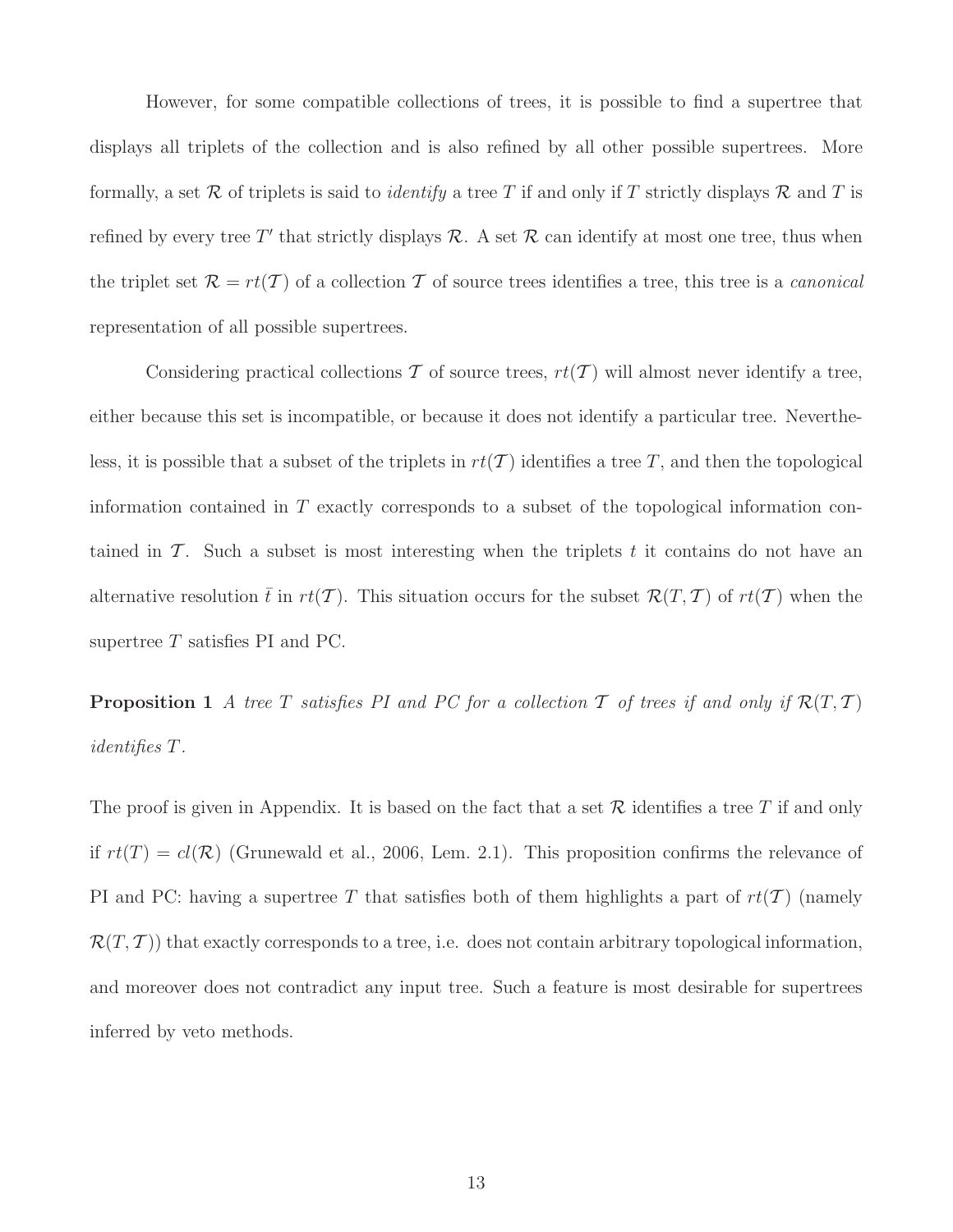# Links with other advocated properties

Properties similar to PI and PC were described in (Goloboff and Pol, 2002, p.519) as "the property of [the supertree] displaying  $AB|C$  if it is found in some input tree or implied by some combination of input trees and no input tree or combination of input trees displays or implies  $AC|B$  or  $BC|A$ ". These properties were also pointed out as being desirable by Grunewald et al. (2006). Using our formalism, they can be translated as follows for a supertree  $T$  representing a collection  $T$ :

- PI': for any  $t \in rt(T)$ , it holds that  $rt(T) \vdash t$
- PC': for any  $t \in rt(T)$  and for all  $\overline{t}$ , it holds that  $rt(T) \nvdash \overline{t}$ .

The essential difference between PI'-PC' and PI-PC is whether we evaluate supertrees based on triplets in the original set of trees,  $rt(\mathcal{T})$ , or on the triplets commonly resolved the supertree and at least one of the source trees,  $\mathcal{R}(T, \mathcal{T})$ . From the statement of the properties, it is clear that PC' implies PC and PI implies PI'. It is thus natural to wonder which version of the properties is preferable. Below, we show an example where PC' is too restrictive, and an example where PI' is too permissive. In contrast, PI and PC behave correctly in these examples.

**Example 1** Let  $\mathcal{T} = \{T_1, T_2\}$  with  $T_1$  and  $T_2$  as shown in Fig. 4.  $rt(\mathcal{T})$  contains  $AE|B$  and  $AC|E$ , therefore  $rt(\mathcal{T}) \vdash AC|B$ . We also have  $rt(\mathcal{T}) \vdash AB|C$  since  $AB|C \in rt(T_1)$ . Thus any tree providing a triplet on  $\{A, B, C\}$  does not satisfy PC'. For analogous reasons PC' does not allow us to propose any triplet in the supertree. Thus PC' rejects the tree  $T$  of Fig. 4. Yet  $T$  is a reasonable and informative supertree for  $\mathcal T$  and satisfies both PI and PC.

We note that  $T$  is not a plenary supertree, i.e. it does not contain all input taxa, but this example shows that removing rogue taxa is a way in which more informative supertrees can be obtained.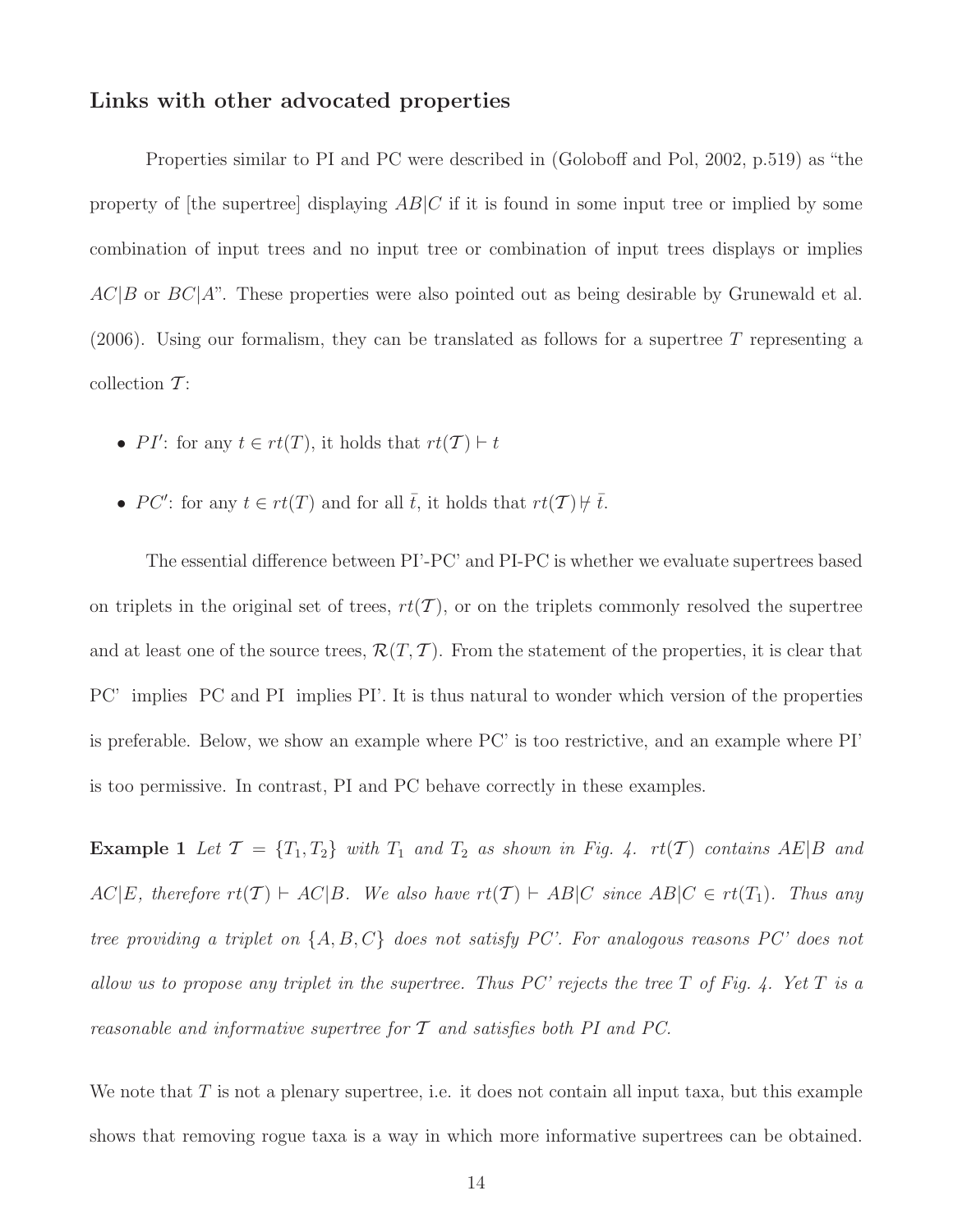This is in line with the remark of Wilkinson et al. (2004), who stated that "non-plenary supertree methods might be most useful for identifying unstable leaves". For instance, such leaves might be involved in lateral transfers. This example easily generalizes to cases where the supertree actually contains more leaves than each source tree. Figure 5 depicts this generalization.

The next example shows a supertree satisfying both PI' and PC', while also displaying irrelevant triplets.

**Example 2** Let  $\mathcal{T} = \{T_1, T_2\}$  with  $T_1$  and  $T_2$  as illustrated in Fig. 6.  $rt(\mathcal{T}) = \{AB|C, AB|X, BC|A\}.$ The tree T of Fig. 6 displays  $\{AB|X, BC|X, AC|X\}$ . AB X is present in (thus induced by)  $rt(\mathcal{T})$ but the two other triplets can also be induced from  $rt(T)$ :  $\{AB|X, BC|A\} \vdash \{BC|X, AC|X\}$ . It follows that T satisfies PI'. Moreover, it is easily seen that no combination of triplets in  $rt(T)$ , other than  $\{AB|X, BC|A\}$ , induces triplets. Thus T also satisfies PC'. However, T is clearly not an ideal supertree for  $\mathcal T$  as no information in  $\mathcal T$  induces group  $A, B, C$  to nest inside group  $A, B, C, X$ . The property PI, not satisfied by T, detects this problem: here  $\mathcal{R}(T, \mathcal{T})$  only contains the triplet  $AB|X$  and thus it does not induce the triplet  $AC|X$  present in T.

The PI' property quoted by Goloboff and Pol (2002) is stronger than the *Pareto* property (Neumann, 1983; Wilkinson et al., 2004) on triplets, which requires that the output tree contain all triplets that occur in all source trees. The Pareto property is appealing in general and has also been advocated in the supertree context (property P6 of Steel et al., 2000). However imposing the Pareto property on triplets may be problematic, even in the case of compatible source trees (Thorley and Wilkinson, 2003). This is due to the possibility of having several candidate supertrees that are both compatible with source trees and respect the Pareto property. In this case, no *single* supertree exists that satisfies the Pareto property while having no arbitrary resolution. The strict consensus of these supertrees does not necessarily satisfy the Pareto property. A solution is then to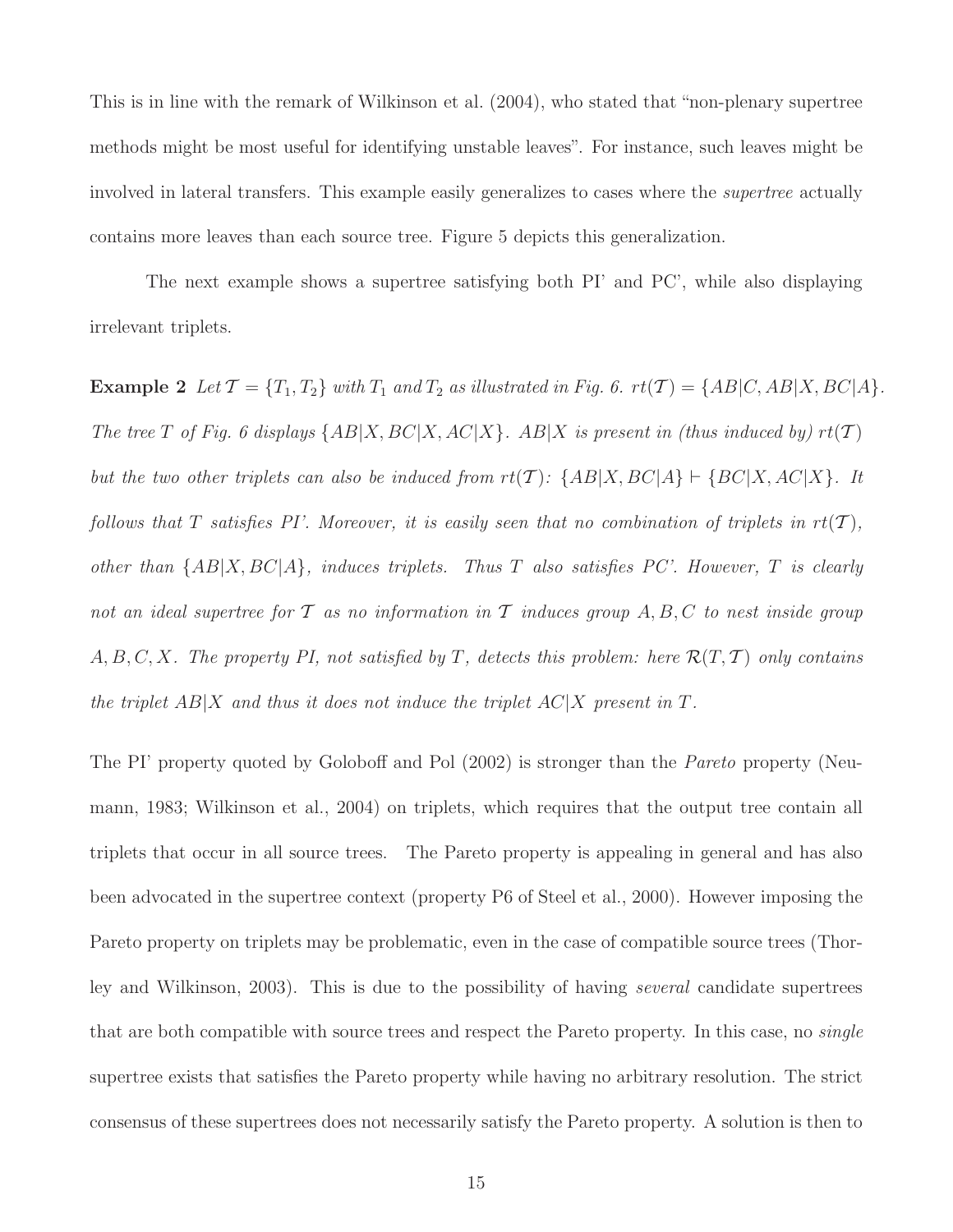return several trees, either all candidate supertrees or their reduced consensus (Wilkinson, 1994). However, this solution may not well be suited when the aim is to summarize a collection of source trees into a single supertree that is more easily dealt with for further analysis by biologists.

When source trees are incompatible, it may even be impossible to have a supertree satisfying both the Pareto and non-contradiction properties (PC and PC') as shown in the following example.

**Example 3** Consider the collection  $\mathcal{T} = \{T_1, T_2\}$  where  $T_1 = (((A, D), B), ((C, F), E))$  and  $T_2 =$  $(((A, E), (B, F)), (C, D))$ . Triplets AB|C and EF|D are displayed by both trees of T. Thus any supertree T for T must include all leaves in T in order to satisfy the Pareto property. Since  $rt(T)$ contains  $AB|D$  and  $AD|B$ , any tree T displaying a triplet for the three leaves does not satisfy PC (hence  $PC'$ ). For similar reasons, no supertree T can display a triplet on the taxa A, C and D. Thus, any supertree satisfying PC (or PC') and including all taxa of  $\mathcal T$  contains a multifurcating node on taxa  $A, B, C, D$ , hence does not display the triplet  $AB|C$ , i.e. does not satisfy the Pareto property.

In other words, imposing the Pareto property can lead the supertree to explicitly contradict relationships present in some input trees. This shows that the Pareto property on triplets is not compatible with the veto approach, where the proposed supertree must not contradict the source trees. However, the Pareto property can be considered for other topological relationships (Wilkinson et al., 2004). For example, there is always a supertree satisfying PI and PC as well as the Pareto property on partial or full splits contained in the source trees.

The Pareto property specifies relations that the supertree *must* contain. The complementary co-Pareto property specifies relations that the supertree must not contain. The co-Pareto property in the consensus context requires that the consensus tree contain no relationships that are not present in at least one input tree. However, Wilkinson et al. (2004) point out that this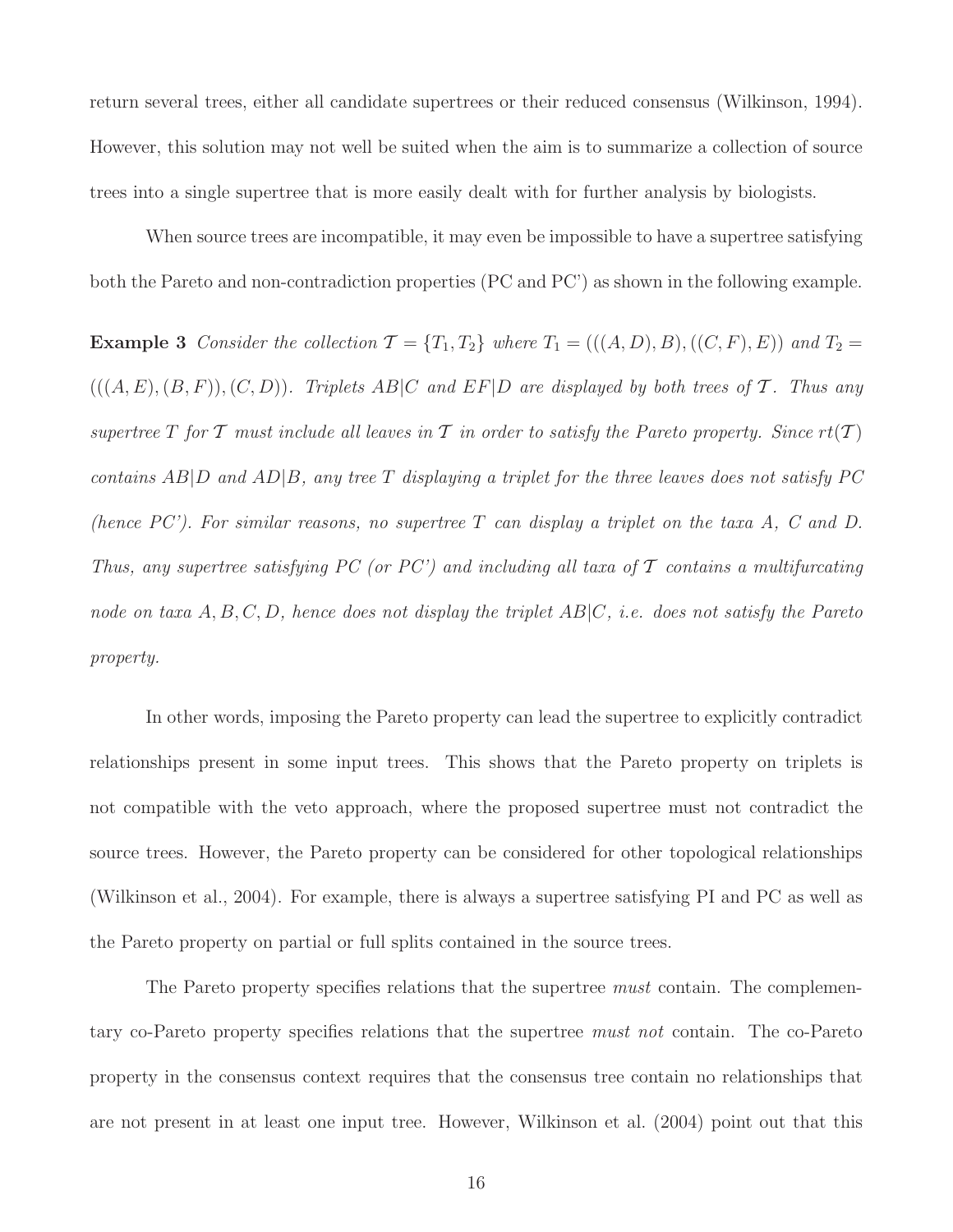statement is not reasonable for supertrees, since "they might contain relashionships that are entailed by the input trees in combination, but are not present in any of them singly". Then they propose a weaker version that requires that the supertree does not contain relationships that are contradicted by all the input trees whose leaf set makes a contradiction possible. Note that, any supertree satisfying PC also satisfies the latter version of co-Pareto.

Steel et al. (2000) list five other properties that might be requested from supertree methods: changing the order of the trees in the input collection does not change the supertree (P1); renaming the taxa of the source trees gives the same supertree, but with the taxa renamed accordingly  $(P2)$ ; the output tree displays the source trees when they are compatible (P3); each leaf (taxon) that occurs in at least one source tree is in the supertree (P4); the running time of the method grows polynomially with respect to the total number of taxa (P5). The following example shows that ensuring P3 can force the supertree to contain arbirtrary clades. Thus P3 can conflict with PI.

**Example 4** Let  $\mathcal{T} = \{T_1, T_2\}$  with  $T_1 = ((A, B), W)$  and  $T_2 = ((A, B), (X, (Y, Z)))$ . A supertree with taxon set  $\{A, B, W, X, Y, Z\}$  that satisfies P3 must display  $T_2$ , hence must have a clade including  $Y, Z$  but not  $X$ . However, it will contain arbitrary clades, no matter where taxon  $W$ is attached. This is because any supertree satisfying PI must include a polytomy on  $W, X, Y, Z$ since source trees include no information on the relative position of W and the group  $X, Y, Z$ . For instance, the supertree  $((A, B), (X, Y), W, Z)$  excludes the possibility for  $(A, B)$  and  $(X, Y)$  to be intermixed.

Note that if polytomies of a supertree are interpreted in terms of an Adams consensus (Adams, 1972), then this example does not put P3 into question. However, this interpretation of polytomies does not prevail in phylogenetics, as we discuss in further detail in the case study paragraph.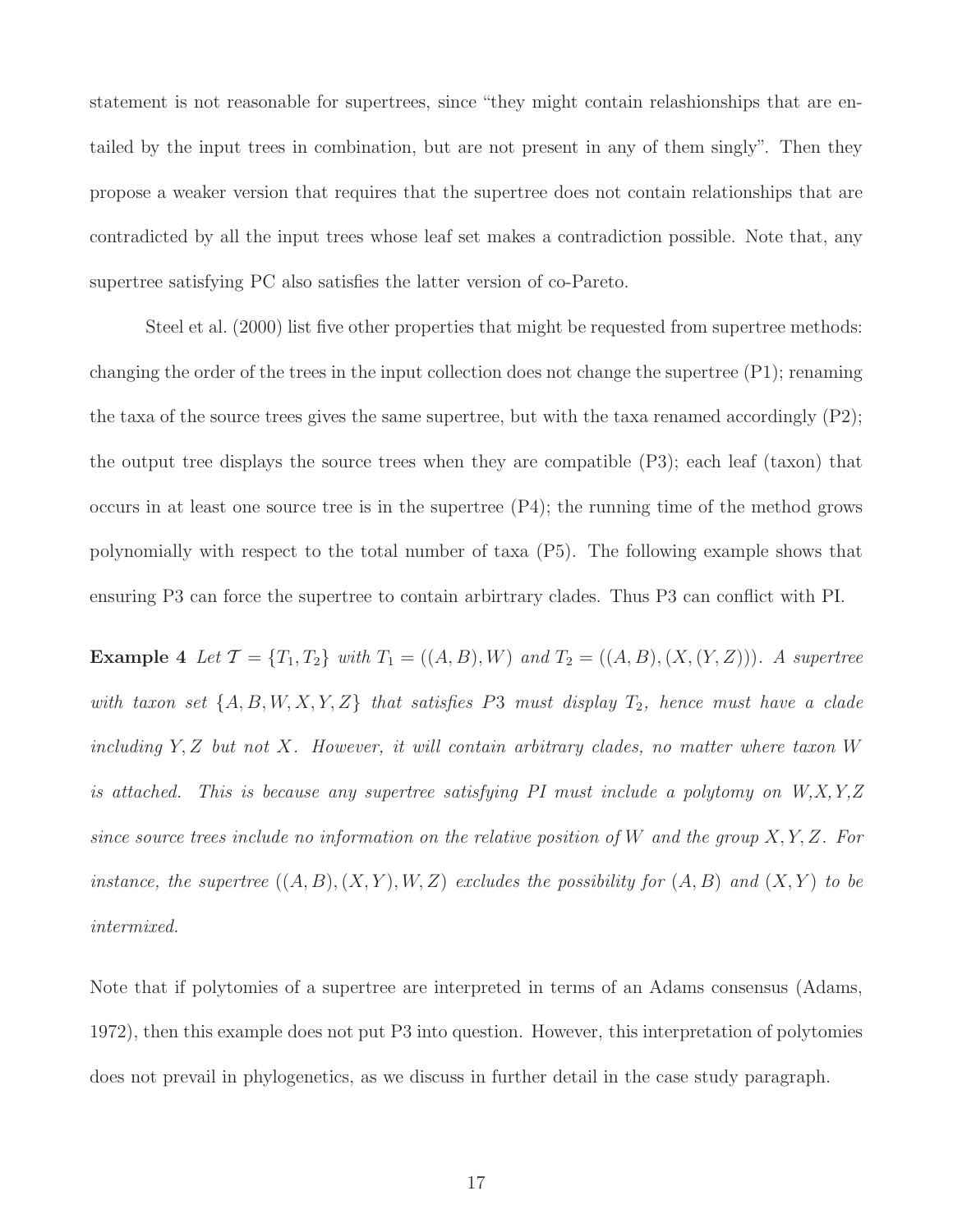# Checking PC and PI in polynomial time

Existing supertree methods can sometimes output trees that do not satisfy PC or PI. For instance, the MC supertree obtained for the collection of Fig. 2 does not satisfy PC, while on that of Example 4, it fails to satisfy PI. In contrast, for the collection  $\{AB|C, BC|D\}$  the MC supertree satisfies bothPI and PC. The MRP method sometimes outputs supertrees not satisying these properties (e.g. PC is not satisfied in Fig. 1 of Bininda-Emonds and Bryant, 1998), and sometimes provides supertrees that satisfy them  $-$  e.g. when the source trees are compatible (Steel, 1992). We now describe an algorithm to decide whether a candidate supertree satisfies both PI and PC together. In case of a negative answer, it pinpoints those parts of the supertree contradicting these properties. This algorithm relies on two properties equivalent to PC and PI, whose formulation is less intuitive but whose checking is easy.

**Definition 1** Let  $\mathcal T$  be the collection of source trees and  $T$  be a proposed supertree for  $\mathcal T$ . Define  $PC_{eq}$  and  $PI_{eq}$  to be the following properties:

- $PC_{eq}: rt(T) \cup \mathcal{R}(T, T)$  is compatible.
- PI<sub>eq</sub>: for any  $t \in rt(T)$  and for all  $\overline{t}$ , the set  $\{\overline{t}\} \cup \mathcal{R}(T,T)$  is incompatible.

**Proposition 2** ( $PI_{eq}$  and  $PC_{eq}$ )  $\Leftrightarrow$  (PI and PC).

#### Proof.

•  $PC_{eq} \Rightarrow PC: PC_{eq} \Rightarrow \forall t \in rt(T), \{t\} \cup \mathcal{R}(T, T)$  is compatible. This ensures that there is at least one tree T' that displays  $\mathcal{R}(T, \mathcal{T}) \cup \{t\}$ . It follows that T' displays  $\mathcal{R}(T, \mathcal{T})$  but not  $\overline{t}$ . As t is not displayed by every tree that displays the compatible set  $\mathcal{R}(T, \mathcal{T})$ , it follows that  $\mathcal{R}(T, \mathcal{T}) \not\vdash \bar{t}.$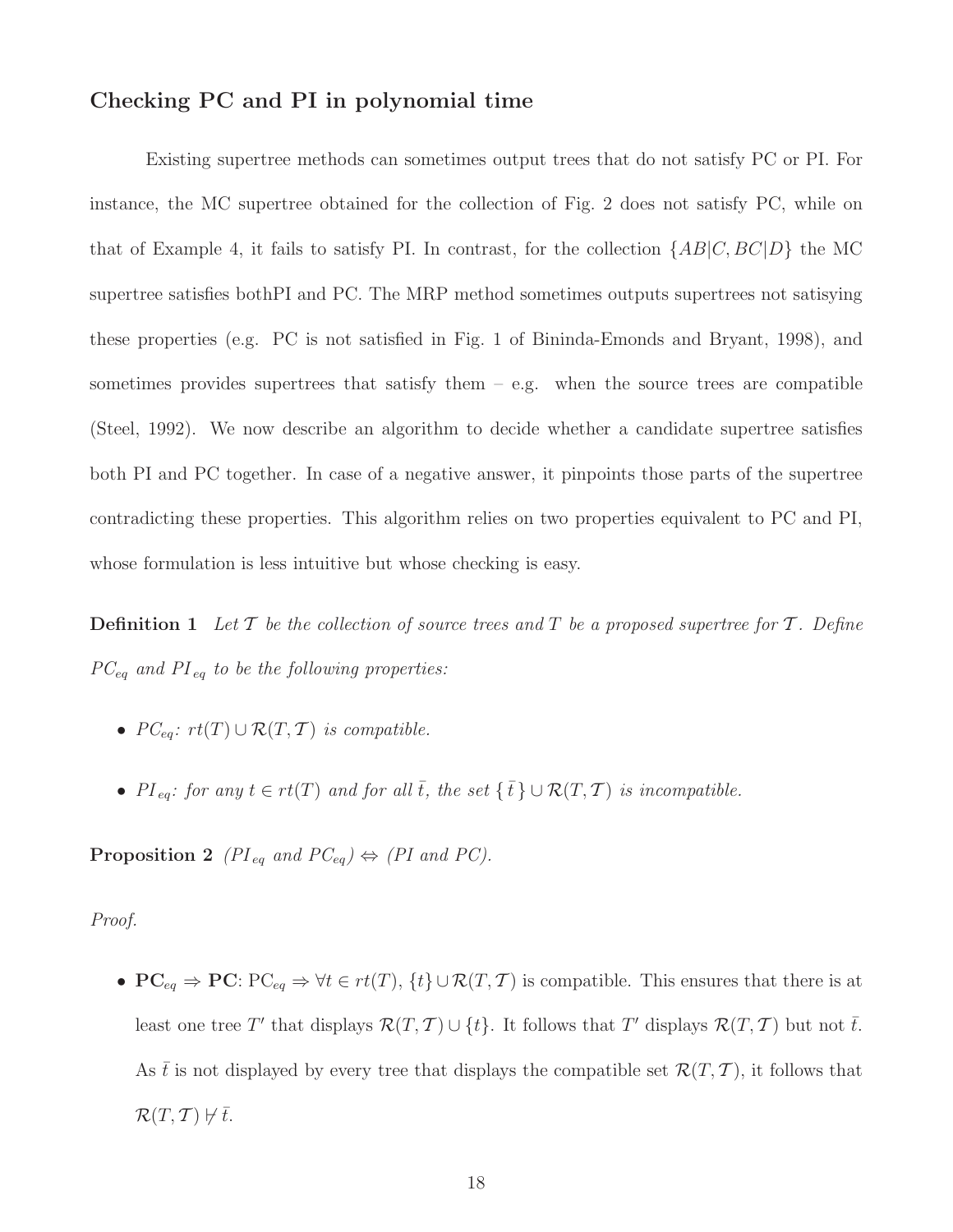- $PC \Rightarrow PC_{eq}: PC \Rightarrow \mathcal{R}(T, T) \subseteq rt(T)$  (cf proof of Prop. 1), this ensures that  $rt(T) \cup \mathcal{R}(T, T)$ is compatible (since displayed by  $T$ ).
- PI + PC  $\Rightarrow$  PI  $_{eq}$ : PI and PC  $\Rightarrow$   $cl(\mathcal{R}(T, T)) = rt(T)$  by Prop. 1. This ensures PI  $_{eq}$ .
- $\mathbf{PI}_{eq} + \mathbf{PC}_{eq} \Rightarrow \mathbf{PI}$ :  $\mathbf{PC}_{eq}$  ensures that  $\mathcal{R}(T, \mathcal{T})$  is compatible.  $\mathbf{PI}_{eq}$  is exactly the definition of the induction for a compatible set, thus ensuring PI.

 $\Box$ 

Note that we do not prove a direct equivalence between PI and  $PI_{eq}$  in this general case. The two properties are only equivalent for a compatible set. In fact,  $\text{PI}_{eq}$  is relatively uninformative without PC<sub>eq</sub>, since PI<sub>eq</sub> holds as soon as  $\mathcal{R}(T, \mathcal{T})$  is incompatible. Note also that another formulation of PC, closer to that of PI<sub>eq</sub> but less concise, is as follows: for any  $t \in rt(T)$ , the set  $\{t\} \cup \mathcal{R}(T,T)$ is compatible.

PI  $_{eq}$  and PC<sub>eq</sub> can easily be checked by using the *Build* algorithm, which indicates in polynomial time whether a set of rooted trees is compatible or not. A similar procedure was proposed by Steel (1992), and refined by Daniel (2004), to compute the strict consensus of all supertrees displaying a collection of compatible source trees. The following lemma provides us with an even faster way to check  $PC_{ea}$ .

**Definition 2 (Direct contradiction)** A tree T directly contradicts a set of triplets  $\mathcal{R}$  when there is a triplet t in rt(T) such that  $\exists \bar{t} \in \mathcal{R}$ . A supertree T is said to directly contradict a collection  $\mathcal T$  of source trees if  $T$  directly contradicts  $rt(\mathcal T)$ .

Direct contradictions are linked with the PC property in the following way:

**Lemma 1** If a tree  $T$  does not directly contradict a collection  $T$  of source trees then the three following statements hold: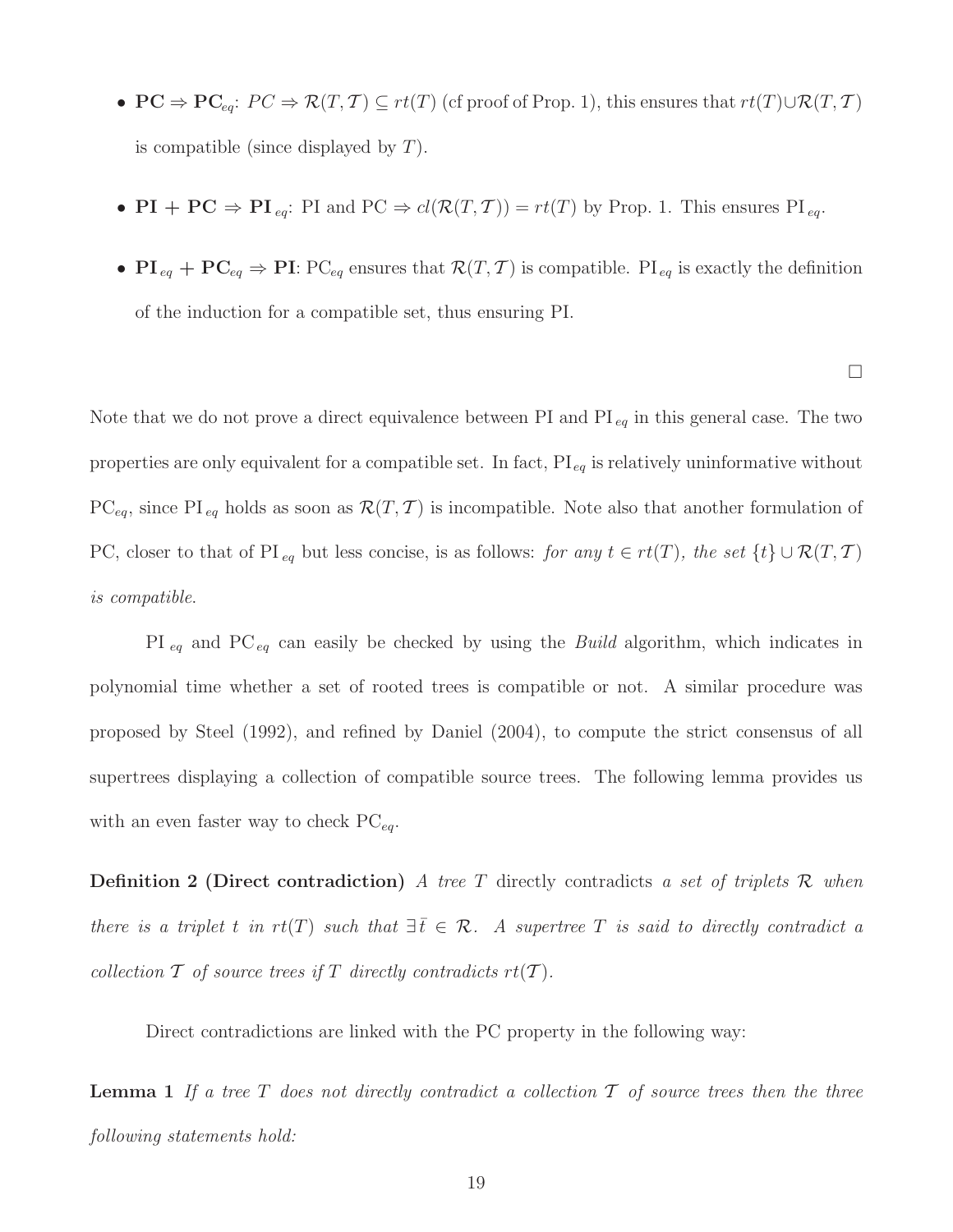- 1.  $\mathcal{R}(T, \mathcal{T}) \subseteq rt(T);$
- 2.  $\mathcal{R}(T, T)$  is compatible;
- 3. T satisfies  $PC_{eq}$  for T.

*Proof.* By definition,  $\mathcal{R}(T, \mathcal{T})$  only contains triplets on 3-taxon sets for which there is a triplet in  $rt(T)$ . Since T does not directly contradict T, the triplets of  $\mathcal{R}(T, T)$  are resolved as those in T. It follows that  $\mathcal{R}(T, \mathcal{T}) \subseteq rt(T)$  (proving 1).  $\mathcal{R}(T, \mathcal{T})$  is therefore compatible (proving 2). Moreover,  $\mathcal{R}(T, \mathcal{T}) \subseteq rt(T)$  ensures that  $\mathcal{R}(T, \mathcal{T}) \cup rt(T)$  is compatible, which is exactly the formulation of  $PC_{eq}$  (proving 3).

Thus, to check that a supertree T satisfies  $PC_{eq}$ , and hence PC, for a collection T, it suffices to check that any triplet of  $rt(T)$  is not resolved in a different way in a tree of T. This can be done by computing the set  $rt(T)$  of  $O(n^3)$  triplets in T and then comparing  $rt(T)$  with the set of triplets of each source tree  $T_i$ . If the collection  $\mathcal T$  contains k source trees and a total of n taxa, then this simple implementation requires  $O(kn^3)$  computing time. However, it is possible to check this condition in linear time for each pair  $T, T_i$  with  $T_i \in \mathcal{T}$ : first restrict in  $O(n)$  time the trees T and  $T_i$  to the taxa they share; then apply the algorithm of Berry et al. (2005) that, given two trees with the same taxa, finds in  $O(n)$  time a triplet resolved differently in the trees, or states that this situation does not arise. Thus, successively considering  $k$  source trees leads to a procedure that checks PC in  $O(kn)$  computing time.

# PhySIC : a polynomial-time veto supertree method

We introduced above the PI and PC properties, showed their relevance and described algorithms to check whether a given supertree  $T$  satisfies them. In this section, we show that it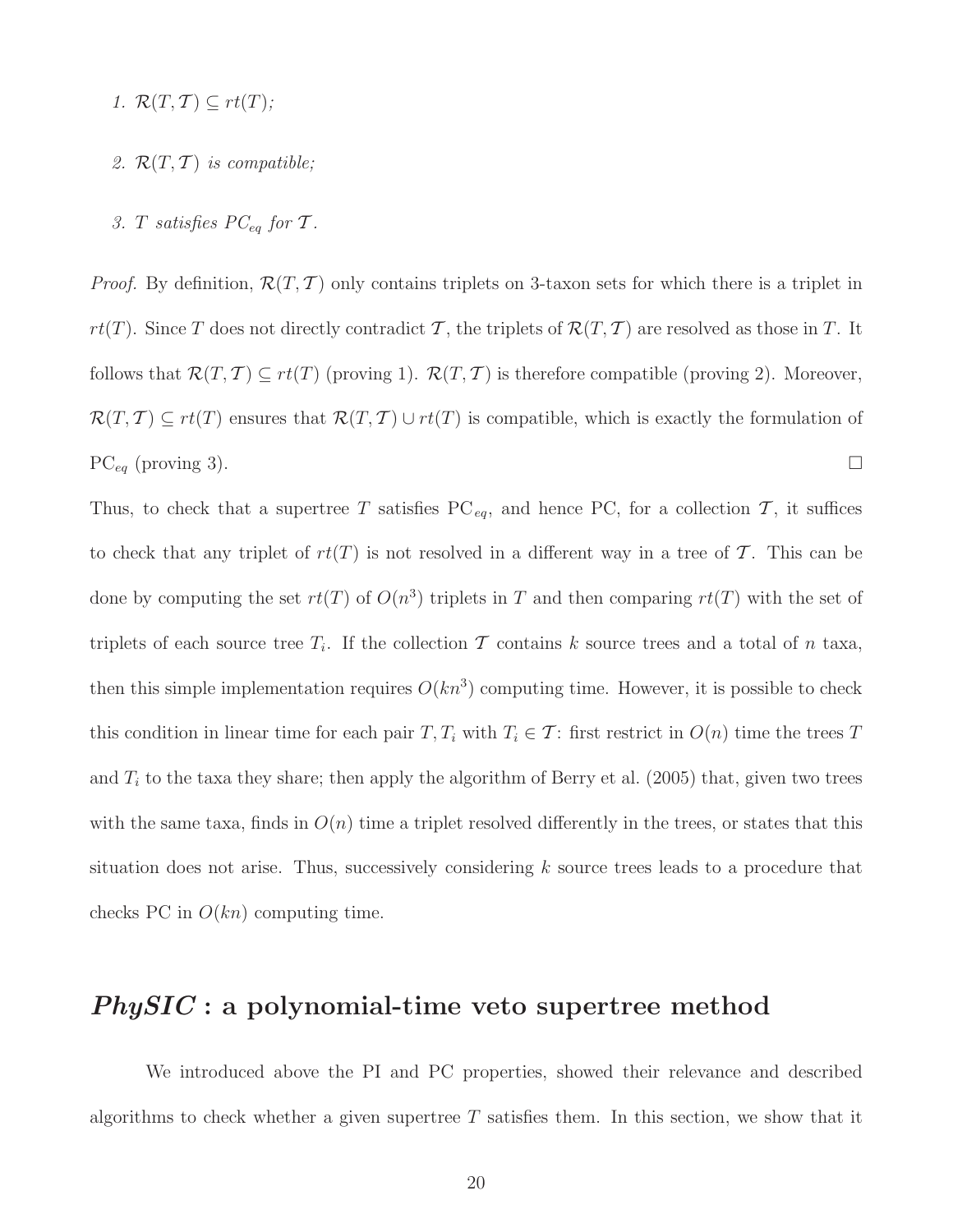is possible to design a method that always produces supertrees that satisfy PI and PC. However, this aim is not precise enough, as the *star tree* (the tree whose leaves are all children of a single internal node) trivially satisfies these properties – simply because it does not resolve any triplet. Thus, a reasonable aim is to design a method that always infers supertrees that satisfy PI and PC and that contain as much resolution as possible, e.g., resolve as many triplets as possible. More precisely, we require a method that, given any collection  $\mathcal T$ , proposes a supertree  $T$  such that  $\mathcal{R}(T, T)$  identifies T and  $\mathcal{R}(T, T)$  has maximum size over all such subsets of  $rt(T)$ . Such a subset of  $rt(\mathcal{T})$  is called a maximum identifying subset of triplets (MIST).

The difficulty of this problem cannot be simply deduced from previously known theoretical results for optimization problems on triplets. Indeed, the MIST problem is a middle term between the NP-hard problem that consists of finding a maximum-sized *compatible* subset of triplets (Bryant, 1997) and the polynomial-time problem that asks for the maximum-sized tree-like subset of a complete set of triplets (Berry and Gascuel, 2000; Bryant and Berry, 2001). Unfortunately, the MIST problem is NP-hard (Guillemot and Berry, 2007). This shows that it is highly unlikely that a polynomial-time algorithm exists that could find the most resolved supertree satisfying PI and PC. However, we can still rely on heuristic algorithms to find reasonable (but potentially suboptimal) solutions, as is commonly done for other NP-hard problems such as finding a most parsimonious tree or a maximum likelihood tree for a character matrix.

We present below a polynomial-time heuristic method that always outputs a supertree that satisfies PI and PC. The method tries to produce a supertree that contains as many input triplets as possible under this constraint. The method is a variant of the well-known Build algorithm and is called PhySIC– Phylogenetic Signal with Induction and non-Contradiction. Supertrees inferred by the method have a degree of resolution that can be close to that of supertrees inferred by voting methods (see next section), while only containing clades that are not arbitrary with respect to the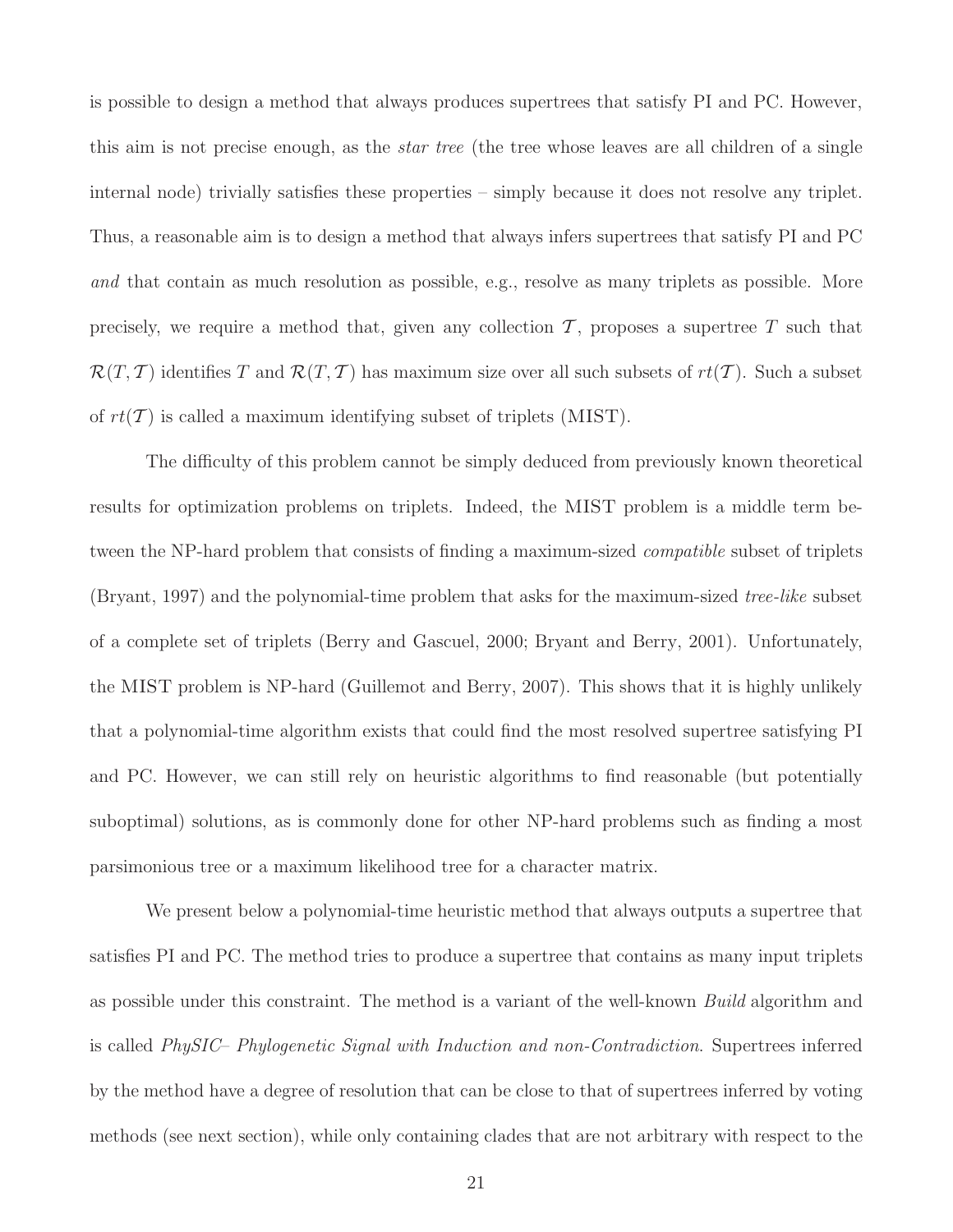source trees nor contradicting them as detected by PC.

### Inferring a supertree that satisfies PC

This section introduces algorithms, based on the *Build* algorithm, to produce non-trivial trees that satisfy PC.

#### The Build algorithm

The Build algorithm is a yes-or-no algorithm that tells whether a collection of triplets or larger trees is compatible or not. To achieve its goal, the algorithm tries to build a tree displaying the triplets; if the process is blocked at some step, this means that the input triplets are not compatible. This tree is built recursively, from the root to the leaves. First, the largest clades are identified, then clades included in the first ones, and so on. The composition of the clades is guided by the structure of a graph, that is a set of objects (called vertices) with links (called edges) between pairs of them.

The graph used by *Build*, called here the *Aho Graph*, is defined as follows: let  $\mathcal{R}$  be a collection of triplets on a taxon set X, the Aho Graph G for  $\mathcal R$  is the undirected graph with vertices X and with edges  $(A, B)$  between two taxa A and B whenever there is a triplet  $AB|C \in \mathcal{R}$ . Thus, an edge between two taxa means that at least one triplet sees these two taxa in the same clade. The vertices of G are denoted by  $v(G)$  (in the present description  $v(G) = X$ ). For instance, Fig. 7a shows the Aho graph built from  $\mathcal{R} = rt(\lbrace T_1, T_2 \rbrace)$ , where  $T_1, T_2$  are the source trees of Fig. 2, and e.g., the edge between taxa B and D is due to the triplet  $bd|c \in rt(T_2)$ .

A *connected component*  $C_i$  of a graph is a maximal set of taxa linked to one another, i.e., such that for any pair  $A, B$  of taxa in  $C_i$ , there is a set of edges that links A to B. For instance, the graph in Fig. 7a contains two connected components:  $C_1 = \{E, F\}$  and  $C_2 = \{A, B, C, D\}$ .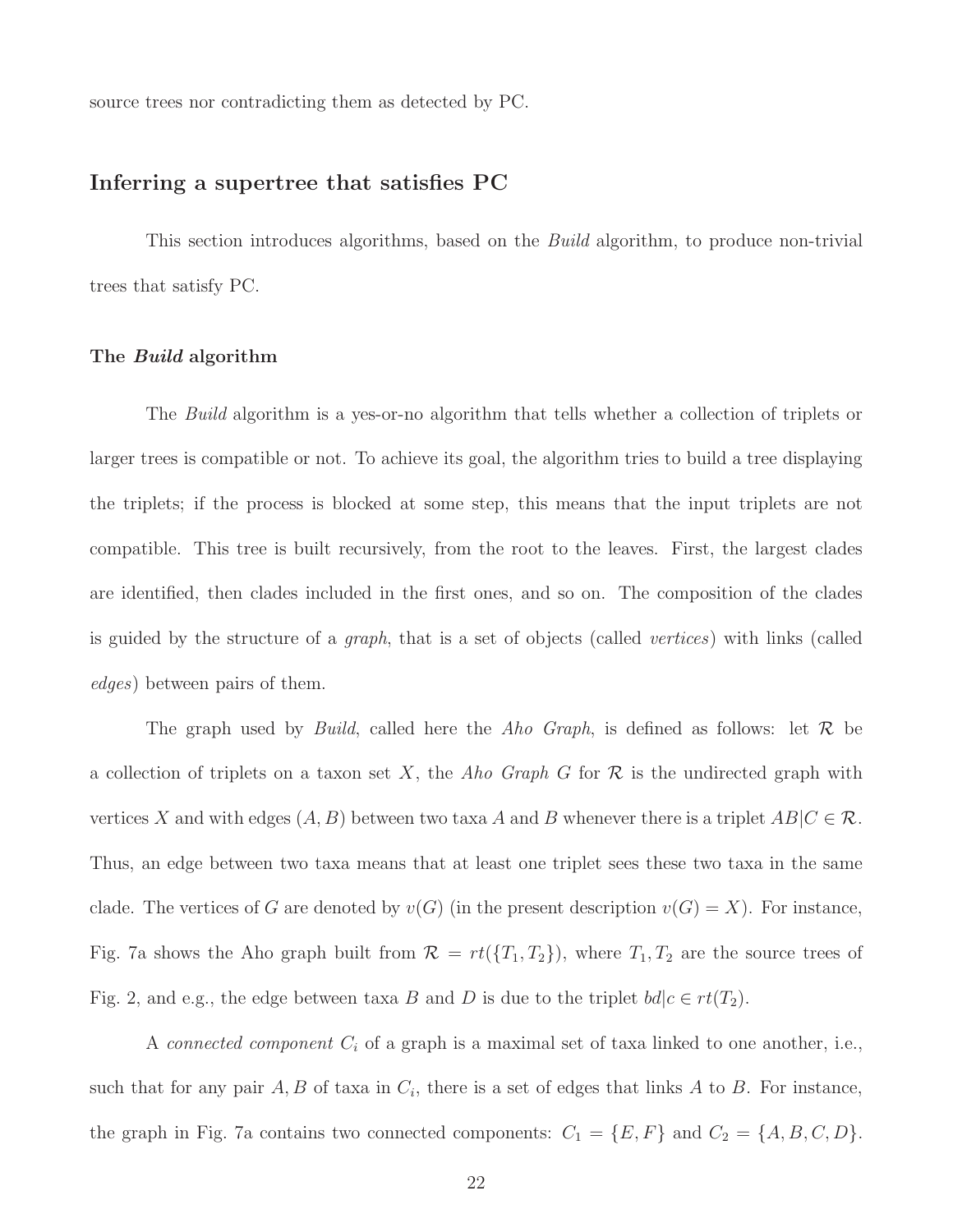The connected components of graph G are denoted by  $CC(G)$ . The vertices of a component  $C_i$ of G are denoted by  $v(C_i)$ . When the Aho graph contains several connected components, each of them corresponds to a clade of the tree representing the input collection of triplets (if such a tree exists). Once these clades are known, the clades contained in each of these primary clades are found by recursively processing Aho graphs for subsets of triplets that respectively concern the taxa of these clades: the restriction of R to taxa of a component  $C_i$  is denoted by  $\mathcal{R}|v(C_i)\rangle$ and defined as  $\{AB|C \in \mathcal{R} \text{ such that } \{A, B, C\} \subseteq v(C_i)\}\.$  For example Fig. 7b shows the Aho graph obtained from  $\mathcal{R}|v(C_2)$  where  $\mathcal R$  is the set of triplets due to source trees in Fig. 2, and  $C_2$ is the component of the initial Aho graph shown in Fig. 7a. The recursive calls stop when dealing with components containing less than 3 taxa, since there is no triplet (hence incompatibility) on so few taxa. However, if at some point in the recursive process, the Aho graph for a set of at least three taxa has only one connected component, this means that the input trees are conflicting on the resolution of these taxa. When this happens, the algorithm states that the collection of source trees is incompatible. Otherwise, when all recursive calls return, the algorithm concludes that the source trees are compatible. For instance, when run on the collection of Fig. 2, Build first finds two connected components,  $C_1 = \{E, F\}$  and  $C_2 = \{A, B, C, D\}$ , but the recursive call on  $C_2$ leads to a graph containing only one connected component (Fig. 7b), which leads the algorithm to detect the incompatibility of the source trees.

#### A first simple modification of Build

We first describe here a simple modification of *Build* that infers a supertree from a collection of source trees  $\mathcal{T}$ . This subroutine, called  $Build_{PC}$  (see Fig. 8), takes as input the triplet set  $\mathcal{R} = rt(\mathcal{T})$  of a collection  $\mathcal T$  of source trees and the list S of taxa contained in these trees.  $Build_{PC}$  mainly differs from *Build* when the Aho graph contains one connected component on the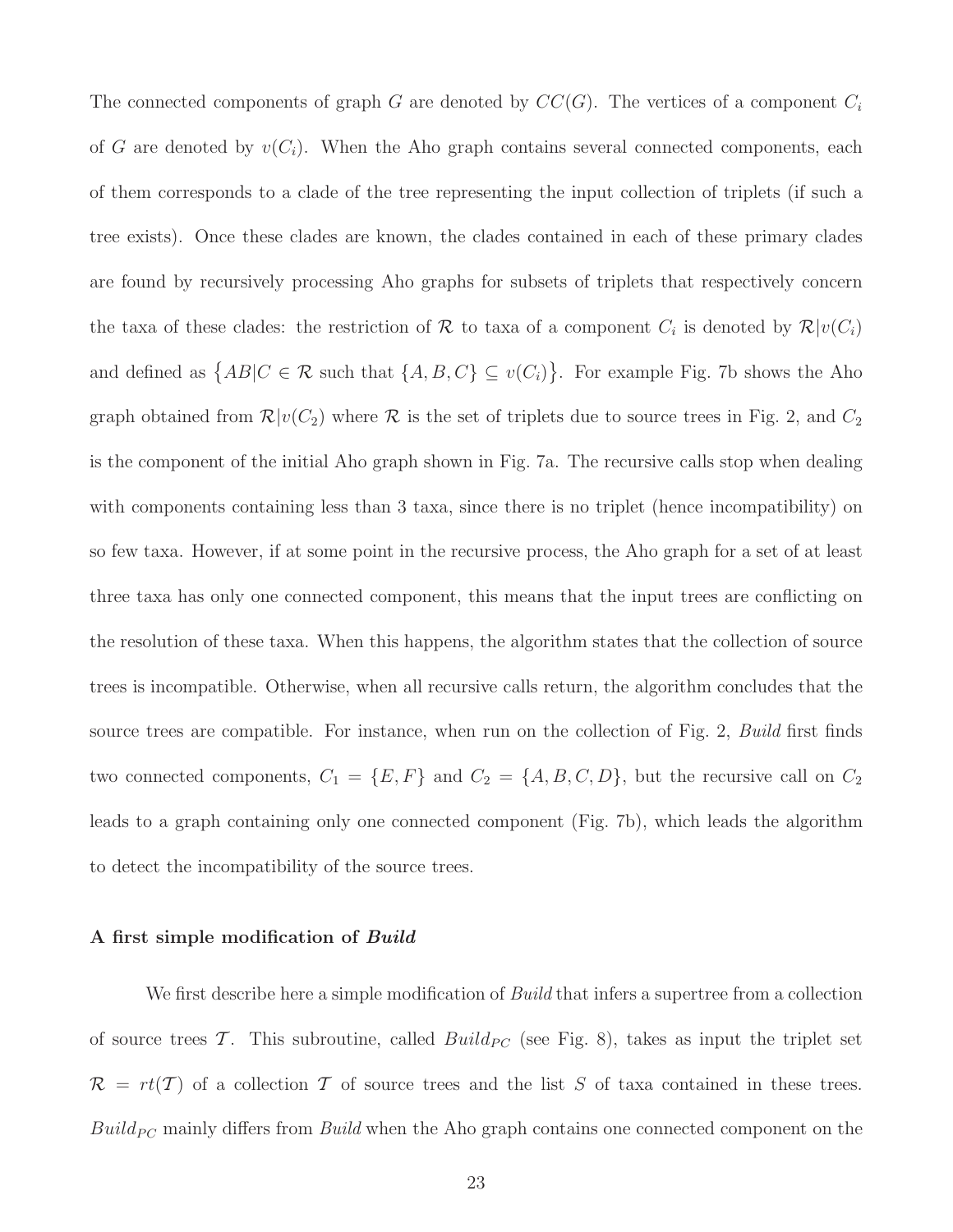set S of taxa currently considered (line 1). In this case,  $Build_{PC}$  returns the star tree on S (i.e., a single polytomy on  $S$ , thus contradicting no input triplet), whereas *Build* simply concludes that the sources trees are incompatible. This star tree is then grafted as a subtree of the tree built by the previous recursive call. Thus, we can now output a supertree even when the source trees are incompatible. As an example, from the collection of Fig. 2,  $Build_{PC}$  infers the supertree  $T'$ displayed in Fig. 3.

**Proposition 3** Given a collection  $\mathcal R$  of triplets on a taxon set S, Build<sub>PC</sub> returns a tree T on S that satisfies the PC property for  $\mathcal{R}$ .

The proof of this proposition can be found in appendix.

#### A more involved algorithm to infer a supertree satisfying PC

 $Build_{PC}$  sometimes produces poorly resolved trees due to multifurcations returned in cases where G contains a single connected component (i.e., when  $R$  contains conflicts covering the considered subset of taxa). In the most extreme (though unlikely) case, this situation occurs at the first step of the algorithm, which then outputs a star tree.

The most basic conflicts between triplets of  $\mathcal R$  occurs when two different triplets t and  $\bar{t}$  appear in  $\mathcal R$  for a same set of three taxa. Such a direct contradiction cannot be present in a tree that satisfies PC. Given  $\mathcal{R}_{dc}$ , the set of triplets such that  $t, \bar{t} \in \mathcal{R}$  it seems relevant to consider the subset  $\mathcal{R}' = \mathcal{R} - \mathcal{R}_{dc} \mathcal{R}$ . We define a variant of  $Build_{PC}$ , called  $PhysIC_{PC}$ , that resorts to that subset whenever conflicts are detected. This enables the produced supertree  $T'$ to be generally much more resolved than the tree returned by  $Build_{PC}$ . For instance, Fig. 7b shows the graph obtained for  $\mathcal{R}|v(C_2)$ , where  $\mathcal R$  are triplets of the collection in Fig. 2 and  $C_2$  is the connected component shown in Fig. 7a. This graph is connected due to the direct conflicts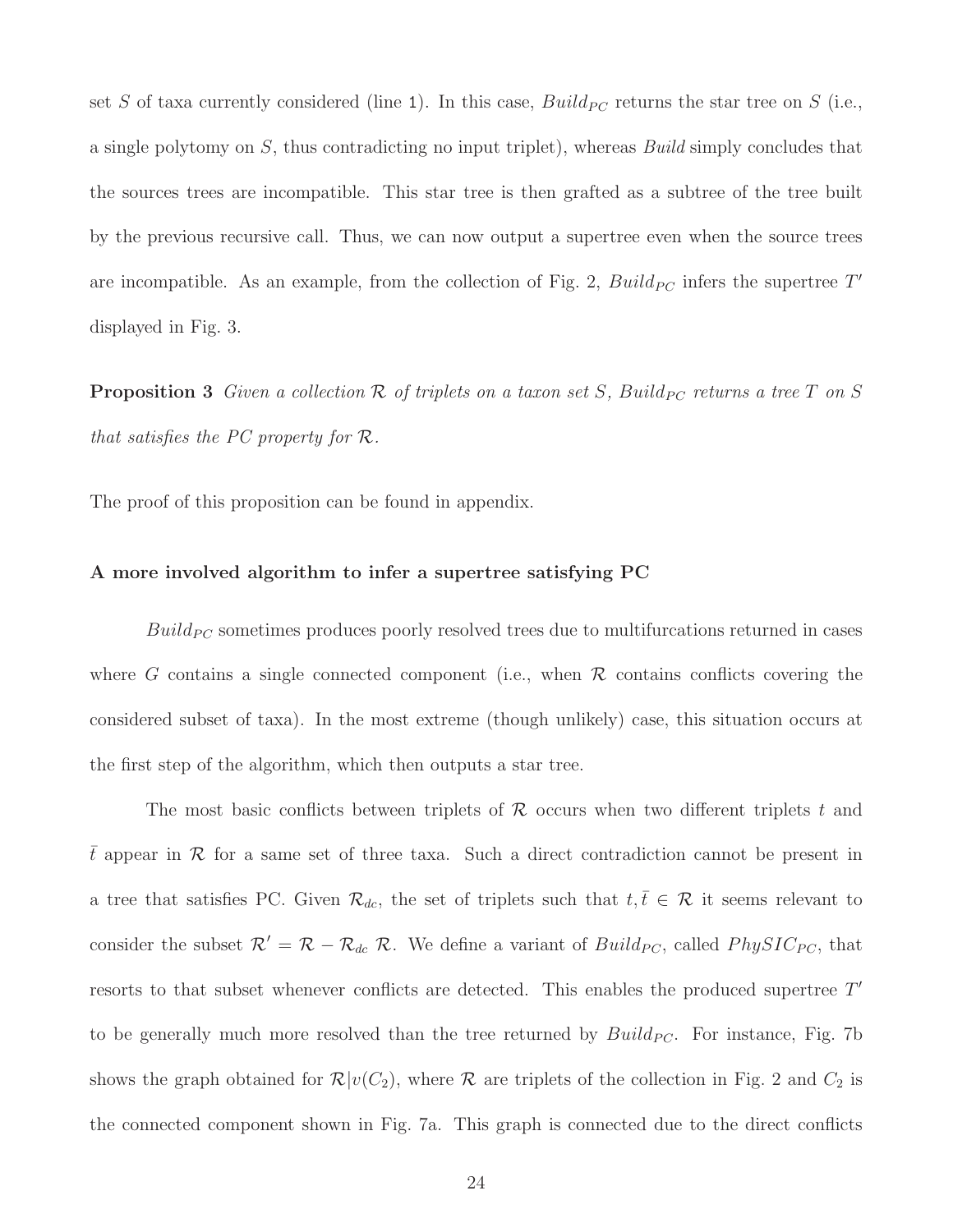between AB|C (resulting from  $T_1$ ) and  $BC|A$  (resulting ftom  $T_2$ ). This situation leads  $Build_{PC}$ to return a polytomy on A, B, C, D. In contrast, building the graph on the basis of  $\mathcal{R}'$  results in two connected components,  $C_i$  and  $C_j$ , allowing  $PhysIC_{PC}$  to propose a tree with two subtrees for taxa  $A, B, C, D$ .

The correctness of  $Build_{PC}$  ensures that T' satisfies PC with respect to  $\mathcal{R}'$  but without any guarantee that this also holds with respect to  $\mathcal{R}$ . To ensure the latter, and thus the correctness of PhySIC<sub>PC</sub>, T' must not resolve any triplet of  $\mathcal{R}_{dc}$ . A way to ensure this is to collapse any branch of T' that resolves a triplet of  $\mathcal{R}_{dc}$ . The tree thus obtained is still always at least as resolved as the one proposed by  $Build_{PC}$  and potentially contains supplementary branches. Indeed, direct contradictions at the root of a clade no longer prevent the proposition of clades on subsets of its taxa. For instance, on the collection of Fig. 2, the tree initially computed by  $PhysIC_{PC}$  is the tree called T in Fig. 3. But as the branch leading to the clade  $(A, D, B)$  contradicts  $AC|B \in \mathcal{R}_{dc}$ , the branch above this clade is collapsed, and the final tree output by  $PhysIC_{PC}$  is then the tree named  $T^{\prime\prime}$  in Fig. 3. This tree contains one clade more than the tree output by  $Build_{PC}$  (the tree named  $T'$  in the figure).

These ideas are included in the  $PhysIC_{PC}$  algorithm whose pseudo-code is detailed in Fig.9.

**Theorem 1** Given a triplet set  $\mathcal{R} = rt(\mathcal{T})$  from a collection  $\mathcal{T}$  of source trees on a taxon set S of n leaves, PhySIC<sub>PC</sub> returns in  $O(n^4)$  time a tree T satisfying PC for T.

The proof of this result can be found in appendix.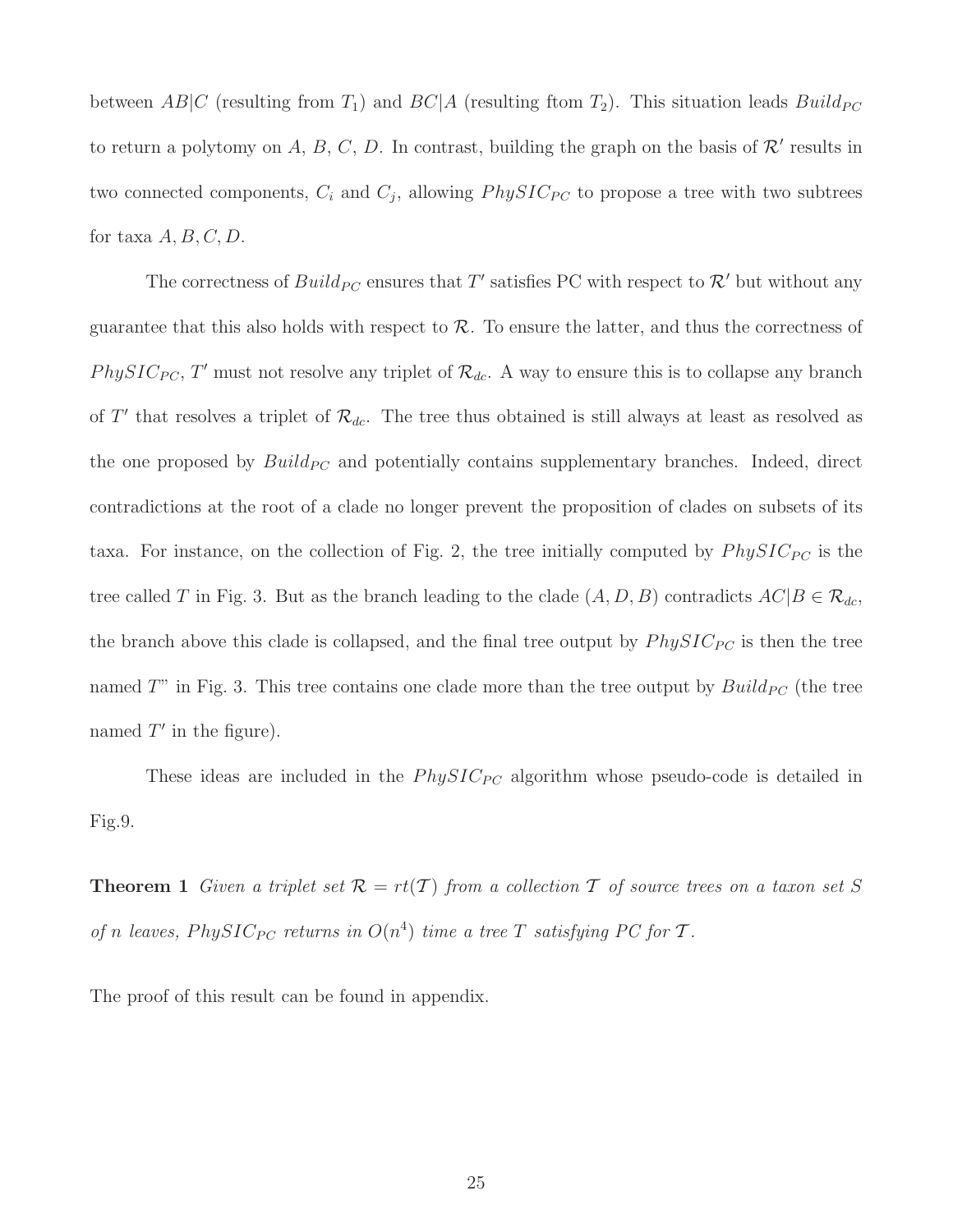### Ensuring that the supertree satisfies PI

The supertree  $T_{PC}$  output by  $PhysIC_{PC}$  does not usually satisfy the PI property. The PhySIC<sub>PI</sub> algorithm transforms  $T_{PC}$  so that it also satisfies PI. To that aim  $PhysIC_{PI}$  recursively searches the tree and checks that for each branch each triplet is induced by  $\mathcal{R}(T_{PC}, \mathcal{T})$ . The theorem 3.1.1 of Daniel (2004) provides a useful characterisation to decide when a branch is justified, directly or indirectly, thanks to triplets present in  $\mathcal{R}(T_{PC}, \mathcal{T})$ . When considering the branch linking u to a subtree  $S_i$ , the theorem considers a graph  $G_{ij}$  for any sibling subtree  $S_j$  of  $S_i$ . Any such graph  $G_{ij}$  is the Aho graph with vertices  $L(S_i)$ , and with edges due to triplets of  $\mathcal{R}(T_{PC}, \mathcal{T})$  whose three leaves are in  $L(S_i) \cup L(S_j)$ . The theorem states that the branch from u to the root of  $S_i$  is justified if and only if  $G_{ij}$  is connected, for any sibling subtree  $S_j$ .

**Example 5** Consider for instance the simple example where T contains the trees  $((A,B),X)$  and  $((E, F), X)$ . The Aho graph for  $rt(\mathcal{T}) = \{AB|X, EF|X\}$  is made of three connected components:  $C_1 = \{A, B\}$ ,  $C_2 = \{E, F\}$  and  $C_3 = \{X\}$ , therefore applying the PhySIC<sub>PC</sub> algorithm gives the tree  $T_{PC}$  = ((A, B), (E, F), X).  $T_{PC}$  displays AB|E even though this information is not induced by  $\mathcal T$ . Indeed, the branch defining the clade  $(A, B)$  is detected as not justified since the corresponding connected component,  $C_1$ , is not connected in the Aho graph when we consider only edges due to triplets with taxa in  $C_1 \cup C_2$ .

This Theorem is the basis of a *decision* algorithm called *Identifies*, that states whether a given set of triplets identifies a given tree (Daniel, 2004). It is possible to design a simple variant of this algorithm that always returns a tree (not just a yes or no answer): when a branch between a node p and the root of a subtree  $S_i$  is not justified, the idea is to replace  $S_i$  by a star tree on the taxa of the corresponding clade. This crude variant removes the unjustified branches, but also potentially many other branches, i.e., those inside  $S_i$ , those leading to sibling subtrees  $S_j$  of  $S_i$ , and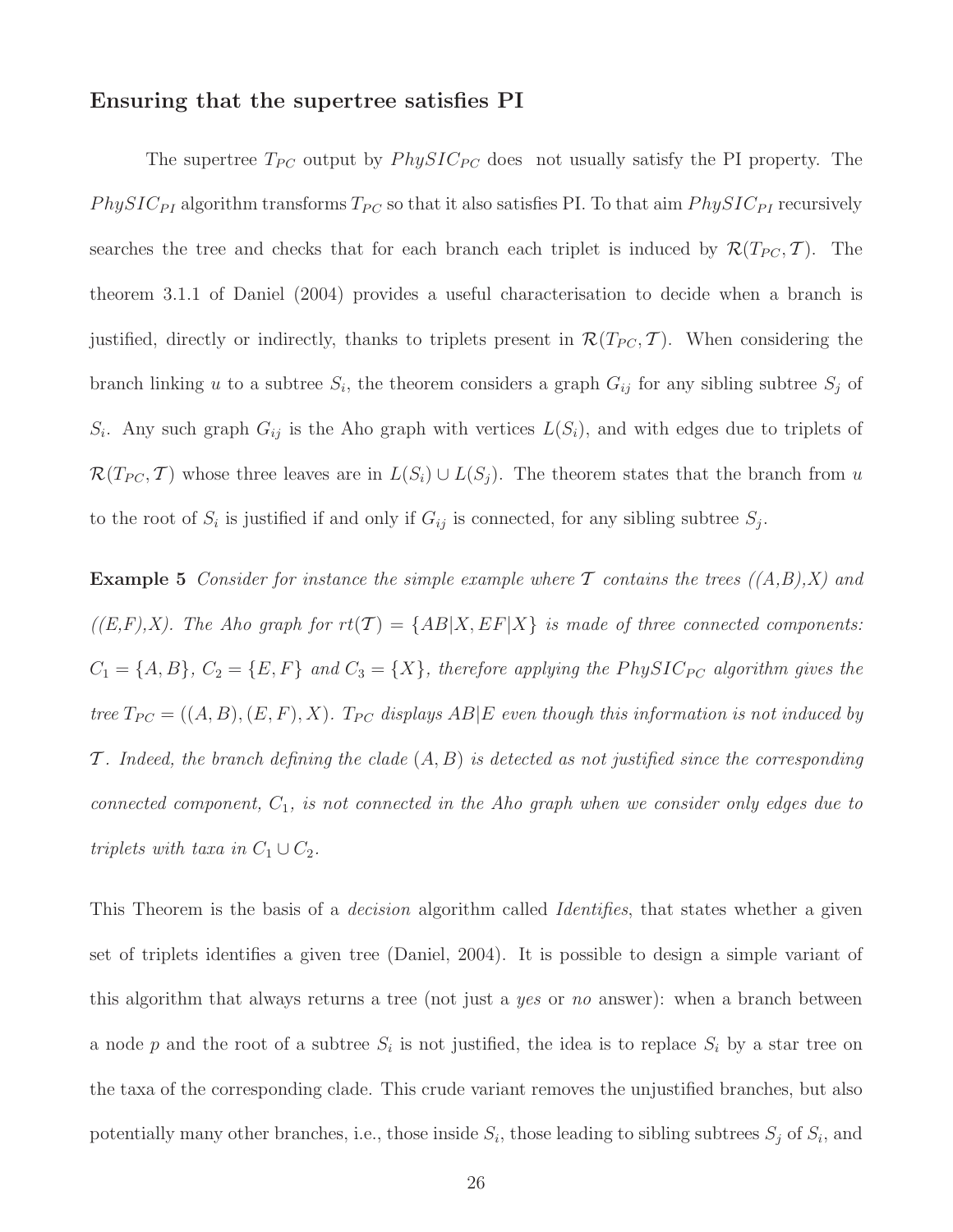those inside  $S_i$  subtrees. PhySIC<sub>PI</sub> is a more refined variant that only collapses the unjustified branches. See the pseudo-code in Fig. 10 for details. In this code,  $PhysIC_{PI}$  is given a tree T in which unjustified branches are to be collapsed, and a collection  $\mathcal T$  of source trees or, equivalently, the corresponding set of triplets (as written in the pseudo-code).  $PhysIC_{PI}$  repeatedly calls the  $Check_{PI}$  subroutine to detect unjustified branches that are then removed until none remain (note that in the pseudo-code of  $Check_{PI}$ ,  $S(T)$  denotes (complete) subtrees connected to the root of  $T$ , i.e., the subtrees corresponding to the largest clades under the root of  $T$ ).

From the collection of Fig. 2,  $PhysIC_{PC}$  infers the supertree  $T''$  displayed in Fig. 3. and none of the three internal branches of  $T''$  are collapsed by  $Check_{PI}$ . For instance, consider the step where  $Check_{PI}$  checks the subtree  $((A, D), B, C)$  of  $T''$ , whose child subtrees are  $(A, D)$  plus the two trivial subtrees on B and C. The sole branch that has to be checked in  $((A, D), B, C)$  is the one defining the clade  $(A, D)$ . Here,  $Check_{PI}$  builds two Aho graphs with vertices  $\{A, D\}$ : one with edges due to triplets on  $\{A, D\} \cup \{B\}$  and one with edges due to triplets on  $\{A, D\} \cup \{C\}$ . Both graphs are connected thanks to triplets of the source tree  $T_2$ ; therefore, Check<sub>PI</sub> does not collapse any branch at this step.

**Theorem 2** Given a collection  $\mathcal T$  of trees and a tree satisfying PC for  $\mathcal T$ , PhySIC<sub>PI</sub> returns in  $O(n^4)$  time a tree T on  $L(\mathcal{T})$  that satisfies both PC and PI for T.

The proof of this Theorem can be found in the appendix.

The PhySIC algorithm (see pseudo-code) builds a supertree for a collection of k source trees T by first computing the set  $rt(T)$  and then successively calling  $PhysIC_{PC}$  and  $PhysIC_{PI}$ . Since  $rt(\mathcal{T})$  is computed in  $O(kn^3)$ , PhySIC runs in  $O(kn^3 + n^4)$  time.

**Theorem 3** Given a collection  $\mathcal{T}$  of k source trees on n leaves, PhySIC returns in  $O(kn^3 + n^4)$ time a tree both satisfying PC and PI.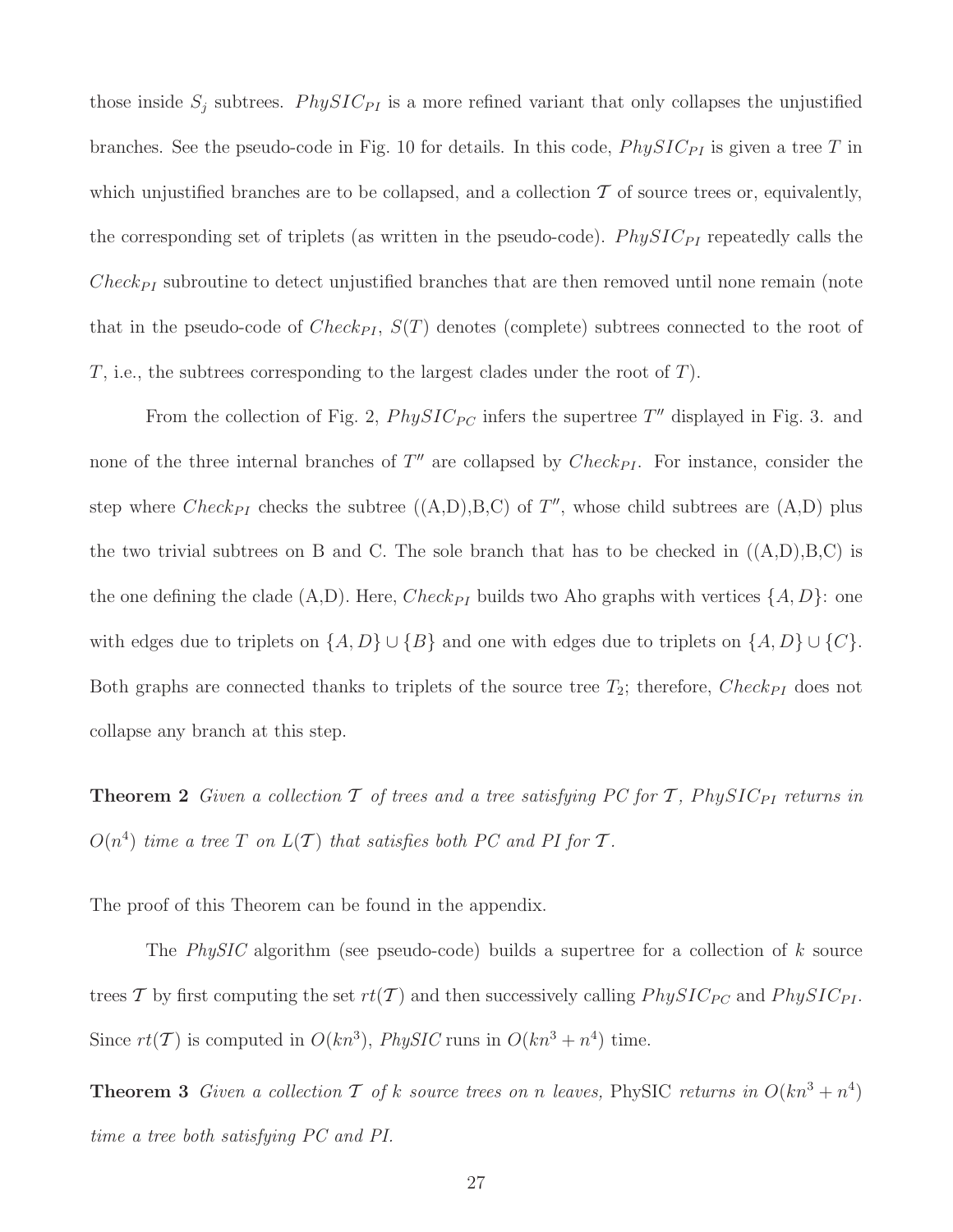Lastly, we note that similar procedures can be designed to modify the supertree proposed by any existing supertree method. If a method proposes a supertree  $T$  that does not satisfy PC and PI, it is possible in polynomial time to transform  $T$  into a tree  $T'$  that satisfies these properties. Indeed, the algorithm indicated previously to check PC indicates the triplets from which the incompatibility arises. Then the branches of  $T$  inducing these triplets can be collapsed to obtain a tree T' satisfying PC. Now, a procedure similar to  $PhysIC_{PI}$  can be applied to T' to ensure that it also satisfies PI (without invalidating PC).

# Biological case studies on Primates

To illustrate the impact of the PC and PI properties on supertree inference, and to compare the behavior of veto methods like PhySIC to that of voting methods like MRP and MMC, we present two case studies centered on Primates. This mammalian order is one of the first taxonomic groups for which a large-scale supertree approach has been conducted (Purvis, 1995a). The first example is designed to show the desirable properties of *PhySIC* compared to other supertree methods on a smaller, understandable taxonomic scale. The second example addressing the question of the primate supertree at the genus level shows how *PhySIC* performs on a larger taxonomic scale–approaching what supertree studies tend to be performed on–, and shows that varying degrees of resolution are achieved in the supertree depending upon the nodes retained from the input trees.

# First example: illustration of supertree desirable properties

Source trees.—We focused on a subsample of Primates IRBP (Interphotoreceptor Retinoid Binding Protein) and ADRA2B ( $\alpha$ 2B-Adrenergic Receptor) gene sequences, respectively from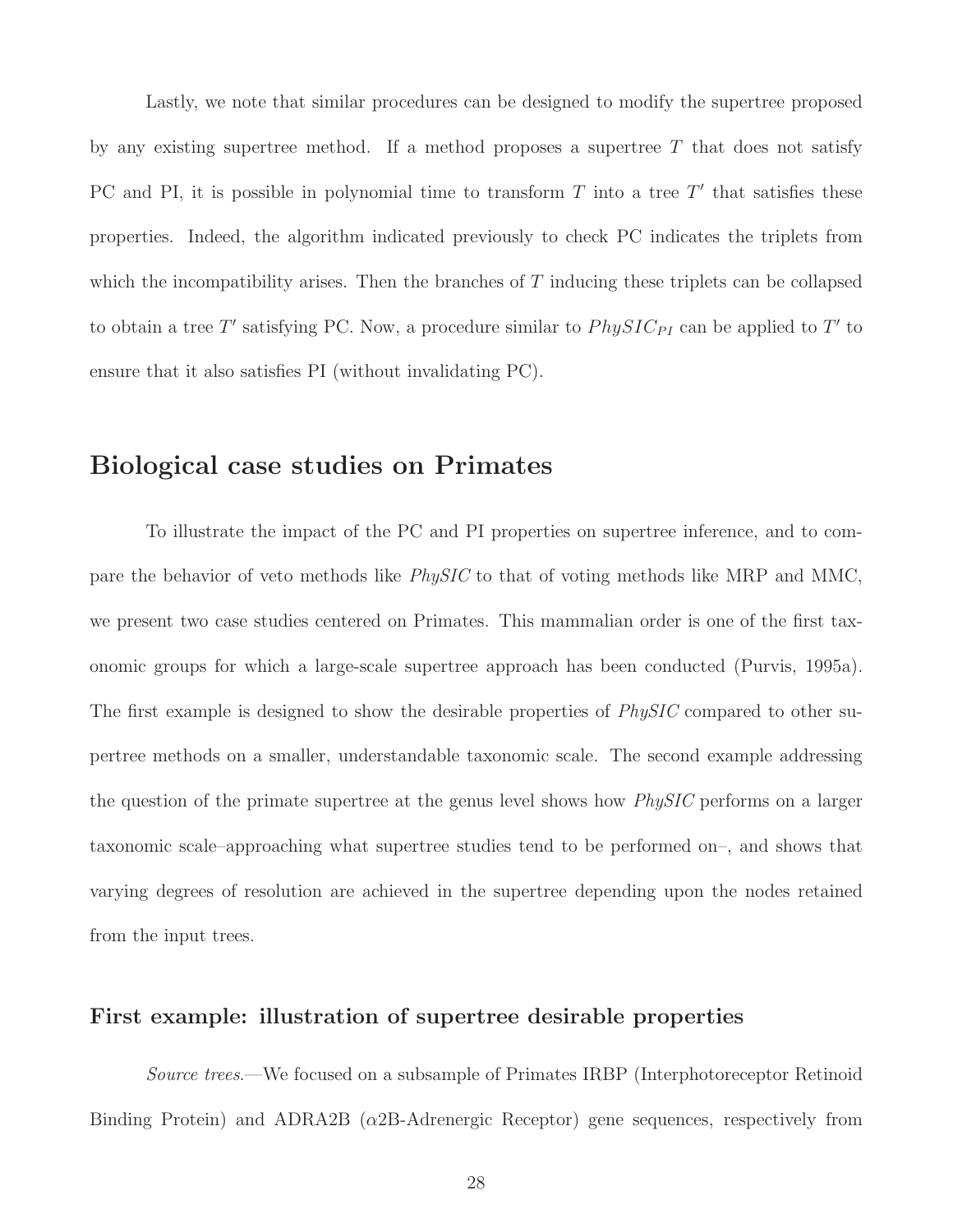Poux and Douzery (2004) and Poux et al. (2006), with a rodent (*Mus*) and lagomorph (*Oryctola*gus) outgroup. For ADRA2B, the hominoid representative was  $Pan$ , with the sequence downloaded from the chimp ENSEMBL project. The ADRA2B and IRBP source trees were inferred by maximum likelihood (ML) analysis of the corresponding alignments, using PHYML (Guindon and Gascuel, 2003), version 2.4.4, under a  $GTR + \Gamma_4 + INV$  model of DNA evolution. The node support was estimated after 1000 bootstrap replicates using the same software, and expressed as bootstrap percentages (BP). Denser taxonomic and phylogenetic information for Strepsirrhines (i.e., Lemurs and Galagos) was sought from a study of presence-absence of short interspersed nuclear elements (SINE) integrations in primate genomes (Roos et al., 2004, Fig. 2). Sixty-one monolocus SINE characters detected by these authors were subjected to a maximum parsimony analysis using PAUP\* (Swofford, 2002), version 4b10, with 1000 bootstrap replicates using a heuristic search, with 10 random additions of taxa, and TBR branch swapping. We only retained the best supported nodes of source trees, i.e., those showing at least 50% bootstrap (*cf.* also Daubin et al., 2002).

Comparison of supertrees inferred from PhySIC, MMC and MRP.—Starting from the three source trees (Fig. 11), supertrees were built using the MMC, MRP, and *PhySIC* methods. For MRP, the matrix representation of the three source topologies resulted in 47 characters. Parsimony analysis was conducted under PAUP\*, with a heuristic search with 1000 random addition sequences, and TBR branch swapping, resulting in 864 equally parsimonious trees, a strict consensus of which provided the MRP supertree. The MMC supertree was obtained using the program distributed by Rod Page. Fig. 12 shows the supertrees respectively reconstructed by MMC, MRP, and  $PhysIC$  with its  $PhysIC_{PC}$  intermediate step.

The supertrees produced all contain some soft polytomies, each of them representing uncertainty about the resolution of a node's child subtrees or lineages. A soft polytomy can have two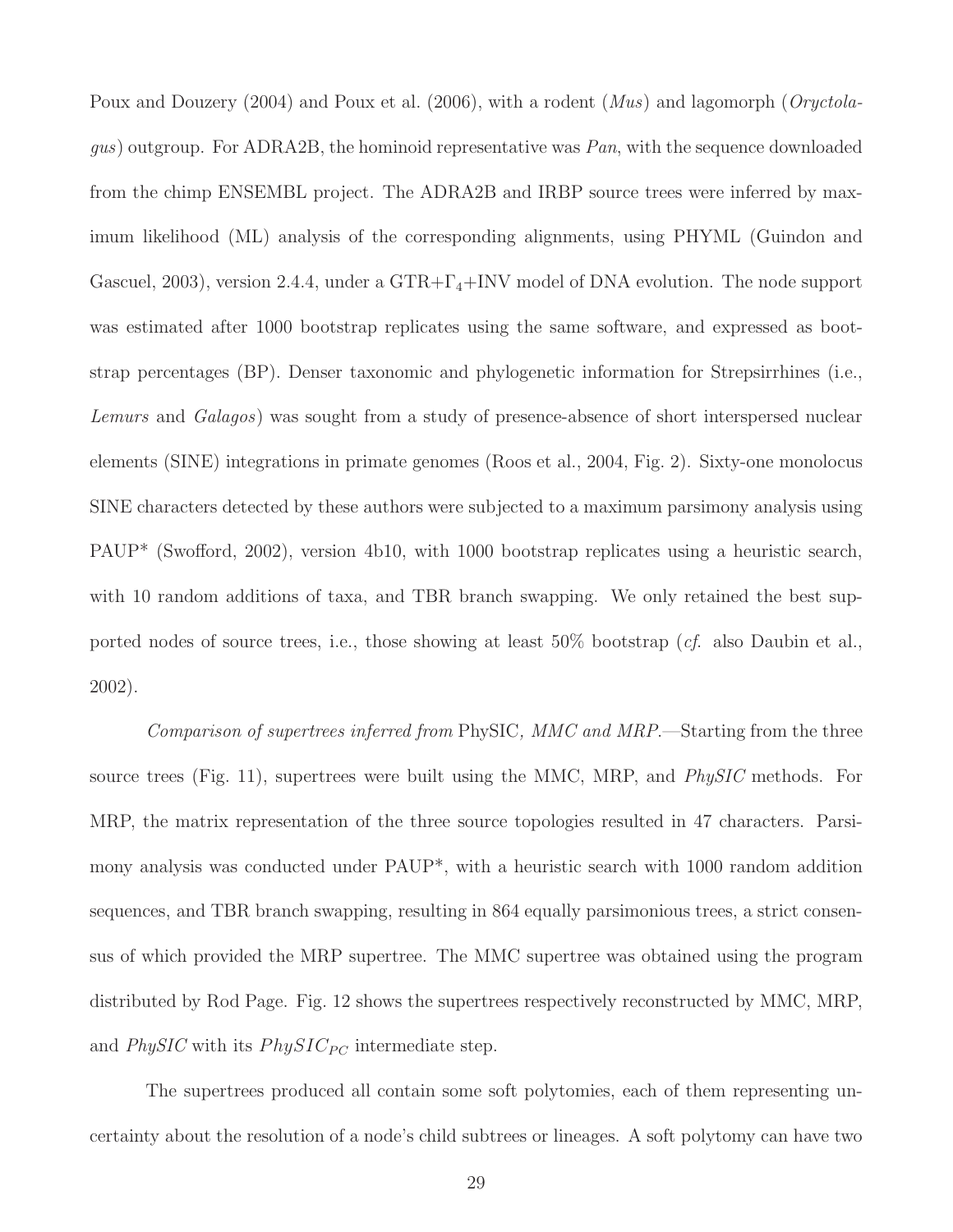distinct interpretations, differing in the set of admissible fully-resolved phylogenies it encompasses. Consider the case of the polytomous node  $P$  in the MMC tree of Fig. 12. This node has three child subtrees  $S_1 = (Hom_0, Hylobates), S_2 = (Pan, (Ceroophecus, Macaca))$  and  $S_3$ , the Platyrrhinii clade. The most widespread meaning of a soft polytomy accepts any fully-resolved tree on subtrees  $S_1, S_2, S_3$  that keeps their monophyly:  $((S_1, S_2), S_3), ((S_1, S_3), S_2)$  or  $((S_2, S_3), S_1)$ . Strict consensus, majority-rule consensus, and hence MRP, interpret polytomies in this way (Margush and McMorris, 1981). Polytomies proposed by  $PhysIC_{PC}$  are also to be interpreted in this way. A second interpretation of soft polytomies was introduced by the Adams consensus (Adams, 1972) and is also intended by MC (Semple and Steel, 2000) and MMC (Page, 2002). This interpretation accepts as possible phylogeny any fully-resolved tree that maintains the structure of each subtree respectively, no matter whether or not  $S_1, S_2$ , and/or  $S_3$  are kept monophyletic (i.e., their leaves can be interleaved). Thus, the polytomy  $P$  of the MMC tree in Fig. 12 can indeed give rise to fully-resolved trees grouping Pan and Homo without Hylobates, as long as Pan is kept outside the clades containing *Cercopithecus* and *Macaca* (which is the structure imposed by  $S_2$ ). Under this interpretation, a soft polytomy represents a much wider range of fully-resolved phylogenies than with the first interpretation, and is harder to interprete in a phylogenetic context. (In particular, this means that simulation studies on supertree methods that use the Robinson and Foulds distance to evaluate the performance of MC or MMC are misleading: on the previous example, the MMC method would have been considered to propose the incorrect clades  $Homo + Hylobates$ , and  $Pan + Hylobates$ ).

The contribution of  $PhysIC_{PC}$  to the supertree inference may be illustrated by the situation among platyrrhines. Here, ADRA2B indicates that Ateles is the sister-group of Pithecia, Callithrix, and Cebus, whereas IRBP indicates that Ateles and Cebus are the closest relatives (Fig. 12: boxed areas). This conflict is detected by  $PhysIC_{PC}$ . As a result, the  $PhysIC_{PC}$  and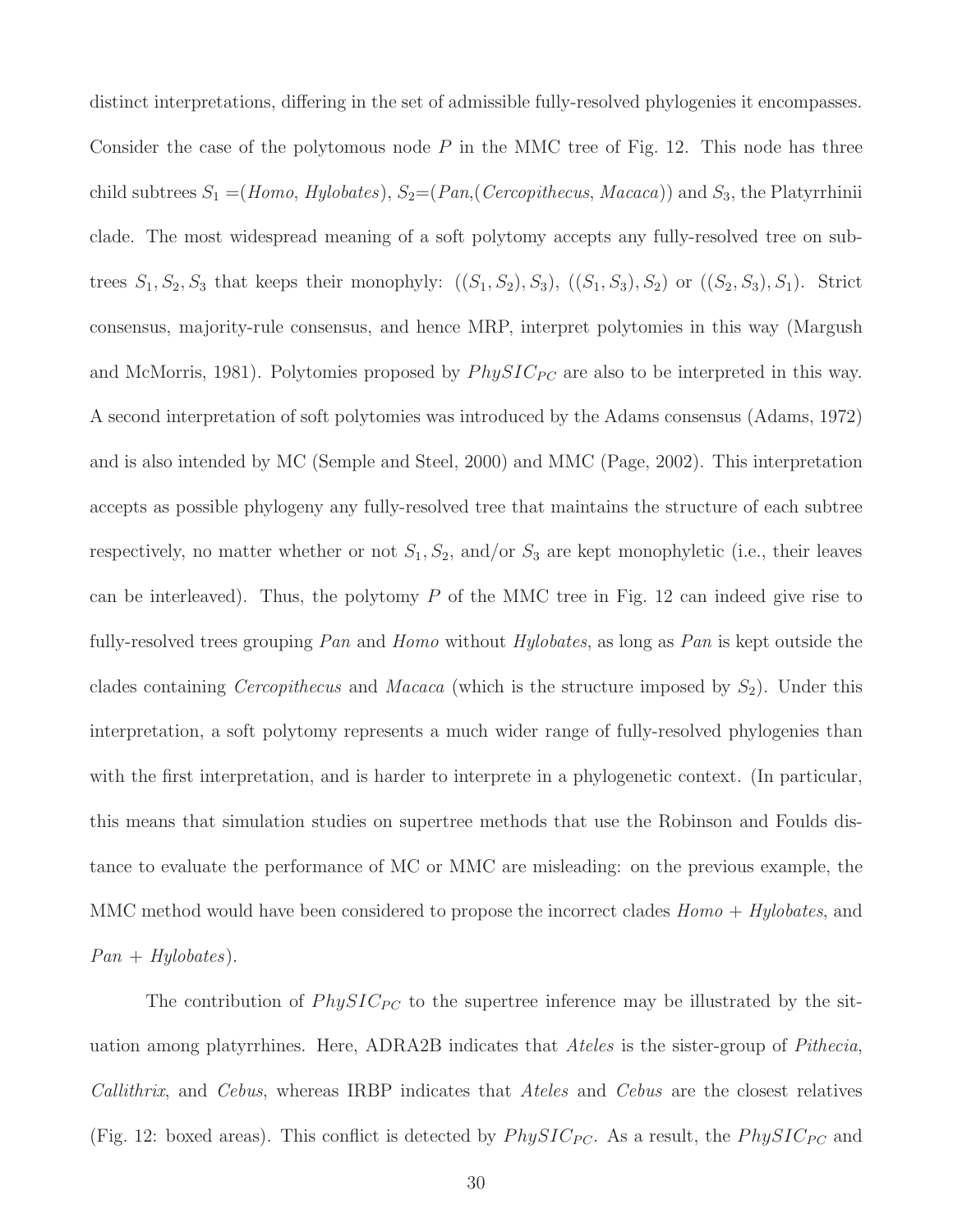PhySIC supertrees display all four platyrrhines within a multifurcation. By contrast, MRP and MMC give priority to the *Callithrix* + *Cebus* grouping present in the ADRA2B source tree, and thus contradicts the  $Ateles + Cebus$  grouping present in the IRBP source tree. Resolution of this conflict between the source trees reflects the voting approach followed by MRP and MMC. For instance, consider the case of MRP: the ADRA2B source topology comprises two nodes within platyrrhines, against one node for the IRBP topology. Therefore, MRP favors the node Callithrix + Cebus involved in a topological conflict but belonging to a larger and more resolved clade (Bininda-Emonds and Bryant, 1998). The behavior of MRP and MMC on platyrrhines is problematic. Indeed, it favors one source topology while contradicting another, just on the basis of their respective levels of resolution, and despite the fact that both contain the same number of taxa for the Platyrrhine subtree. MRP has already been criticized on this point (e.g., Goloboff, 2005). Note that source trees also conflict on the position of *Propithecus* with respect to *Microcebus* and Lemur. However, in this case, MRP behaves as  $PhysIC_{PC}$  and  $PhysIC$ , i.e., displays a polytomy on groups containing these three taxa (Fig. 12: letters  $A-B-C$ ). By contrast, MMC groups together the Propithecus and Lemur clades, following the SINE information, but contradicting the IRBP information.

The complementary contribution of  $PhysIC_{PI}$  to the supertree inference may be illustrated by the situation among Catarrhines + Platyrrhines. Although not contradicting the source trees, the  $PhysIC_{PC}$  supertree contains two topological errors. First, man and chimp do not group together relative to the gibbon, as would be expected from a plethora of data (Goodman et al., 2005). Homo is instead associated with Hylobates, whereas Pan branches with the two cercopithecoids, Cercopithecus and Macaca. This situation results from the taxon sampling of the source topologies. More precisely, man and chimp are not simultaneously present in any source tree, i.e., the former clusters with the gibbon (IRBP) and the latter with cercopithecoids (ADRA2B). These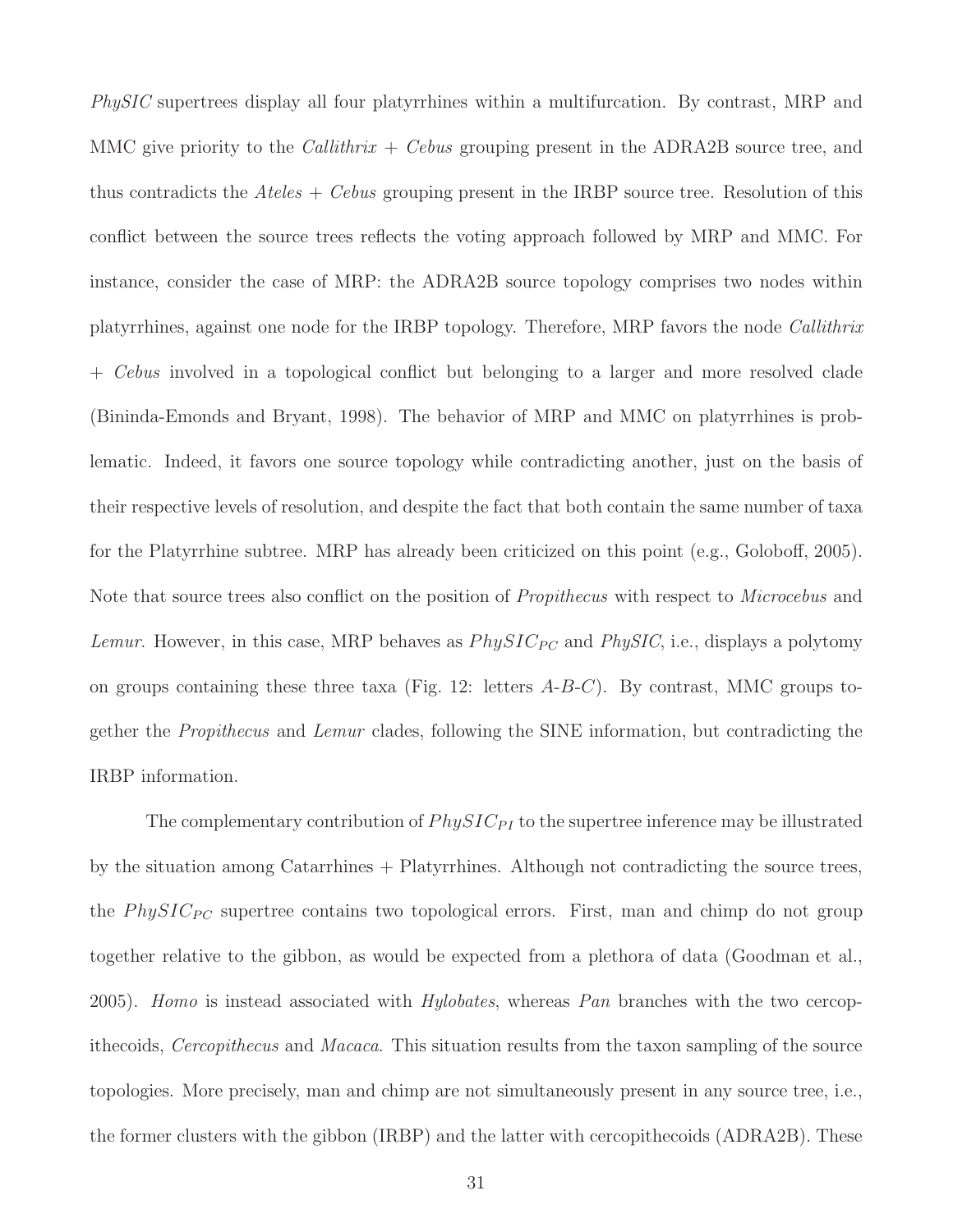two source clades are reproduced in  $PhysIC_{PC}$  and MMC supertrees.

In the case of  $PhysIC_{PC}$ , these two clades are involved in a polytomy with the platyrrhines. This polytomy means that *(Homo, Hylobates)* is a sister clade of the clade containing *Pan.* However, although these clades are correct when considered separately, they should not be sister groups in the supertree. PhySIC<sub>PI</sub> detects this situation of arbitrary resolution and collapses the corresponding branches, thus the final  $PhySIC$  supertree allows for a group ( $Pan, Homo$ ). MMC displays the same polytomy as  $PhysIC_{PC}$  but with a different meaning: the interleaving interpretation of this soft polytomy means that MMC does not reject the expected resolution, namely grouping (Pan, Homo) as a sister clade of Hylobates. In conclusion, both MMC and PhySIC allows for the expected group ( $Pan, Homo$ ), but note that the  $PhySIC$  supertree is more accurate, as its polytomy does not allow the catarrhine taxa Homo, Hylobates or Pan to branch within the platyrrhines. Here, MRP does not introduce arbitrary resolutions, and proposes a polytomy involving the 5 catarrhine taxa.

Another problem of MMC and  $PhysIC_{PC}$  supertrees is that *Lepilemur* is the sister-group of all Lemuriformes but Daubentonia, whereas this topological information is not present in the only source tree (SINEs) for which *Lepilemur* is scored. This result is explained by the fact that the restriction of IRBP and ADRA2B source topologies to taxa lettered  $A-B-C-X$  leads to the situation described on Fig. 6. Thanks to the PI property, the  $PhysIC$  algorithm again corrects this problem, and displays a polytomy involving the major clades of lemuriformes, together with Lepilemur (Fig. 12). The same polytomy is also proposed by MRP. Overall, this first case study illustrates that the two properties introduced in the present work help to identify and manage the potential arbitrary and conflicting resolutions arising in supertrees when combining independent source topologies.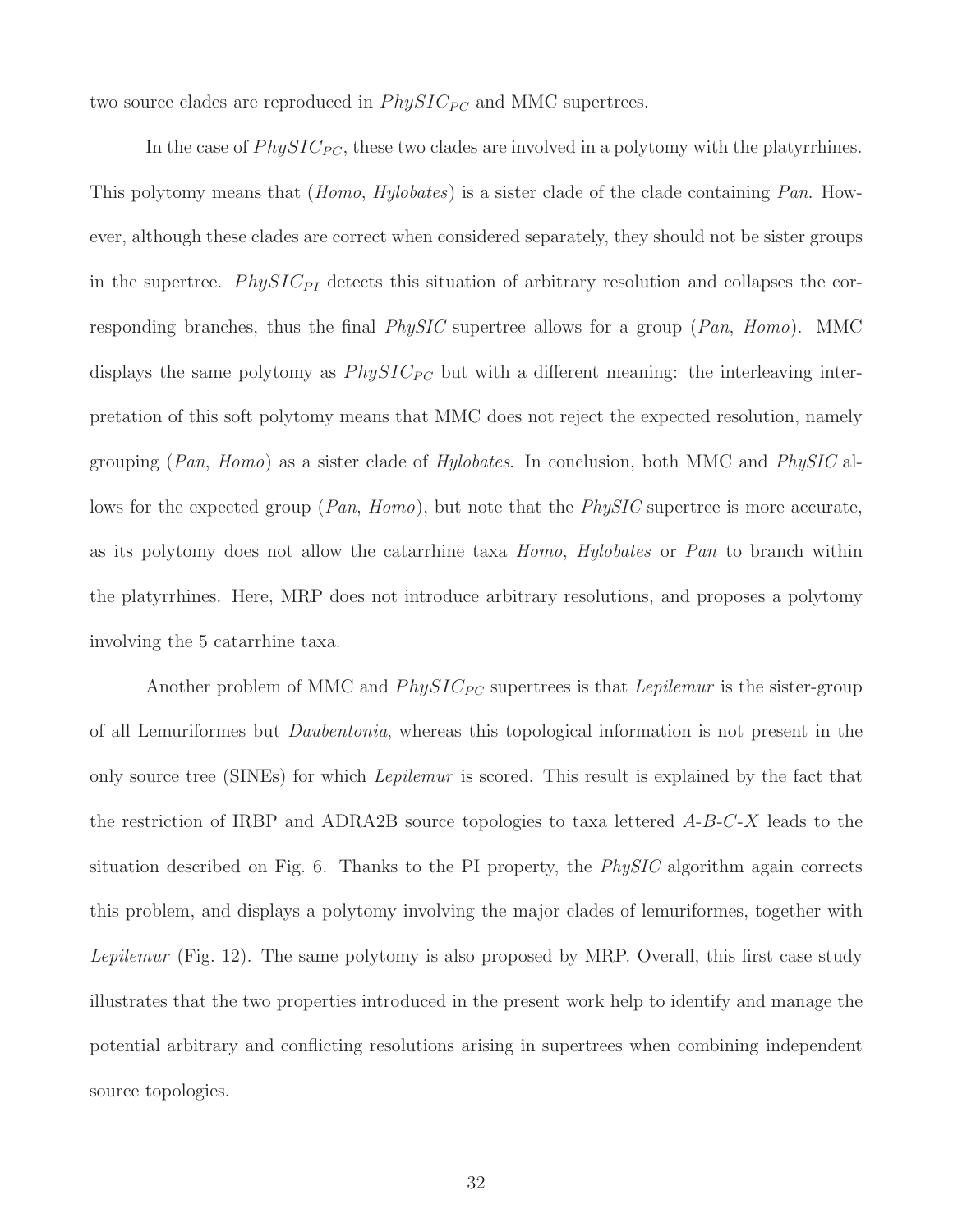# Second example: a *PhySIC* supertree of primate genera

Primary data and source tree inference.—We used 24 datasets to reconstruct the primate phylogeny: two mitochondrial DNA (mtDNA), 19 nuclear DNA, and three transposable elements datasets. All sequences used in this study were retrieved from EMBL-Genbank databases. The sampling of genes and other molecular markers is detailed in Table 1. The corresponding data are available under TreeBASE accession numbers XXXXX. This combined dataset encompasses 95% of all primate extant genera (Wilson and Reeder, 2005), i.e., 66 genera. Two subfossil genera from ancient DNA analyses were also included (Karanth et al., 2005). All genes were aligned with Clustal X (Thompson et al., 1997) with subsequent manual refinement. We used Mus and Rattus as outgroups in all analyses for which sequence data was available. Each gene was analyzed with the ML criterion under the best fitting model (Table 1). Separate ML phylogenetic reconstructions and bootstrap analyses were performed with PHYML (Guindon and Gascuel, 2003) as described in previous section. Maximum parsimony phylogenetic reconstruction and bootstrap analysis on the three transposable element datasets were also conducted using PAUP\* as described in previous section. Clades of the source trees with BP values above a specified threshold were retained. To evaluate the influence of this parameter, five *PhySIC* supertrees were inferred by respectively considering BP  $> 50\%$ ,  $60\%$ ,  $70\%$ ,  $80\%$ , and  $90\%$ . Each run of *PhySIC* took less than 4 seconds on an Intel MacBook.

The major clades of primate genera.—The most resolved supertree reconstructed by PhySIC is obtained when source trees were restricted to nodes supported by more than 70% bootstrap (Fig. 13, BP≥ 70%). This topology conforms to current ideas on primate phylogeny, and is close to the informal supertree of Primates at the genus level proposed by Goodman et al. (2005). In addition, we here extend their taxon sampling with the three extant genera Euoticus, Piliocolobus,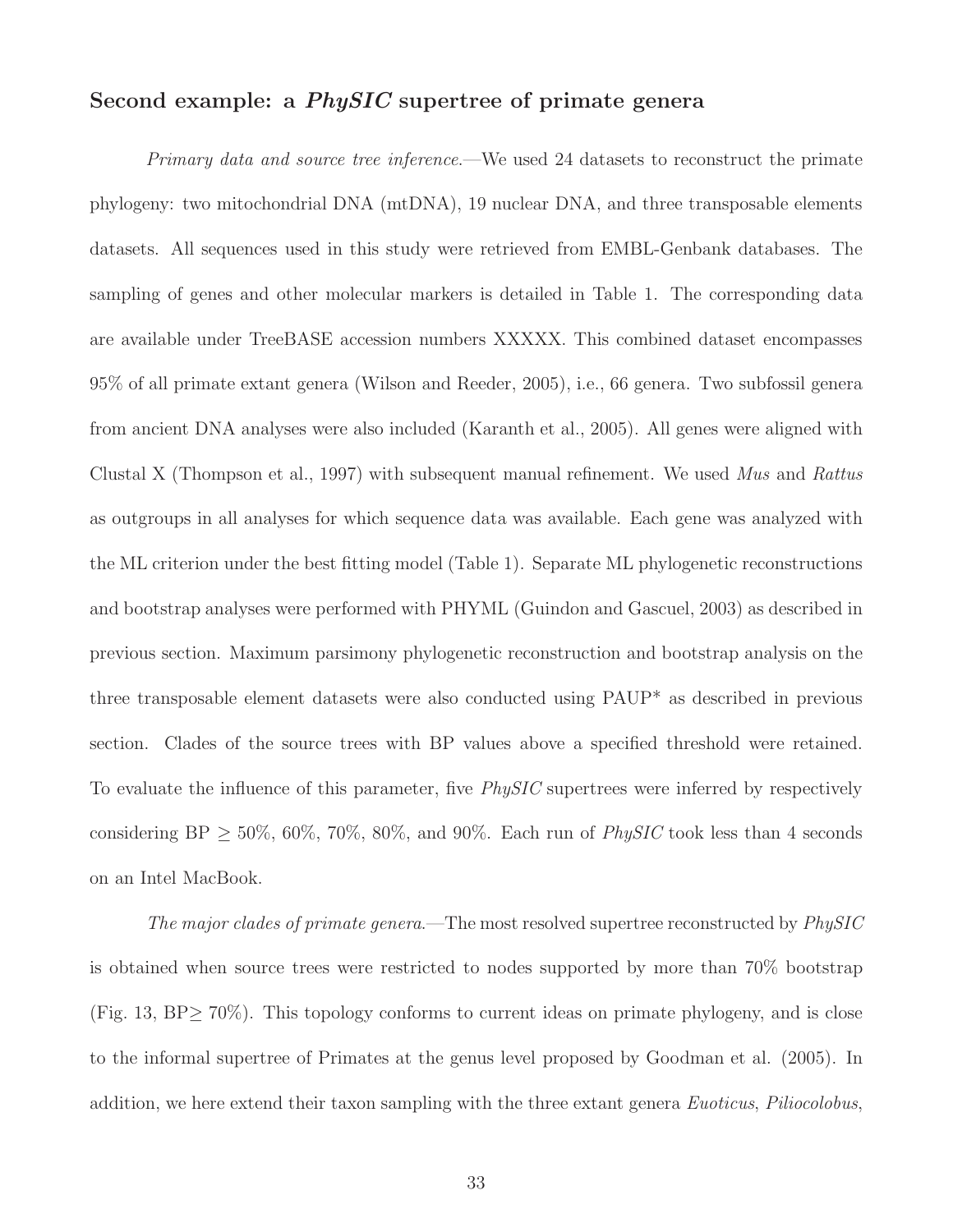and Simias, and the two subfossil genera Megaladapis and Paleopropithecus. Our supertree displays the fundamental dichotomy among Primates between Strepsirrhini and Haplorrhini. Strepsirrhines then split into Lorisiformes (Lorises and Galagos) and Lemuriformes (lemurs and Daubentonia, the aye-aye). Haplorrhines also split into Tarsiers and Anthropoids. The latter clade subsequently divides into monophyletic New World primates (Platyrrhini) and Old World primates (Catarrhini). Platyrrhini display a trifurcation involving the three families Atelidae (the Ateles  $+$  Alouatta clade), Pitheciidae (the *Pithecia + Callicebus* clade), and Cebidae (the *Cebus + Saimiri + Aotus* + Saguinus clade). Catarrhines split into Hominoidea (gibbons and apes) and Cercopithecoidea (colobines and cercopithecines).

Identifying and labeling the causes of supertree polytomies.—Since veto methods are used for evaluating the topological congruence of source trees, and for measuring their degree of leaf overlap, the PhySIC program outputs labels on each polytomous node. A label "C" (standing for Contradiction) indicates that the polytomy results from contradictions among the source trees on phylogenetic relationships of corresponding taxa: proposing a resolution for the polytomy would contradict at least one source tree, i.e., would not respect the PC property. A label "I" (standing for *Induction*) indicates a lack of cross-information in the source trees: any dichotomous resolution of the clade would be at least partially arbitrary, thus would not respect the PI property. Note that a given label applies only to the node to which it is assigned but not to other nodes in its subtrees. For instance, in the primate genera supertree (Fig. 13), the platyrrhine trifurcation (Atelidae, Pitheciidae, Cebidae) with a C label indicates that there is topological contradiction among the source trees about the sister-group relationships of these three families. However, the C label does not put the monophyly of Atelidae, Pitheciidae, and Cebidae into question. Note also that a same polytomy can be characterized by both C and I labels. This means that the unability of the supertree to propose a dichotomous resolution is partly due to a lack of taxonomic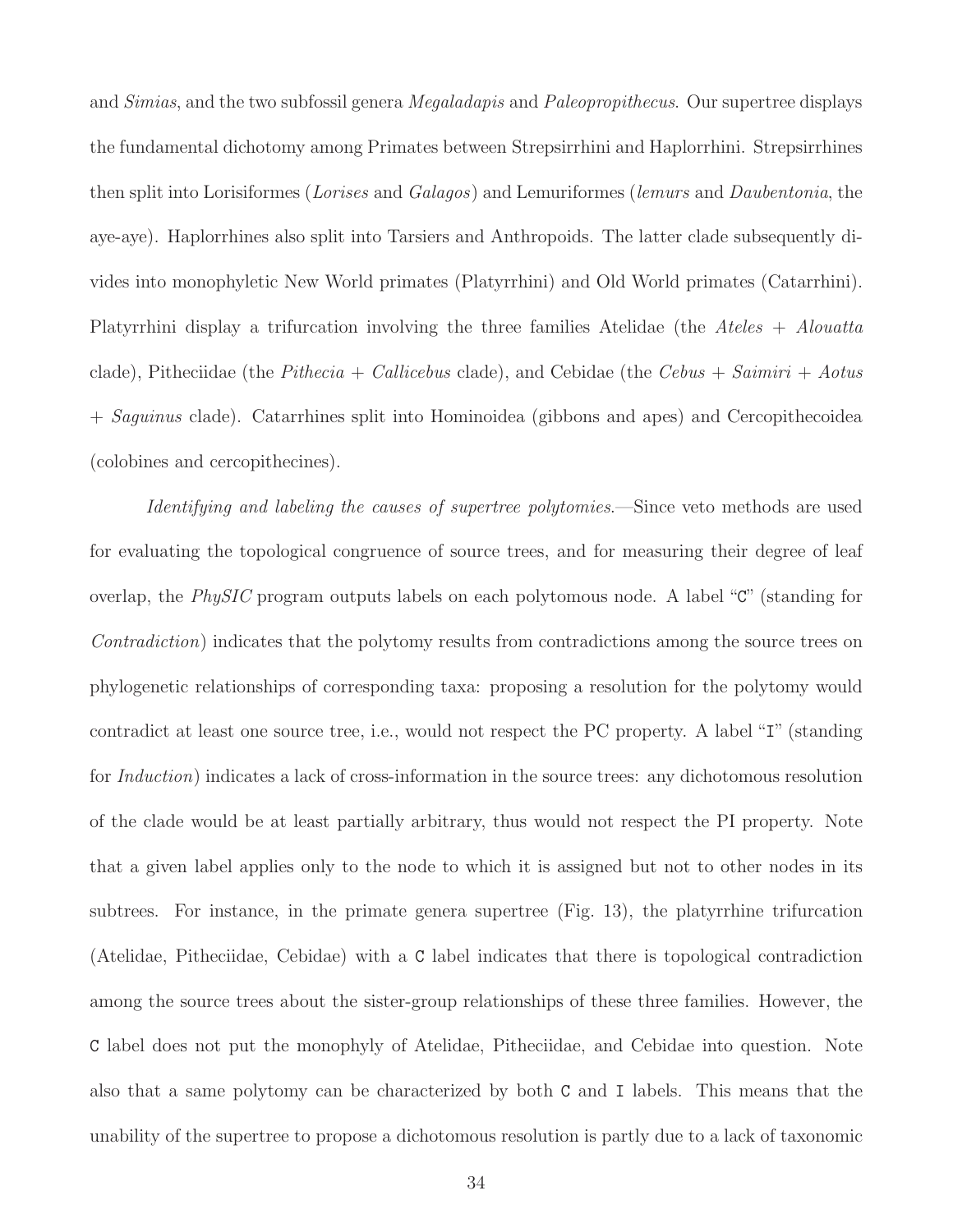overlap, and partly due to contradictions. For example, Fig. 13 shows that the clade Cercopithecus, Erythrocebus, Chlorocebus, and Miopithecus is tagged by both C and I, reflecting two problems. On the one hand, source topologies disagree about the placement of *Erythrocebus*: this genus is either related to *Cercopithecus* (as suggested by IRBP exon 1) or to *Chlorocebus* (*cf.* the TSPY and chromosome Xq13.3 markers, and the Alu of Xing et al. (2005)). On the other hand, the input trees analyzed here do not provide the information required to know whether Miopithecus is the sister group of *Cercopithecus*, or is that of  $Eryth rocebus + Chlorocebus$ , or is the most basal genus in the clade.

Impact of the robustness of source trees on veto supertree resolution.—The number of clades retained from the original source trees depends on the bootstrap threshold imposed to select them for supertree inference. Choosing a low threshold thus increases the number of retained source clades, hence lowers the number of polytomies due to a lack of cross-information among source trees, but increases the number of polytomies due to conflicts among source trees. Increasing the threshold has the opposite effect. The primate supertree of Fig. 13 was obtained with  $BP \geq 70\%$ . Lowering the threshold to BP  $\geq$  50% or BP  $\geq$  60%, *PhySIC* yields a completely multifurcating supertree, due to weakly supported clades that conflict among source trees. When the bootstrap stringency is increased from the BP  $\geq 70\%$  to BP  $\geq 80\%$  threshold, a similar level of resolution in the genus level phylogeny is obtained with the exception of two additional polytomies: the first involves Indriidae  $(Indri + Avahi + Propithecus + Paleopropithecus)$  relative to other lemuriformes, and the second involves Allenopithecus relative to the Cercopithecus clade (white stars in Fig. 13 refer to disappearing branches). Interestingly, increasing the threshold removes a topological conflict among Lophocebus, Papio and Theropithecus: with the PC property being satisfied, then the PhySIC supertree groups together the latter two genera. At the BP  $\geq 90\%$  threshold, 7 additional polytomies with respect to the  $BP \geq 70\%$  topology appear (Fig. 13: black stars refer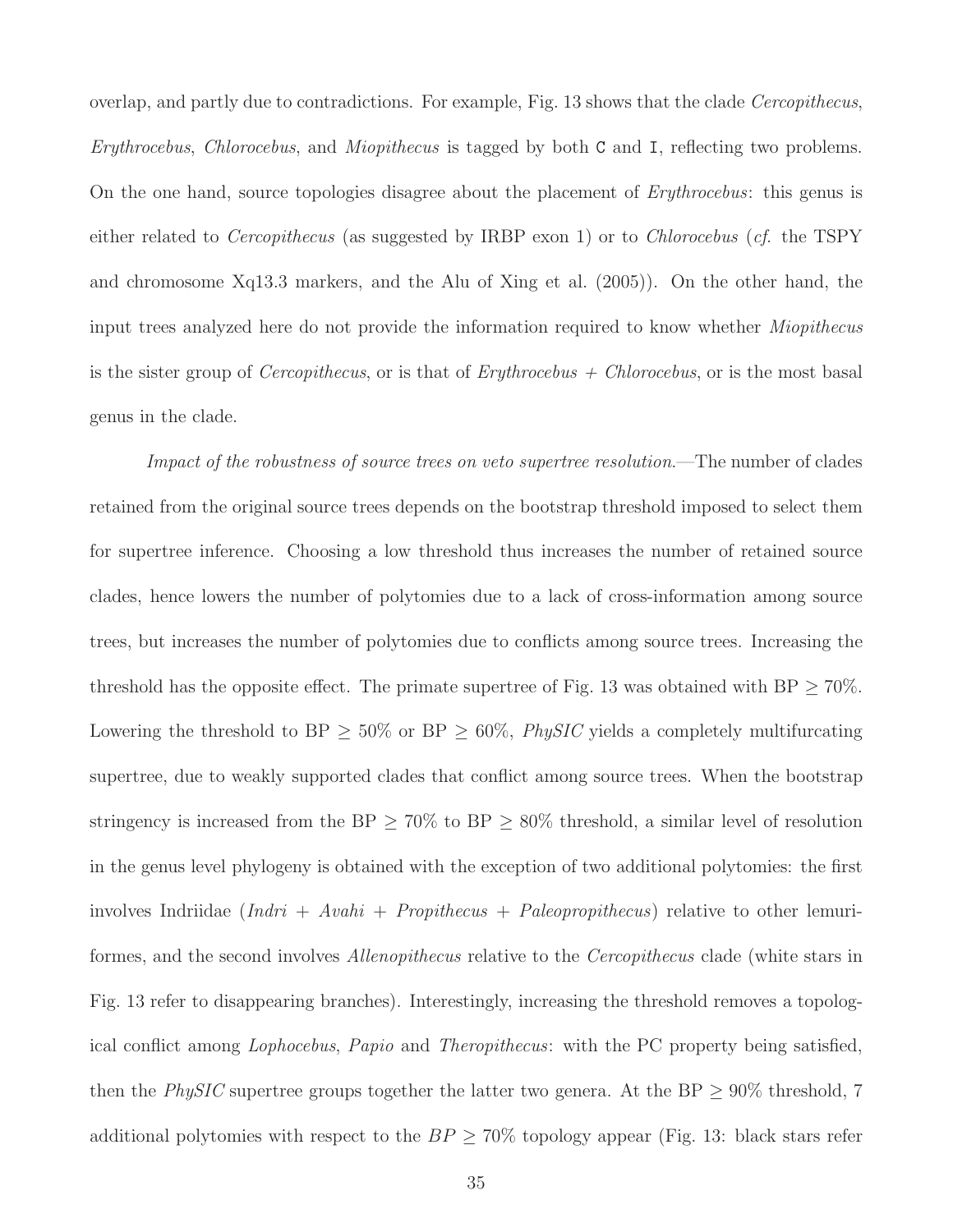to node collapsing). This reflects the fact that less source nodes (i.e., the nodes of source trees) are available for supertree inference. The PI property is thus less often satisfied in the  $PhysIC_{PC}$ supertree, leading to a greater number of irresolutions in the *PhySIC* supertree.

Overall, two reasons can lead the PhySIC method to propose a poorly resolved supertree. First, it is possible that the source trees contain too little cross information for the method to decide how the taxa of the respective source trees branch relatively to each other. In this case, all methods, including voting methods, will produce unresolved supertrees. Obtaining more resolved supertrees can then only be achieved by adding new source trees containing new clades on the key taxa. The second reason why the PhySIC supertree can lack resolution is the presence of topological conflicts among source trees. Like other veto methods, PhySIC is very sensitive to incongruences in the source trees. Thus, to obtain a well-resolved tree, a preliminary process whereby unreliable clades are collapsed in the source trees is usually necessary before applying the method. This collapsing can be done on the basis of the support values provided on the clades by most phylogenetic inference methods (e.g., bootstrap values, Bayesian posterior probabilities, Bremer support). We showed that a well-resolved supertree of Primates can be obtained with such an approach from a non-trivial number of gene trees. Note that on some datasets, contradicting clades showing high support values can occur, e.g., due to lateral gene transfers. In such cases, veto methods will still produce unresolved supertrees (as long as they are not allowed to exclude rogue taxa). This can be seen as a drawback or as a way to pinpoint such events. In such cases, outlier source trees can be identified (Shimodaira and Hasegawa, 1999; Lerat et al., 2003) and then curated or removed from the collection of source trees, leading to a more resolved supertree.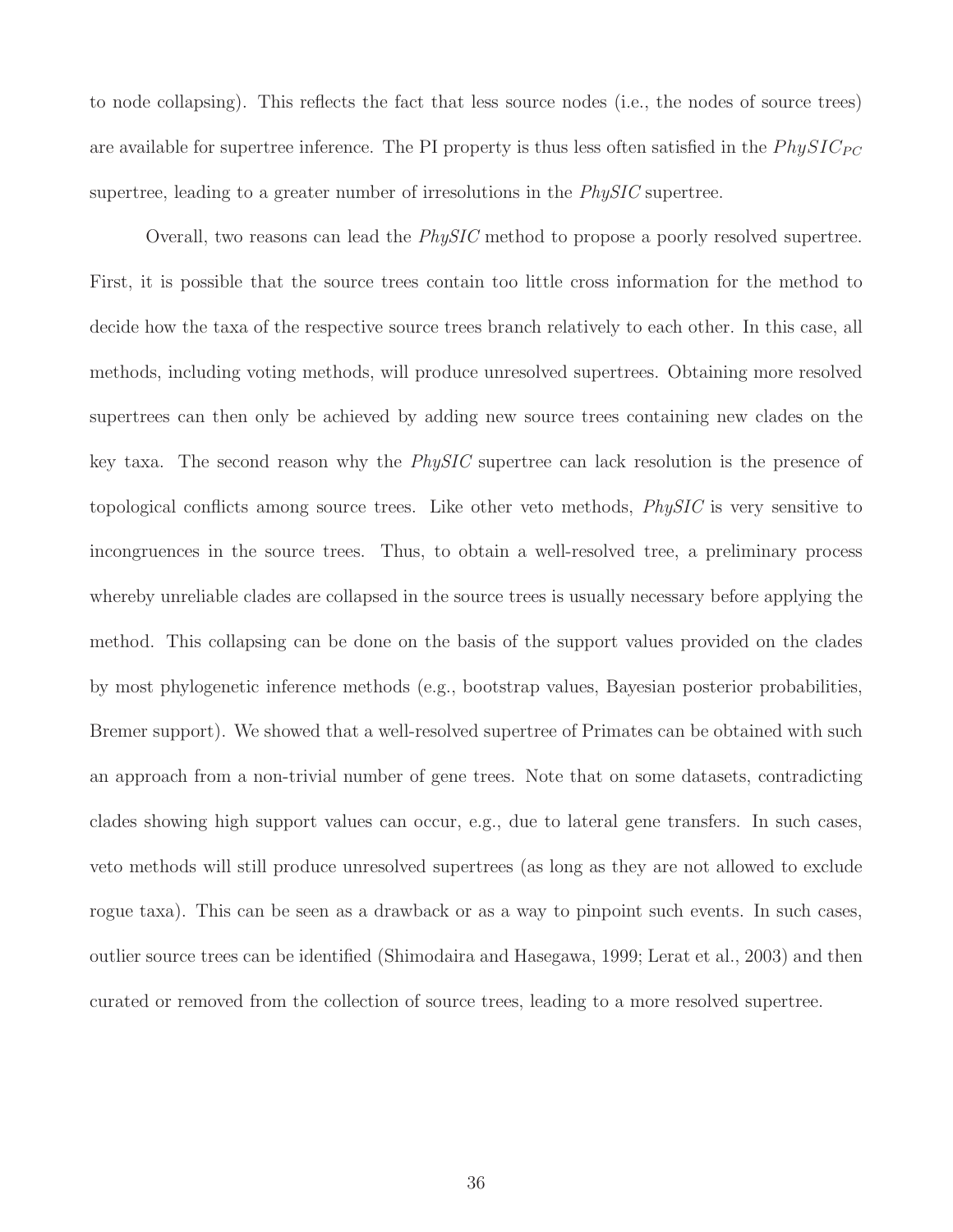# Conclusion

Veto supertree methods are of interest for combining source topologies containing reliable clades. Their study also brings insight for the characterization of what we expect from voting methods. Indeed, when source trees are not conflicting, there is no fundamental difference between the two approaches. In such cases, veto and voting approaches should lead to *reasonable* supertrees. What *reasonable* means can be characterized by several formal properties. In the present work, we showed pitfalls of some previously proposed supertree properties, and also proposed new properties. In the general case of conflicting source trees, we believe there is still room for improvement,  $e.g.,$ detecting arbitrary clades of a supertree even when it partially conflicts with some source trees, as usually happens in the voting context. With the new theoretical material at hand we believe that this is a reasonable goal.

# References

- Adams, E. 1972. Consensus techniques and the comparison of taxonomic trees. Syst. Zool. 21:390– 397.
- Aho, A. V., Y. Sagiv, T. G. Szymanski, and J. D. Ullman. 1981. Inferring a tree from lowest common ancestors with an application to the optimization of relational expressions. SIAM J. Comp. 10:405–421.
- Bandelt, H.-J. and A. W. M. Dress. 1986. Reconstructing the shape of a tree from observed dissimilarity data. Adv. in Appl. Math. 7:309–343.
- Baum, B. R. 1992. Combining trees as a way of combining data sets for phylogenetic inference, and the desirability of combining gene trees. Taxon 41:3–10.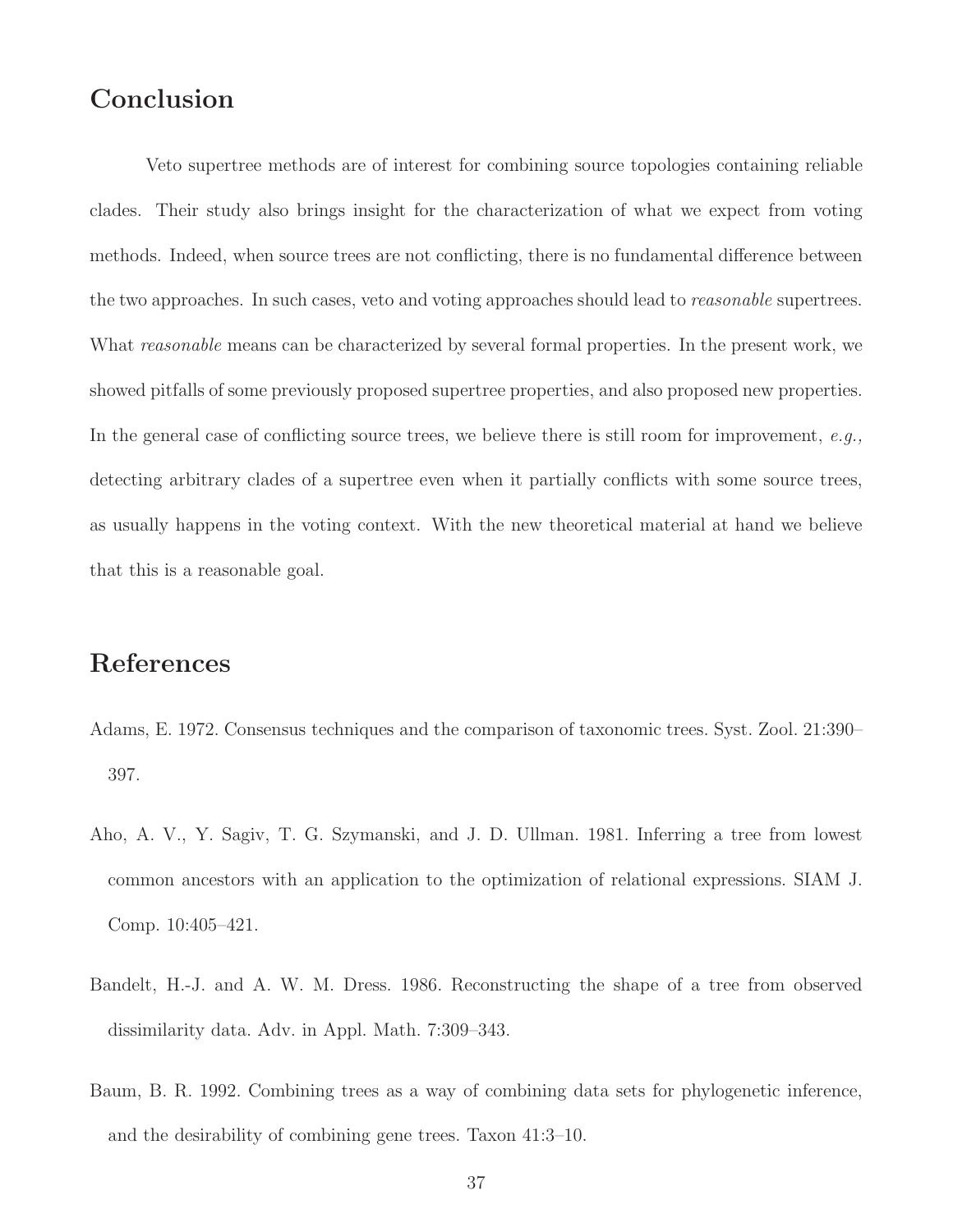- Baum, B. R. and M. A. Ragan. 2004. The MRP method. Pages 17–34 in Phylogenetic supertrees: combining information to reveal the Tree of Life (O. Bininda-Emonds, ed.). Kluwer.
- Berry, V. and O. Gascuel. 2000. Inferring evolutionary trees with strong combinatorial evidence. Theor. Comput. Sci. 240:217–298.
- Berry, V., S. Guillemot, F. Nicolas, and C. Paul. 2005. On the approximation of computing evolutionary trees. in Proceedings of the 11th International Computing and Combinatorics Conference (COCOON'05) (L. Wang, ed.) LNCS.
- Berry, V. and F. Nicolas. 2004. Maximum agreement and compatible supertrees. Pages 205–219 in Proceedings of CPM (S. C. Sahinalp, S. Muthukrishnan, and U. Dogrusoz, eds.) vol. 3109 of LNCS.
- Berry, V. and C. Semple. 2006. Fast computation of supertrees for compatible phylogenies with nested taxa. Syst. Biol. 55:U108–U126.
- Bininda-Emonds, O. R. P. 2003. Novel versus unsupported clades: assessing the qualitative support for clades in mrp supertrees. Syst. Biol. 52:839–848.

Bininda-Emonds, O. R. P. 2004a. The evolution of supertrees. Trends Ecol. Evol. 19:315–322.

- Bininda-Emonds, O. R. P. 2004b. Phylogenetic supertrees (combining information to reveal the tree of life) vol. 4 of computational biology series. Kluwer academic publishers.
- Bininda-Emonds, O. R. P. and H. N. Bryant. 1998. Properties of matrix representation with parsimony analyses. Syst. Biol. 47:497–508.
- Bryant, D. 1997. Building trees, hunting for trees and comparing trees: theory and method in phylogenetic analysis. Ph.D. thesis University of Canterbury, Department of Mathemathics.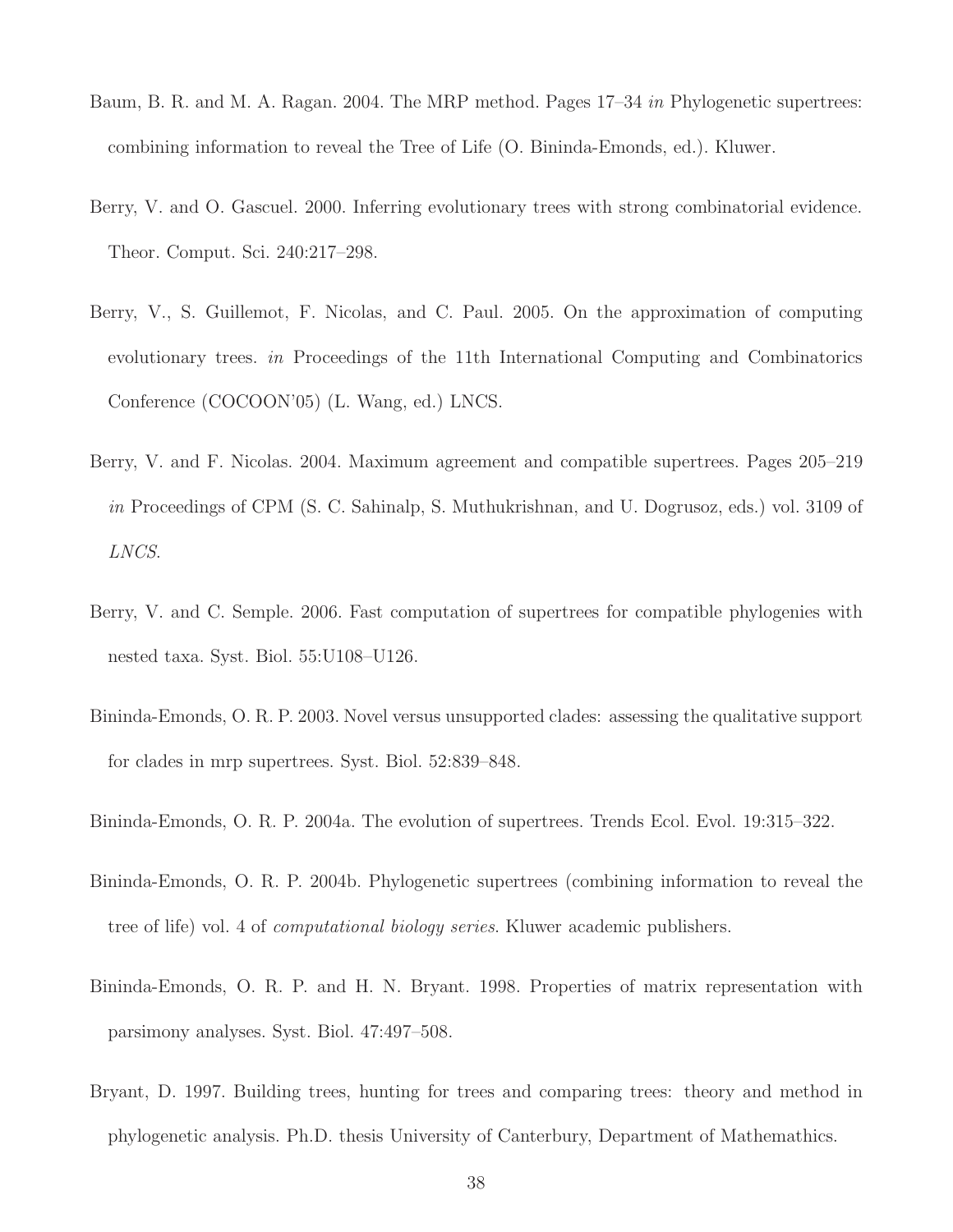- Bryant, D. and V. Berry. 2001. A structured family of clustering and tree construction methods. Adv. in Appl. Math. 27:705–732.
- Bryant, D., C. Semple, and M. Steel. 2004. Supertree methods for ancestral divergence dates and other applications. chap. 6, Pages 129–150 in Phylogenetic supertrees: combining information to reveal the Tree of Life (O. Bininda-Emonds, ed.) vol. 4 of Computational Biology Series. Kluwer academic publishers.
- Chen, D., L. Diao, O. Eulenstein, D. Fern´andez-Baca, and M. J. Sanderson. 2003. Flipping: A supertree construction method. Pages 135–160 in Bioconsensus vol. 61 of Series in Discrete Math. and Theoretic Computer Science DIMACS Am. Math. Soc., Providence.
- Cotton, J. A., C. S. C. Slater, and M. Wilkinson. 2006. Discriminating supported and unsupported relationships in supertrees using triplets. Syst. Biol. 55:345–350.
- Criscuolo, A., V. Berry, E. J. P. Douzery, and O. Gascuel. 2006. SDM: a fast distance-based approach for (super)tree building in phylogenomics. Syst. Biol. 55:740–755.
- Daniel, P. 2004. Supertree methods: some new approaches. Master's thesis University of Canterbury.
- Daniel, P. and C. Semple. 2004. Supertree algorithms for nested taxa. chap. 7, Pages 151–171 in Phylogenetic supertrees: combining information to reveal the Tree of Life (O. Bininda-Emonds, ed.) vol. 4. Kluwer academic publishers.
- Daubin, V., M. Gouy, and G. Perrière. 2002. A phylogenomic approach to bacterial phylogeny: Evidence of a core of genes sharing a common history. Genome Res. 12:1080–1090.
- Davies, T. J., T. G. Barraclough, M. W. Chase, P. S. Soltis, D. E. Soltis, and V. Savolainen. 2004.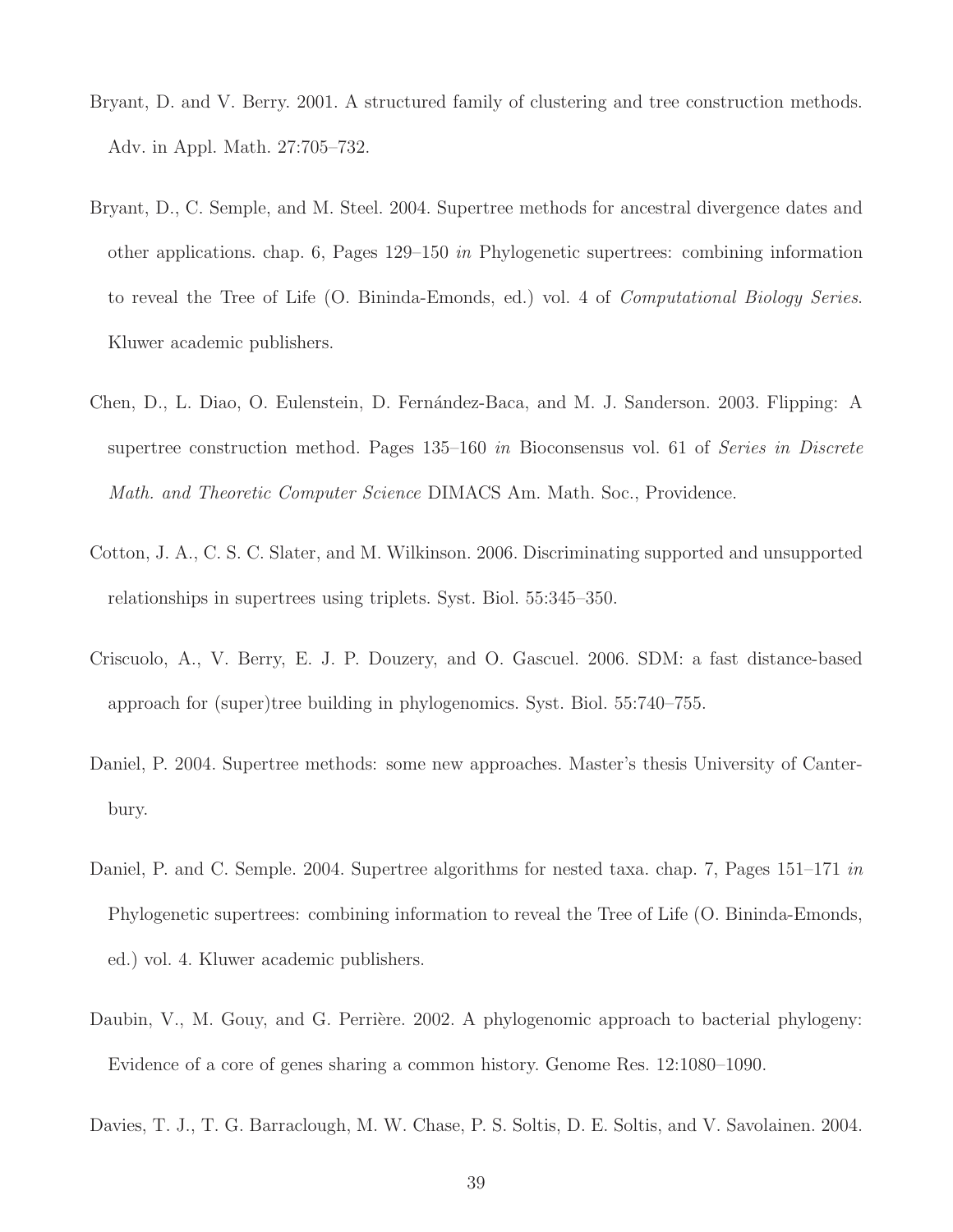Darwin's abominable mystery: Insights from a supertree of the angiosperms. Proc. Natl. Acad. Sci. USA 101:1904–1909.

- Dekker, M. C. 1986. Reconstruction methods for derivation trees. Master's thesis University of Amsterdam.
- Delsuc, F., H. Brinkmann, and H. Philippe. 2005. Phylogenomics and the reconstruction of the tree of life. Nat. Rev. Genet. 6:361–375.
- Dutheil, J., S. Gaillard, E. Bazin, S. Glemin, V. Ranwez, N. Galtier, and K. Belkhir. 2006. Bio++: a set of C++ libraries for sequence analysis, phylogenetics, molecular evolution and population genetics. BMC Bioinformatics 7:188.
- Goloboff, P. A. 2005. Minority-rule supertrees? MRP, compatibility, and MinFlip may display the least frequent groups. Cladistics 21:282–294.
- Goloboff, P. A. and D. Pol. 2002. Semi-strict supertrees. Cladistics 18:514–525.
- Goodman, M., L. I. Grossman, and D. E. Wildman. 2005. Moving primate genomics beyond the chimpanzee genome. Trends Genet. 21:511–517.
- Gordon, A. G. 1986. Consensus supertrees: the synthesis of rooted trees containing overlapping sets of labelled leaves. J. Classif. 3:335–348.
- Grunewald, S., M. A. Steel, and M. S. Swenson. 2006. Closure operations in phylogenetics mathematical Biosciences (in press).
- Guillemot, S. and V. Berry. 2007. Finding a largest subset of rooted triples identifying a tree is an NP-hard task. Tech. rep. LIRMM, Univ. Montpellier 2.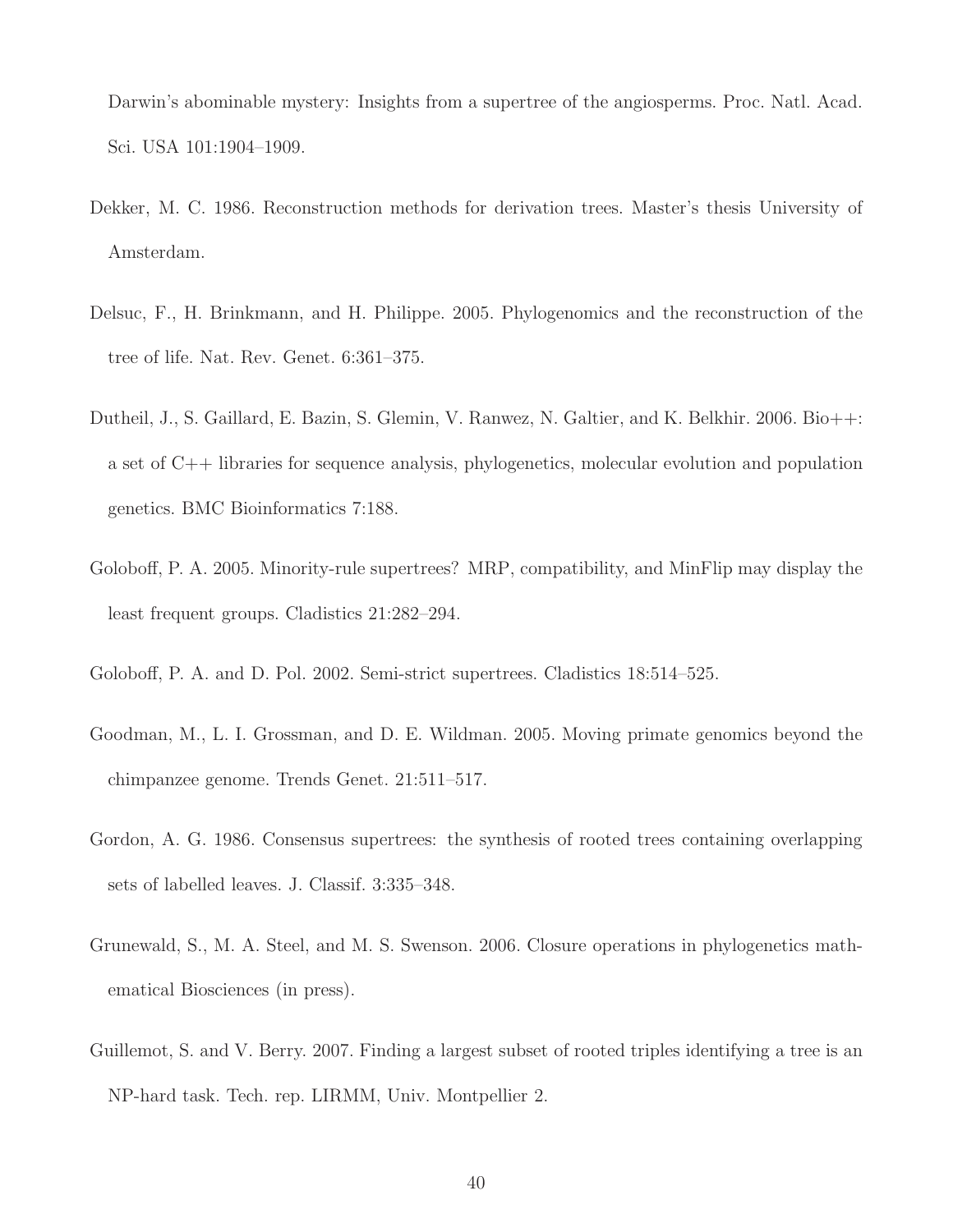- Guindon, S. and O. Gascuel. 2003. A simple, fast and accurate method to estimate large phylogenies by maximum-likelihood. Syst. Biol. 52:696–704.
- Huson, D. H., S. M. Nettles, and T. J. Warnow. 1999. Disk-covering, a fast-converging method for phylogenetic tree reconstruction. J. Comput. Biol. 6:369–386.
- Karanth, K. P., T. Delefosse, B. Rakotosamimanana, T. J. Parsons, and A. D. Yoder. 2005. Ancient DNA from giant extinct lemurs confirms single origin of Malagasy primates. Proc. Natl. Acad. Sci. USA 102:5090–5095.
- Lapointe, F.-J. and G. Cucumel. 1997. The average consensus procedure: Combination of weighted trees containing identical or overlapping sets of taxa. Syst. Biol. 46:306–312.
- Lerat, E., V. Daubin, and N. A. Moran. 2003. From gene trees to organismal phylogeny in prokaryotes: The case of the gamma-proteobacteria. PLoS Biology 1:101–109.
- Margush, T. and F. McMorris. 1981. Consensus n-trees. Bull. Math. Biol. 43:239–244.
- Neumann, D. A. 1983. Faithful consensus methods for n-trees. Matematical Biosciences 63:271– 287.
- Page, R. D. M. 2002. Modified mincut supertrees. Pages 537–552 in Proceedings of the 2nd International Workshop on Algorithms in Bioinformatics (WABI'02) (R. Guigó and D. Gusfield, eds.).
- Pisani, D. and M. Wilkinson. 2002. Matrix representation with parsimony, taxonomic congruence, and total evidence. Syst. Biol. 51:151–155.
- Poux, C., P. Chevret, D. Huchon, W. W. de Jong, and E. J. P. Douzery. 2006. Arrival and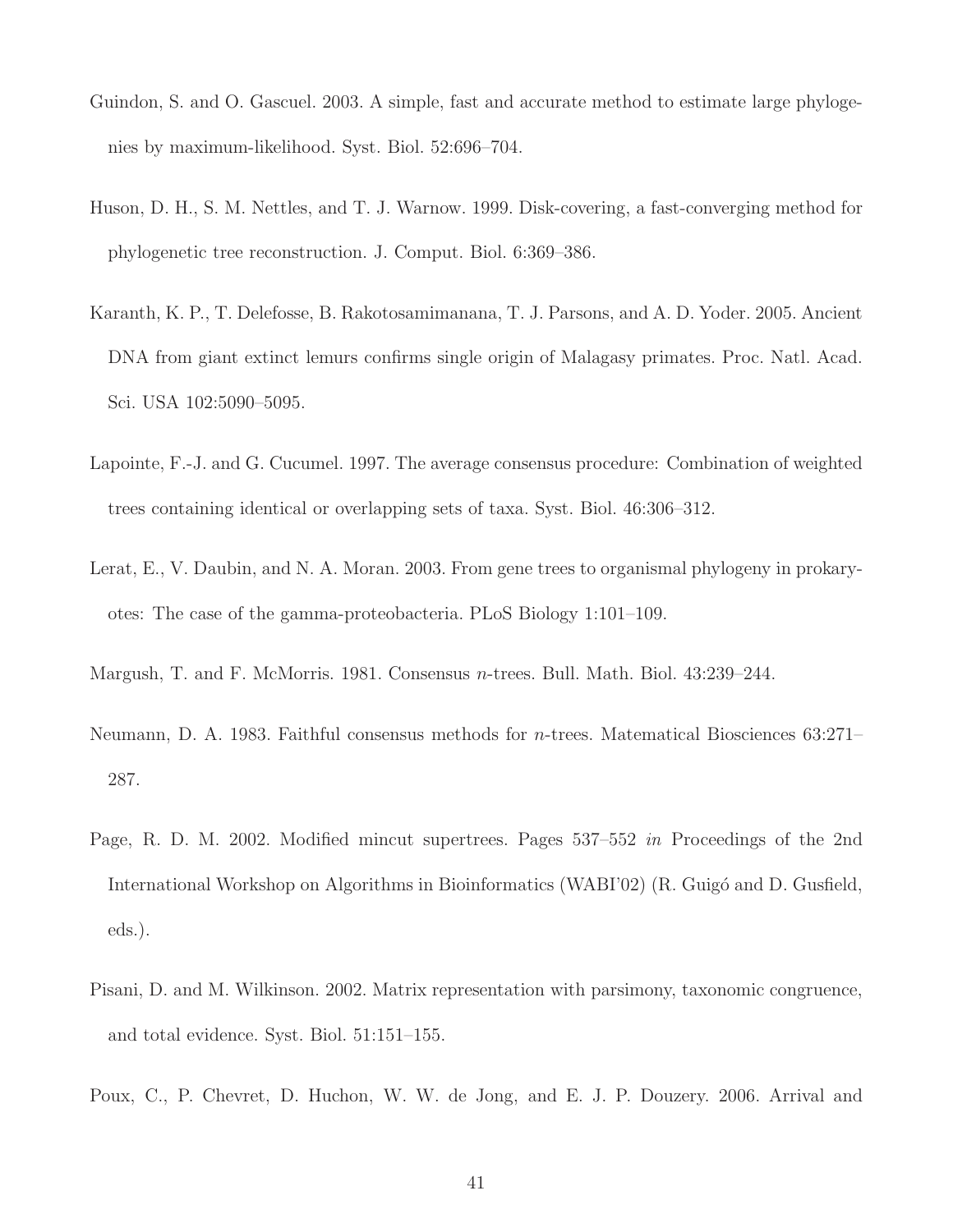diversification of caviomorph rodents and platyrrhine primates in South America. Syst. Biol. 55:228–244.

- Poux, C. and E. J. P. Douzery. 2004. Primate phylogeny, evolutionary rate variations, and divergence times: A contribution from the nuclear gene IRBP. Am. J. Phys. Anthropol. 124:1–16.
- Purvis, A. 1995a. A composite estimate of primate phylogeny. Philos. Trans. R. Soc. Lond. B Biol. Sci. 348:405–421.
- Purvis, A. 1995b. A modification to baum and ragan's method for combining phylogenetic trees. Syst. Biol. 44:251–255.
- Ragan, M. A. 1992. Matrix representation in reconstructing phylogenetic relationships among the eukaryots. Biosystems 28:47–55.
- Roos, C., J. Schmitz, and H. Zischler. 2004. Primate jumping genes elucidate strepsirrhine phylogeny. Proc. Natl. Acad. Sci. USA 101:10650–10654.
- Ross, H. A. and A. G. Rodrigo. 2004. An assessment of matrix representation with compatibility in supertree construction. in Phylogenetic supertrees (combining information to reveal the tree of life) (O. R. P. Bininda-Emonds, ed.) vol. 4. Kluwer academic publishers.
- Sanderson, M. J., A. Purvis, and C. Henze. 1998. Phylogenetic supertrees: assembling the trees of life. Trends Ecol. Evol. 13:105–109.
- Semple, C. and M. Steel. 2000. A supertree method for rooted trees. Discrete Appl. Math. 105:147– 158.
- Semple, C. and M. A. Steel. 2003. Phylogenetics vol. 24 of *Oxford Lecture Series in Mathematics* and its Applications. Oxford University Press.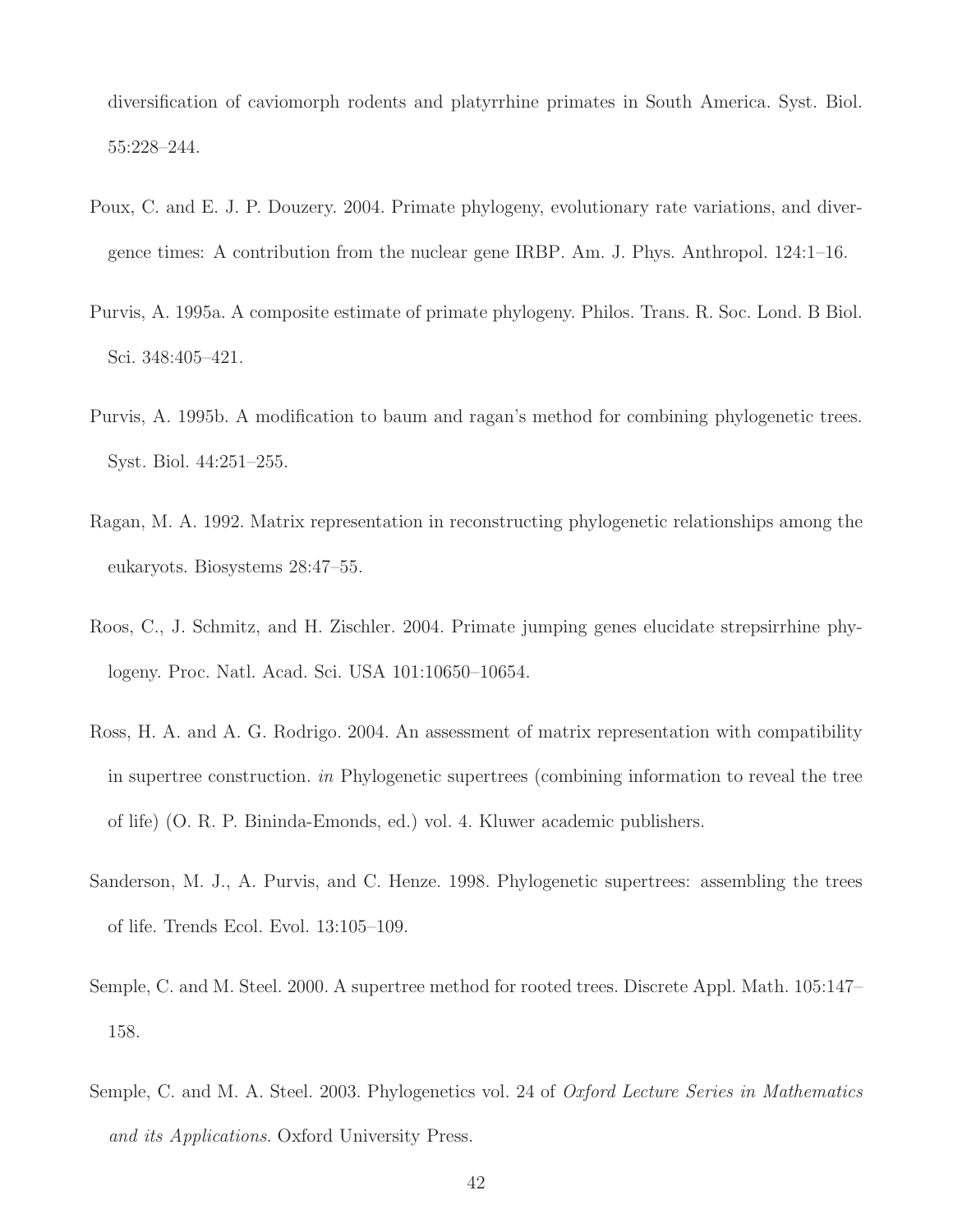- Shimodaira, H. and M. Hasegawa. 1999. Multiple comparisons of log-likelihoods with applications to phylogenetic inference. Mol. Biol. Evol. 16:1114–1116.
- Singer, S. S., J. Schmitz, C. Schwiegk, and H. Zischler. 2003. Molecular cladistic markers in New World monkey phylogeny (Platyrrhini, Primates). Mol. Phylogenet. Evol. 26:490–501.
- Steel, M. A. 1992. The complexity of reconstructing trees from qualitative characters and subtree. J. Classif. 9:91–116.
- Steel, M. A., A. W. M. Dress, and S. Böcker. 2000. Simple but fundamental limitations on supertree and consensus tree methods. Syst. Biol. 49:363–368.
- Swofford, D. L. 2002. PAUP\*. Phylogenetic Analysis Using Parsimony (\* and Other Methods). Version 4b10. Sinauer Associates, Sunderland, Massachusetts version 4.0b2.
- Thompson, J. D., T. J. Gibson, F. Plewniak, F. Jeanmougin, and D. G. Higgins. 1997. The clustalX windows interface: flexible strategies for multiple sequence alignment aided by quality analysis tools. Nucl. Acids Res. 24:4876–4882.
- Thorley, J. L. and M. Wilkinson. 2003. A view of supertrees methods. Pages 185–194 in Bioconsensus (M. F. Janowitz, F.-J. Lapointe, F. R. McMorris, and F. S. Roberts, eds.) vol. 61 of Discrete Mathematics and Theoretical Computer Science DIMACS.
- Wilkinson, M. 1994. Common cladistic information and its consensus representation: reduced adams and reduced cladistic consensus trees and profiles. Syst. Biol. 43:343–368.
- Wilkinson, M., D. Pisani, J. A. Cotton, and I. Corfe. 2005. Measuring support and finding unsupported relationships in supertrees. Syst. Biol. 54:823–831.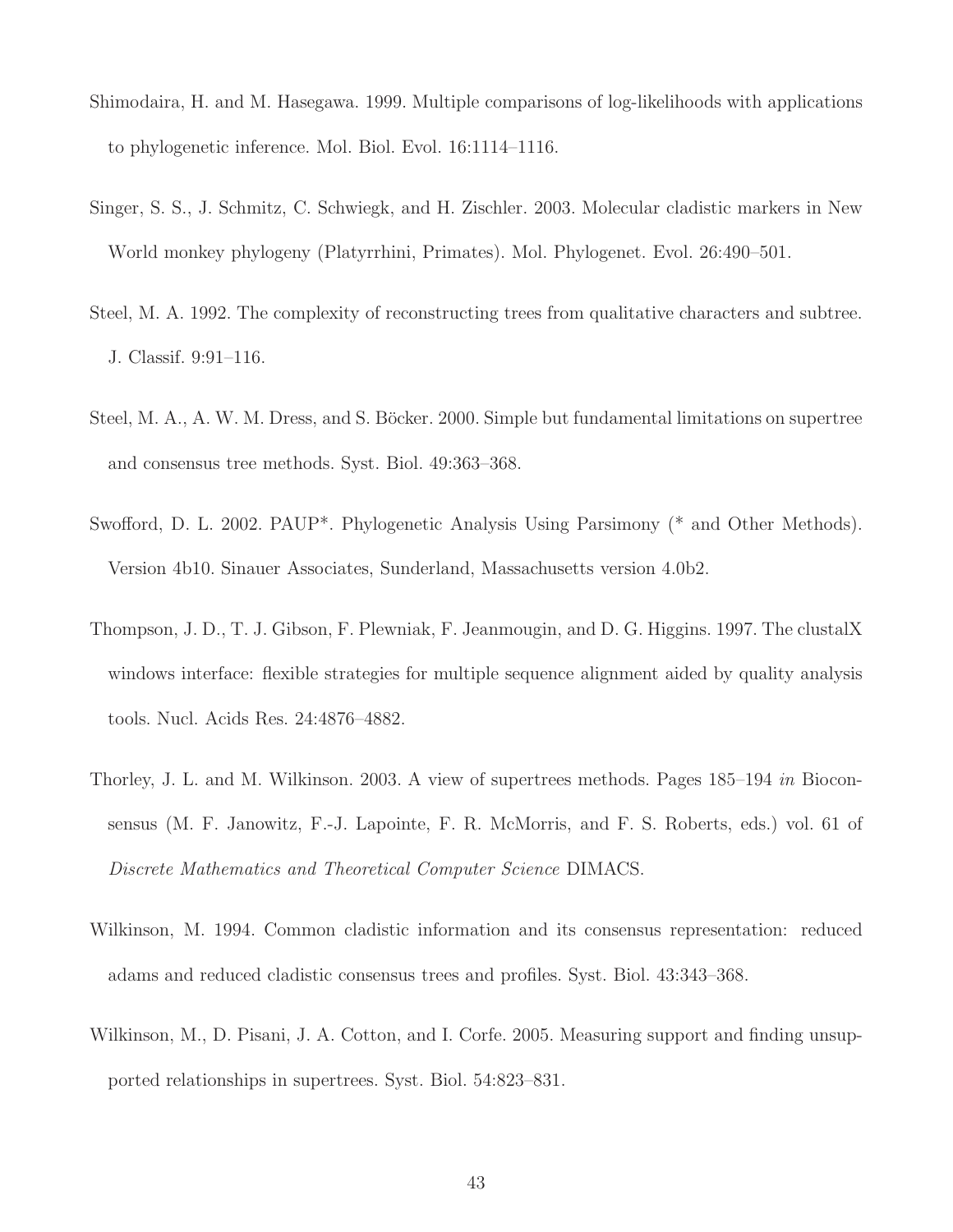- Wilkinson, M., J. Thorley, D. Pisani, F.-J. Lapointe, and O. McInerney. 2004. Some desiderata for liberal supertree. Pages 227–246 in Phylogenetic supertrees (combining information to reveal the tree of life) (O. R. P. Bininda-Emonds, ed.) vol. 4. Kluwer academic publishers.
- Wilson, D. E. and D. M. Reeder. 2005. Mammal species of the world. Johns Hopkins University Press, Baltimore.
- Xing, J., H. Wang, K. Han, D. A. Ray, C. H. Huang, L. G. Chemnick, C.-B. Stewart, T. R. Disotell, O. A. Ryder, and M. A. Batzer. 2005. A mobile element based phylogeny of old world monkeys. Mol. Phylogenet. Evol. 37:872–880.

# Acknowledgments

We thank J. Cotton, R. Page, O. Bininda-Emonds and an anonymous reviewer for many invaluable remarks on a first version of this manuscript. This work has been supported by the "ACI Informatique-Mathématique-Physique en Biologie Moléculaire [ACI IMP-Bio]", by the "Action incitative BIOSTIC-LR", by IFR119 "Biodiversité Continentale Méditerranéenne et Tropicale" (Montpellier) and by the Research Networks Program in BIOINFORMATICS of the High Council for Scientific and Technological Cooperation between France and Israël. This publication is the contribution  $N^{\circ}$  2007-053 of the Institut des Sciences de l'Évolution de Montpellier (UMR 5554 -CNRS).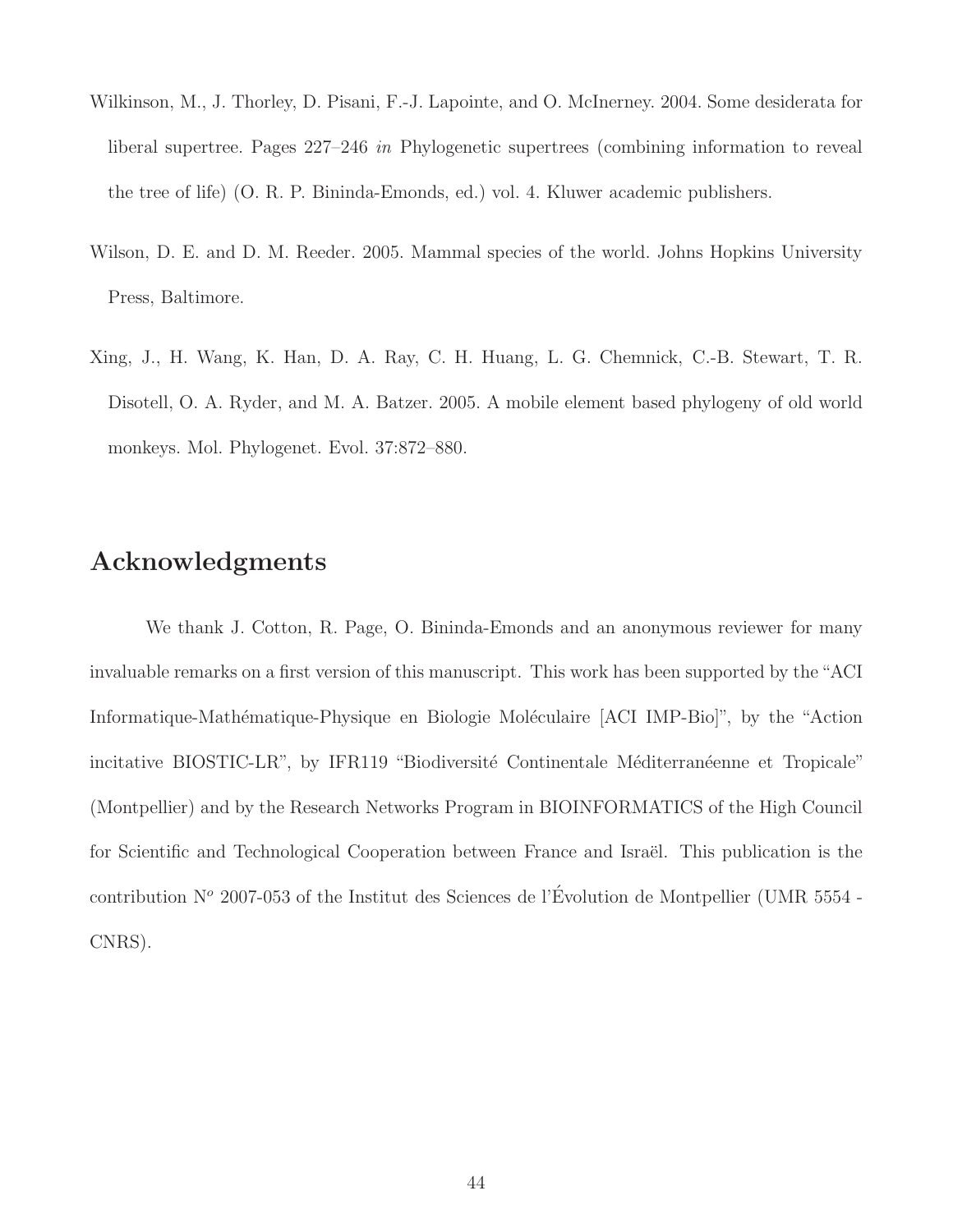# Appendix

#### Proof of Proposition 1

*Proof.* The proof is based on the fact that a set R identifies a tree T if and only if  $rt(T) = cl(\mathcal{R})$ (Grunewald et al., 2006, Lem. 2.1).

- $\Rightarrow$  By definition,  $\mathcal{R}(T, \mathcal{T})$  only contains triplets on 3-taxon sets for which there is a resolution in T. Moreover, PC ensures that any such triplet cannot be resolved in  $\mathcal{R}(T, T)$  differently than that in T. It follows that  $\mathcal{R}(T, \mathcal{T}) \subseteq rt(T)$ .  $\mathcal{R}(T, \mathcal{T})$  is therefore compatible and  $cl(\mathcal{R}(T, T)) \subseteq cl(rt(T)) = rt(T)$ . Meanwhile, having proved that  $\mathcal{R}(T, T)$  is compatible, it is clear from PI that  $cl(\mathcal{R}(T, \mathcal{T})) \supseteq rt(T)$ .
- $\Leftarrow$  Having  $\mathcal{R}(T, \mathcal{T})$  identifying T ensures that  $\mathcal{R}(T, \mathcal{T})$  is compatible. On one hand,  $cl(\mathcal{R}(T, \mathcal{T}))$  =  $rt(T)$  implies that for all  $t \in rt(T), t \in cl(\mathcal{R}(T,T)),$  i.e.,  $\mathcal{R}(T,T) \vdash t$  and therefore PI holds. On the other hand, given  $t \in rt(T)$ , if  $\mathcal{R}(T, T) \vdash \overline{t}$  then, by definition of the closure,  $\bar{t} \in cl(\mathcal{R}(T, T)) = rt(T)$  so that both t and  $\bar{t}$  are in  $rt(T)$ , which is not possible. This proves that  $\mathcal{R}(T, \mathcal{T}) \not\vdash \overline{t}$  for any  $t \in rt(T)$ , i.e., PC holds.

## Proof of Proposition 3

*Proof.* Let  $AB|C \in rt(T)$  be a triplet of the output supertree T and consider the recursive step where the tree returned in line 3 hosts  $A, B$  in the same subtree  $T_i$ , while C is in another subtree, say  $T_j$ . This means that  $A, B$  are vertices in a connected component  $C_i$  of the current Aho graph G, while C is in another component  $C_j$  of  $CC(G)$ . If R contained  $AC|B$  or  $BC|A$ , then  $C_i$  and  $C_j$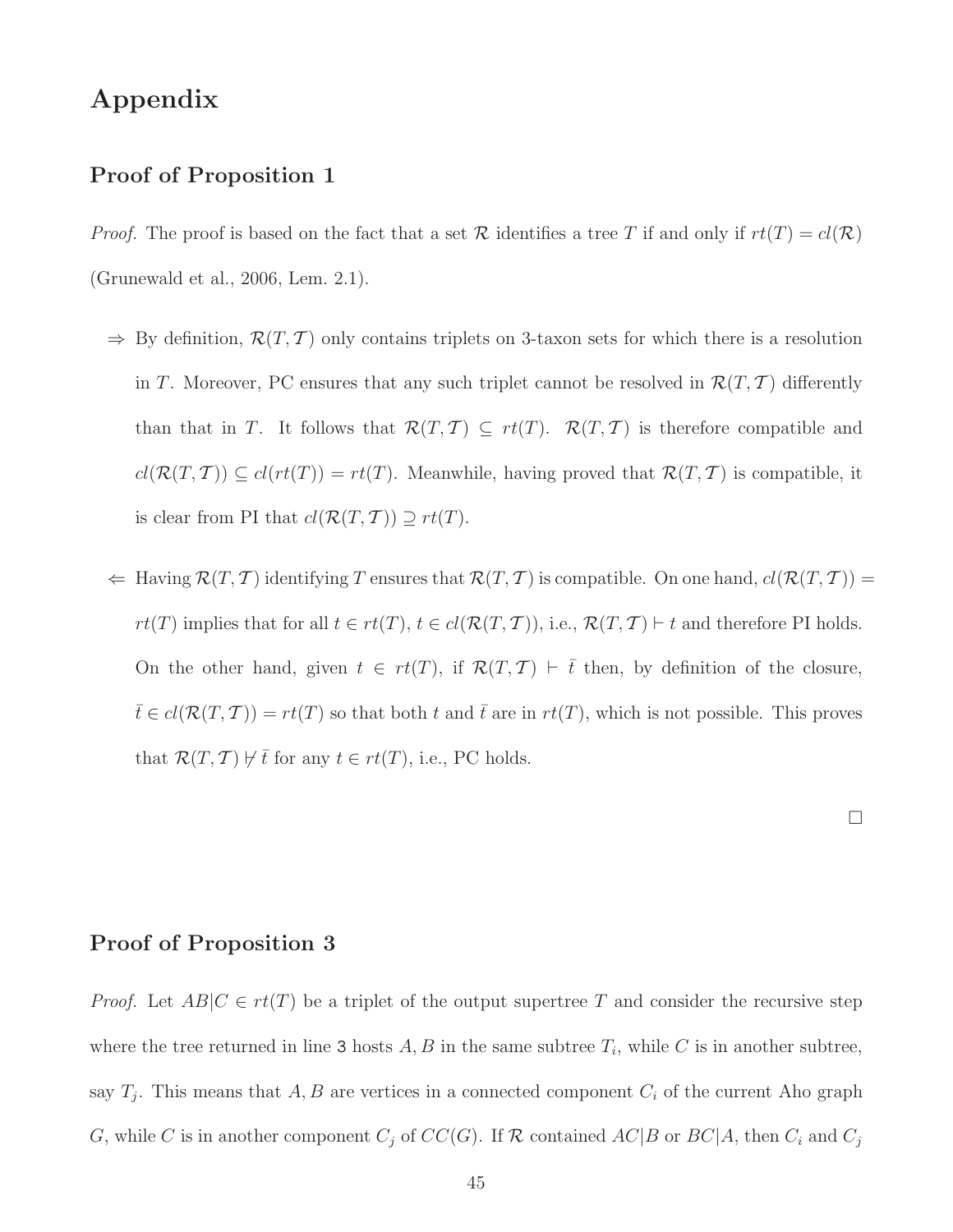would not have been distinct connected components (in such cases, graph G would have contained the edge  $(A, C)$  or  $(B, C)$ ). Thus, for any triplet t of  $rt(T)$ , we know that no triplet t is in R, i.e., T does not directly contradict R. This ensures that  $Build_{PC}$  returns a tree satisfying PC (lem. 1).

 $\Box$ 

## Proof of Theorem 1

*Proof.* Correctness of the algorithm: The triplets present in the tree  $T_{PC}$  returned by  $PhysIC_{PC}$ depend on the internal branches of this tree. Any internal branch of  $T_{PC}$  is created at line 10 during some recursive step, thus linking a subtree  $T_i$  to the root of the tree returned by this step. Thanks to Lem. 1, we just have to prove that every branch created at this line does not generate a triplet that directly contradicts  $\mathcal{R}$ .

At this line, either (i)  $\mathcal{C}_{PC}$  corresponds exactly to the connected components of G (we have  $|CC(G)| > 1$ ) and then, from Prop. 3, the triplets created are not in direct contradiction with R; or (ii)  $\mathcal{C}_{PC}$  corresponds to a partition of the vertices of G based on  $\mathcal{R}'$ . Two cases are then possible. In the first case (line 4), G' is connected and the current call returns a multifurcation that generates no triplet and hence does not invalidate PC. In the second case, the Repeat loop ensures that for each set of three taxa  $A, B, C \in v(G), C_{PC}$  does not contain two elements  $C_i$ and  $C_j$  with  $A, B \in C_i$  and  $C \in C_j$  such that either  $AC|B$  or  $BC|A$  belongs to  $\mathcal{R} = \mathcal{R}' \cup \mathcal{R}_{dc}$ . Indeed,  $AC|B$  (and  $BC|A)$  cannot be in  $\mathcal{R}_{dc}$  since  $C_i$  would have been removed from  $\mathcal{C}_{PC}$  (line 9). Moreover, if  $AC|B$  (resp.  $BC|A)$  was in  $\mathcal{R}'$ , then A and C (resp. B and C) would have been in the same component of  $\mathcal{C}_{PC}$  contradicting  $C_i \neq C_j$ . This proves that the tree  $T_{PC}$  built in line 10, and whose subtrees bijectively correspond to the elements of  $\mathcal{C}_{PC}$ , is such that no triplet of  $rt(T_{PC})$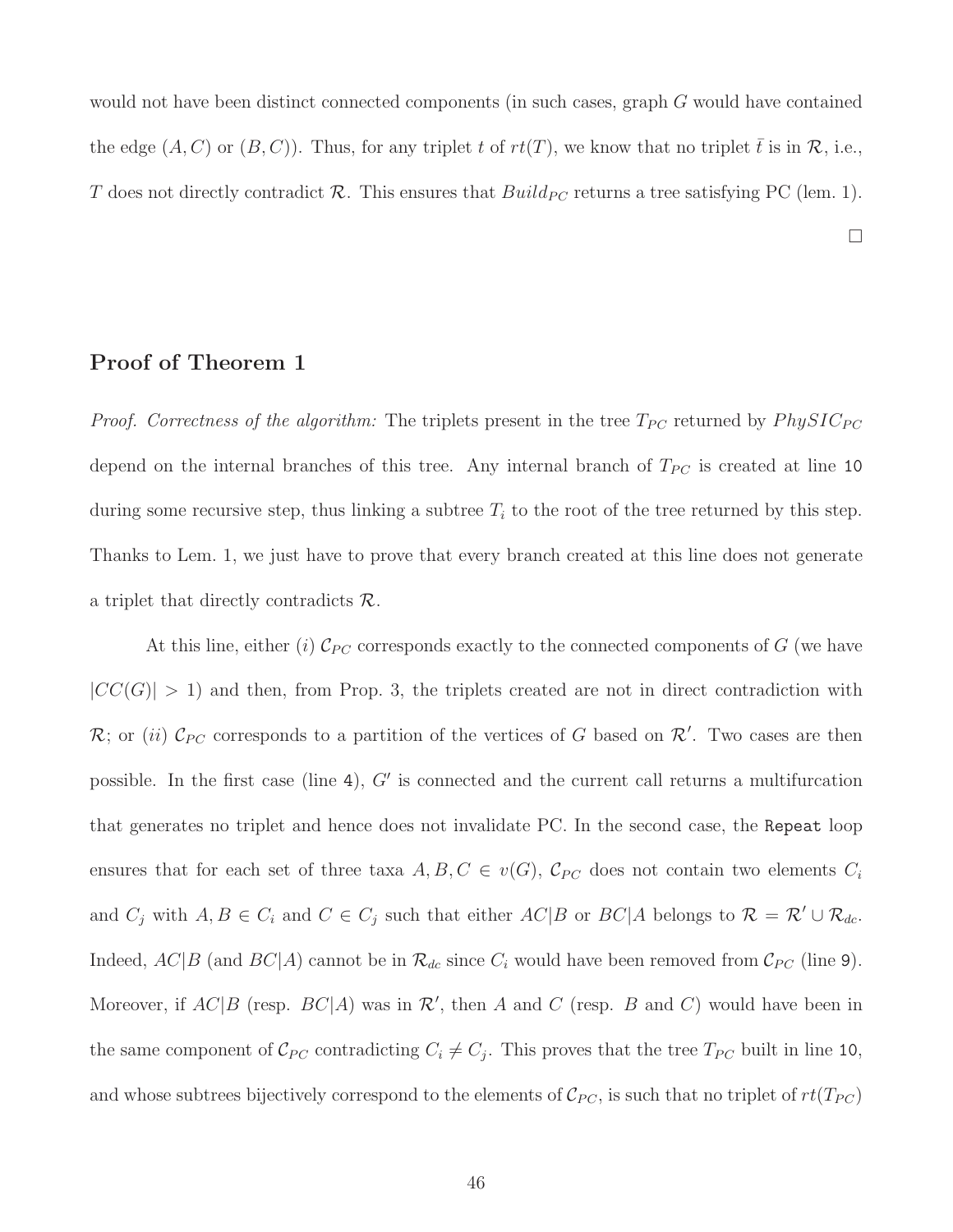directly contradicts  $\mathcal{R}$ .

Time complexity of the algorithm. The most time consuming operations in  $PhysIC_{PC}$  are the computation of  $\mathcal{R}'|v(C_i)$  and  $G'_i$  (line 8), and that of the connected components of this graph (line 9). Obtaining  $\mathcal{R}'|v(C_i)$  and constructing  $G'_i$  requires considering each triplet of  $\mathcal R$  at most once and thus has a time complexity of  $O(n^3)$ . Determining the  $CC(G_i')$ s costs  $O(n^2)$  (which is the maximum number of edges for a graph with  $n$  vertices). During the whole set of recursive calls to PhySIC<sub>PC</sub>,  $\mathcal{C}_{PC}$  is modified at most  $O(n)$  times (proportional to the number of clades of a tree with n leaves). Lines 8 and 9 are executed as many times as  $\mathcal{C}_{PC}$  is modified, i.e.,  $O(n)$ times. Thus, for the whole set of recursive calls to  $PhysIC_{PC}$ , the computation time required by these critical lines is  $O(n^4)$ , which is also the complexity of the entire procedure.

#### Proof of Theorem 2

*Proof.* Correctness of the algorithm: we first prove that  $PhysIC_{PI}$  always returns a tree, denoted by  $T_{PI}$ , and then that  $T_{PI}$  satisfies both PC and PI. By hypothesis,  $PhysIC_{PI}$  is called with a tree  $T_{PC}$  that satisfies PC. Since  $PhysIC_{PI}$  modifies this tree by only collapsing some of its branches (possibly none), the tree considered in any execution  $Check_{PI}$  never directly contradicts T. This ensures that the  $Check_{PI}$  subroutine never exits in line 12, i.e.,  $PhysIC_{PI}$  always returns a tree. Moreover, being a contraction of  $T_{PC}$ , this tree satisfies PC.

 $Check_{PI}$  differs from the *Identifies* algorithm in that Return "tree not identified" in the latter is replaced by line 14 in the former. Given a tree T and a set R of triplets, *Identifies*  $(T, \mathcal{R})$ returns yes iff  $R$  identifies  $T$  (otherwise it returns no) (Daniel, 2004, Thm. 3.1.1). This ensures that when a call to  $Check_{PI}(T, \mathcal{R}_{PI})$  issued by  $PhysIC_{PI}$  in line 11 collapses no branch of  $T_{PI}$ ,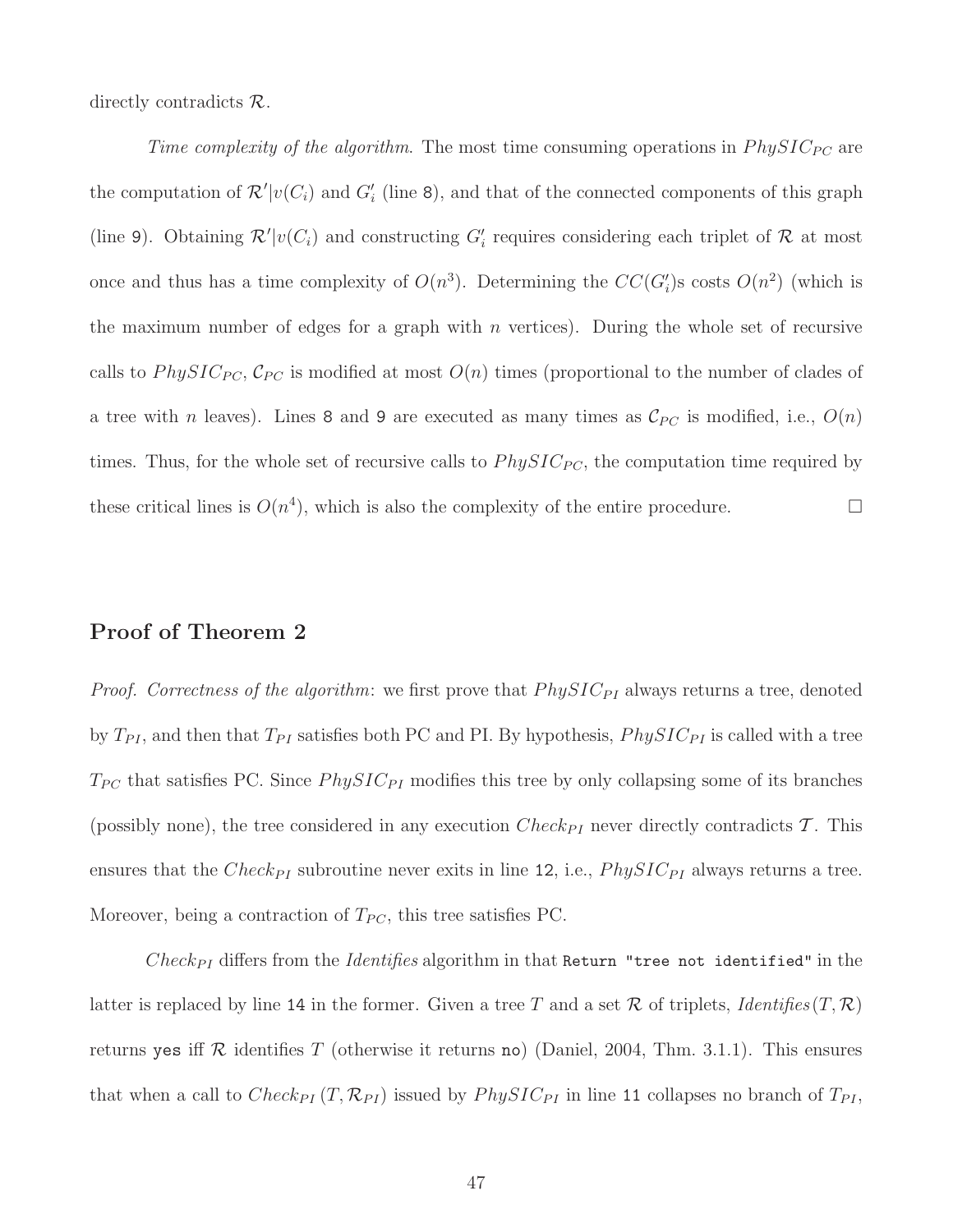then the set  $\mathcal{R}_{PI}$  identifies this tree. Since the tree  $T_{PI}$  returned by  $PhysIC_{PI}$  is such that it is not modified by the last run of  $Check_{PI}$ , then  $T_{PI}$  is identified by  $\mathcal{R}(T_{PI}, \mathcal{T}) = \mathcal{R}_{PI}$ . In other words,  $T_{PI}$  satisfies both PI and PC for  $\mathcal T$  (Prop. 1).

Time complexity of the algorithm. As for  $PhysIC_{PC}$ , the most time consuming operations done by  $PhysIC_{PI}$  are the construction of the Aho graph  $G_{ij}$  and the computation of its connected components in the  $Check_{PI}$  subroutine. The  $G_i$  graphs that may be used in  $Check_{PI}$  can be precomputed in the  $PhysIC_{PI}$  part of the pseudo-code (i.e., before calling  $Check_{PI}$ ), knowing  $rt(\mathcal{T})$  and the current tree  $T_{PI}$  to be examined in  $Check_{PI}$ . This preprocess clearly requires  $O(n^4)$ time, since there are  $O(n)$  such graphs (one for each clade of T), each of which is obtained by examining the  $O(n^3)$  triplets of  $\mathcal{R}(T_{PI}, \mathcal{T})$ . Each  $G_{ij}$  graph can be obtained from a copy of the corresponding  $G_i$  graph, completed by the edges due to triplets  $ab|c$  having  $a, b \in C_i$  and  $c \in C_j$ . All the  $G_{ij}$  graphs required during the recursive calls to  $Check_{PI}$  resulting from an execution of line 11 in  $PhysIC_{PI}$  can also be precomputed in the  $PhysIC_{PI}$  pseudo-code part. This can be done just before line 11, provided that  $Check_{PI}$  is modified to end as soon as an edge is collapsed (line 14) – it is clear that this slight modification does not modify the correctness of the algorithm. Indeed, the only  $G_{ij}$  s that are then required by  $Check_{PI}$  are those corresponding to two sibling clades  $C_i$  and  $C_j$  of the current  $T_{PI}$  tree. Computing all of these  $G_{ij}$ s before line 11 of  $PhysIC_{PI}$ is done in  $O(n^3)$  since each triplet ab|c of  $rt(T_{PI})$  adds an edge between A and B in the one and only graph  $G_{ij}$ , such that  $C_i$  and  $C_j$  are sibling clades in  $T_{PI}$  and  $A, B \in C_i$  and  $C \in C_j$ .

Note also that the only information used by  $Check_{PI}$  on graph  $G_i$  and  $G_{ij}$  is the number of their connected components. The total number of edges present in the  $G_{ij}$  graphs is in  $O(n^3)$ : precomputation of the number of connected components for this set of graphs is thus globally  $O(n^3)$  time. As this has to be done at each pass of the Repeat loop, and as this loop is done at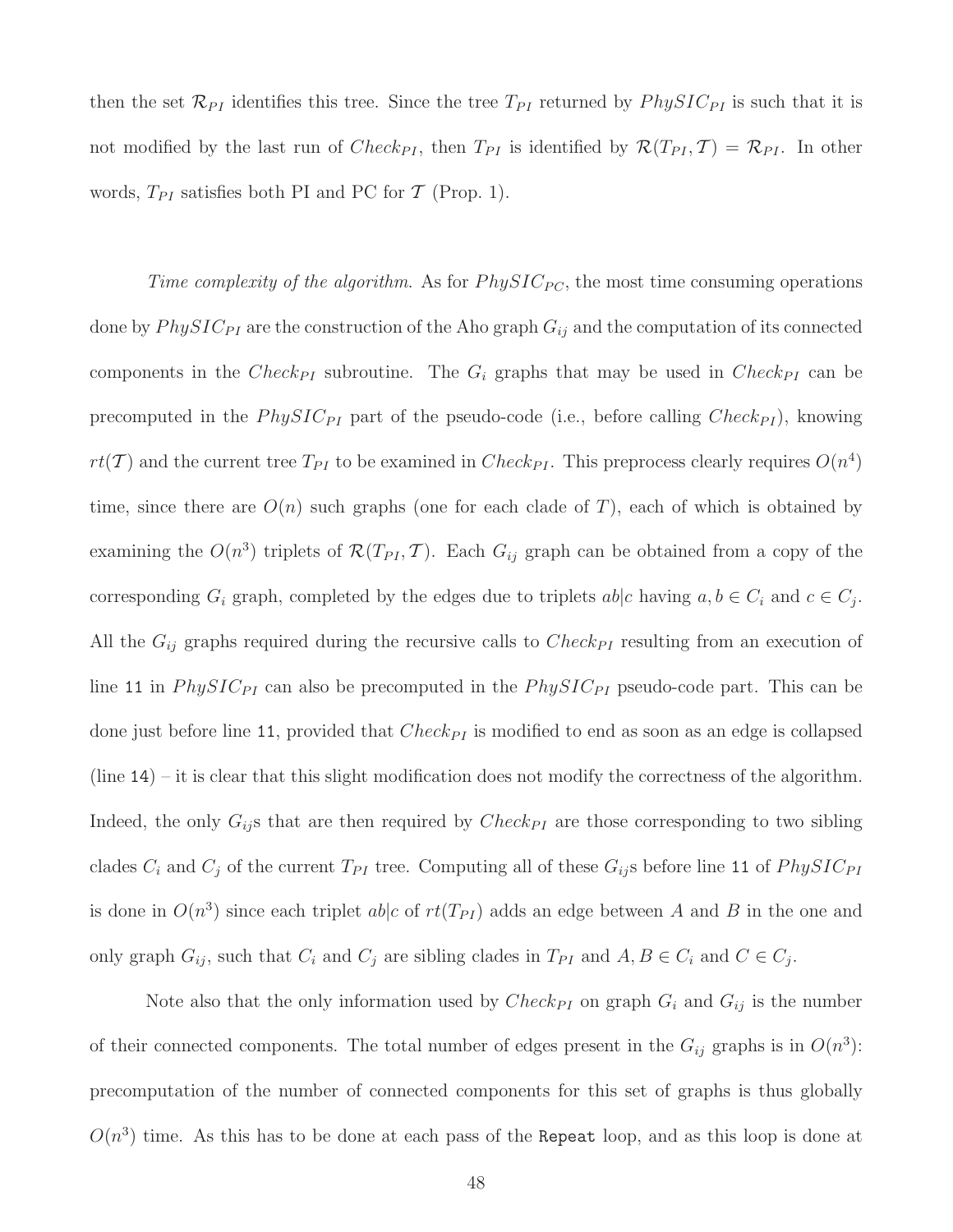most  $O(n)$  times (each pass results in the collapsing of one of the  $O(n)$  clades of T), this part of the computation is globally (on the whole for  $PhysIC_{PI}$ ) in  $O(n<sup>4</sup>)$  time. Determination of the number of connected components of each  $G_i$  is done only once just before the Repeat loop. For each of these  $O(n)$  graphs, this requires examining  $O(n^3)$  triplets. Thus, this preprocess also costs  $O(n^4)$  time. The preprocesses done for  $G_i$  and  $G_{ij}$  graphs thus requires  $O(n^4)$  time and reduces the running time of  $Check_{PI}$ . The modification of  $Check_{PI}$ , consisting of returning to  $PhysIC_{PI}$ as soon as an edge is collapsed, also simplifies the algorithm (e.g., the Repeat loop is no longer required).

Thanks to the preprocessing, the only time-consuming operation in  $Check_{PI}$  for the current tree  $T_{PI}$  is the examination of the  $O(n^2)$  pairs of sibling clades  $C_i$  and  $C_j$  of this tree. Operations performed for each of this pair of clades is in  $O(1)$  (the number of connected components of useful graphs  $G, G_i$  and  $G_{ij}$  have been preprocessed). Since a new tree  $T_{PI}$  can only be obtained by collapsing one of the  $O(n)$  edges (line 14) of  $T_{PI}$ , this can at most occur  $O(n)$  times. Therefore, all executions of  $Check_{PI}$  issued by a run of  $PhysIC_{PI}$  are in  $O(n^3)$  time. Thus, the whole complexity of the  $PhysIC_{PI}$  algorithm is no more than the cost of the preprocessing, i.e.,  $O(n^4)$  time.  $\Box$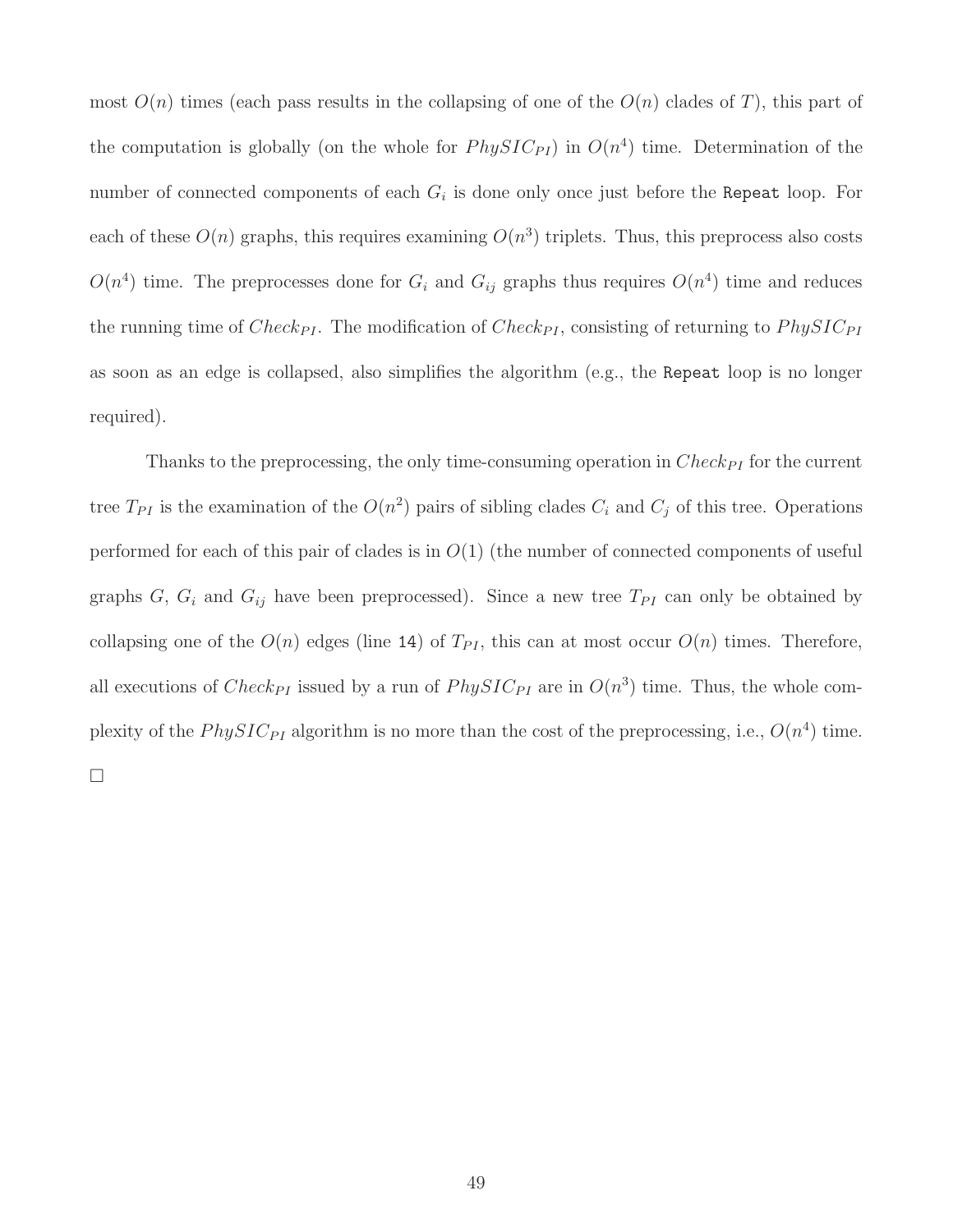

Figure 1: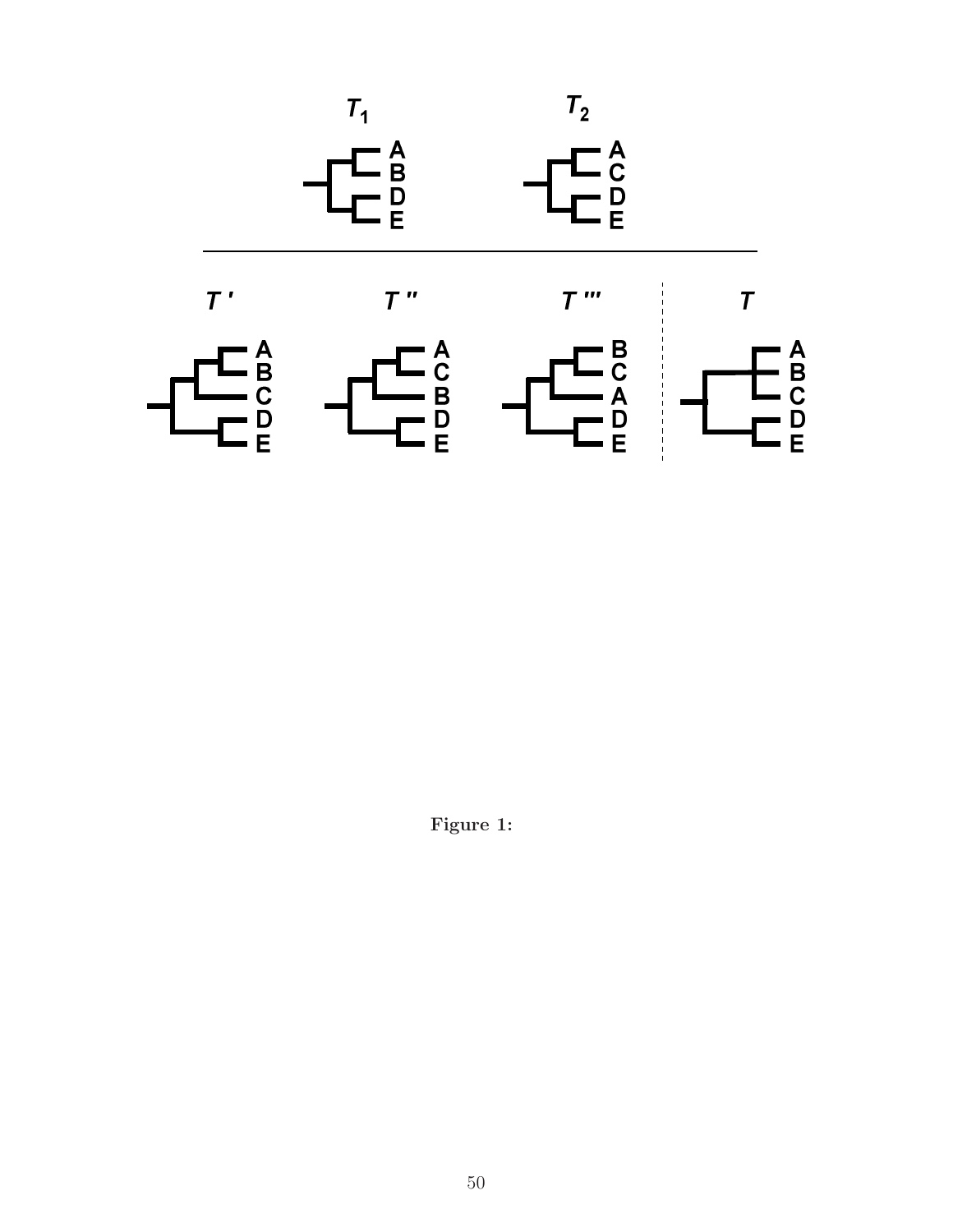#### Figure 1: Supertrees can contain arbitrary resolution.

Example of a collection  $\mathcal{T} = \{T_1, T_2\}$  of two source trees and several possible supertrees  $T', T'',$  $T'''$  and T. Unlike T, the supertrees  $T', T'', T'''$  propose an arbitrary resolution for the clade A, B,  $\overline{C}$ .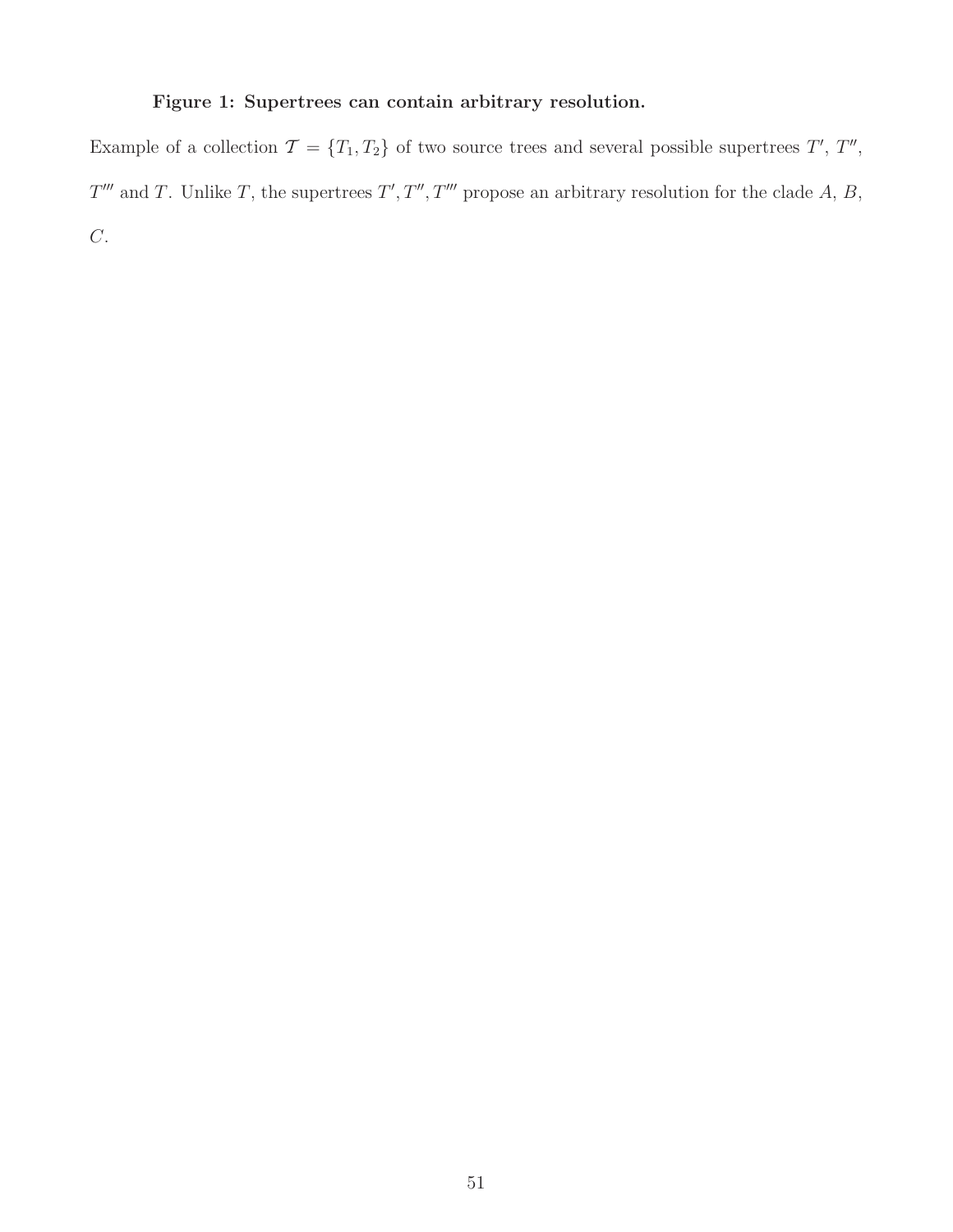

Figure 2: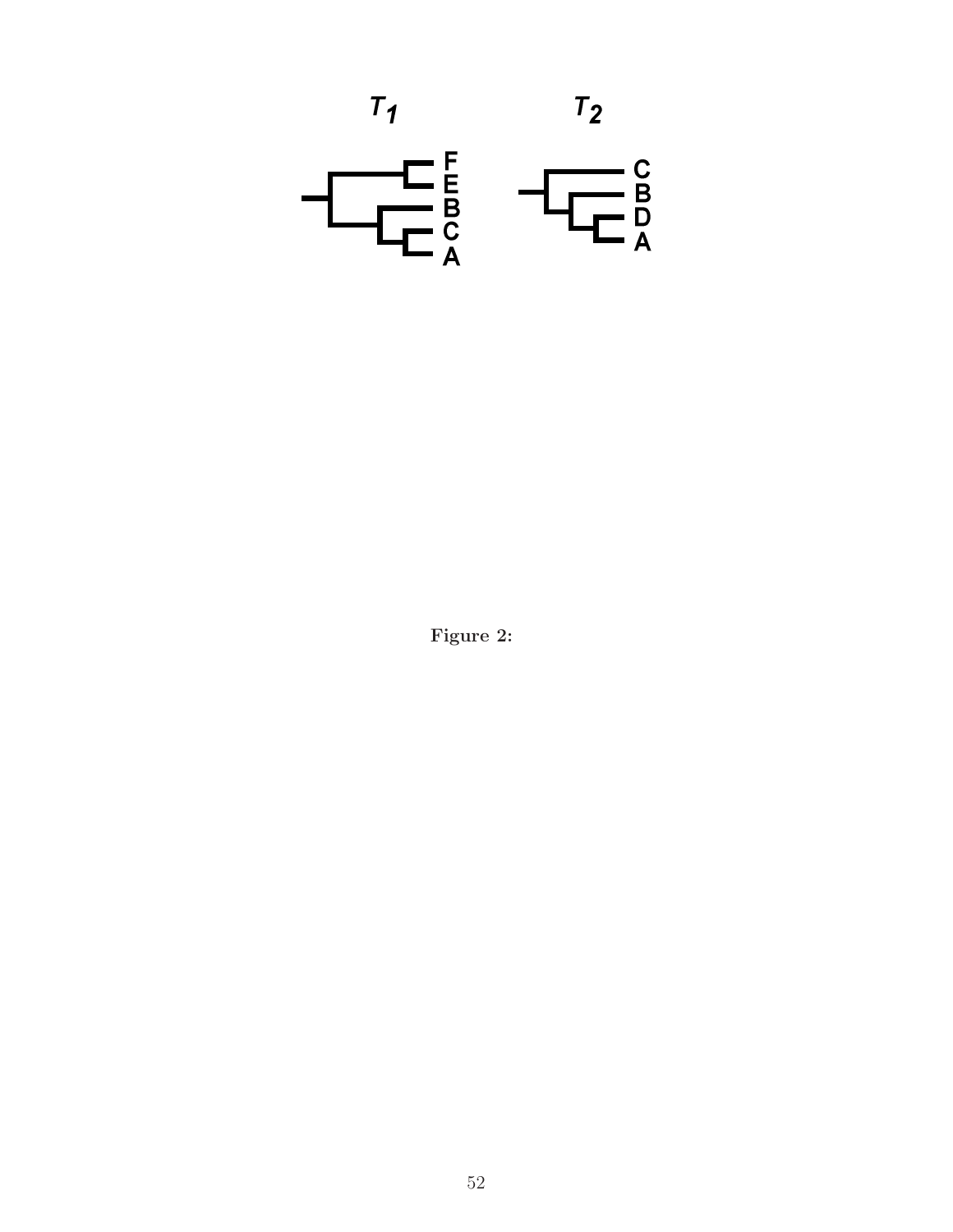Figure 2: Example of a collection  $\mathcal{T} = \{T_1, T_2\}$  of two source trees.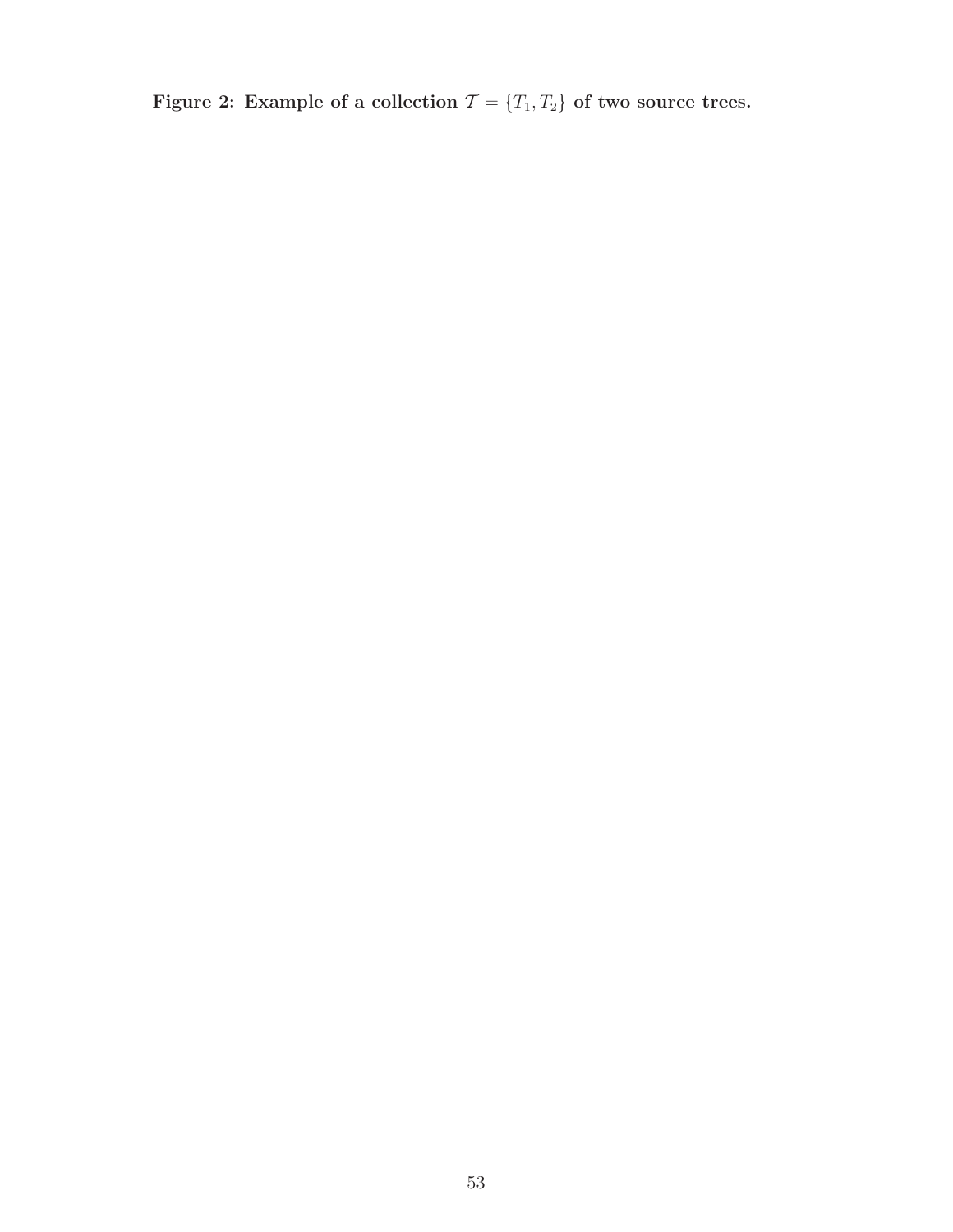

Figure 3: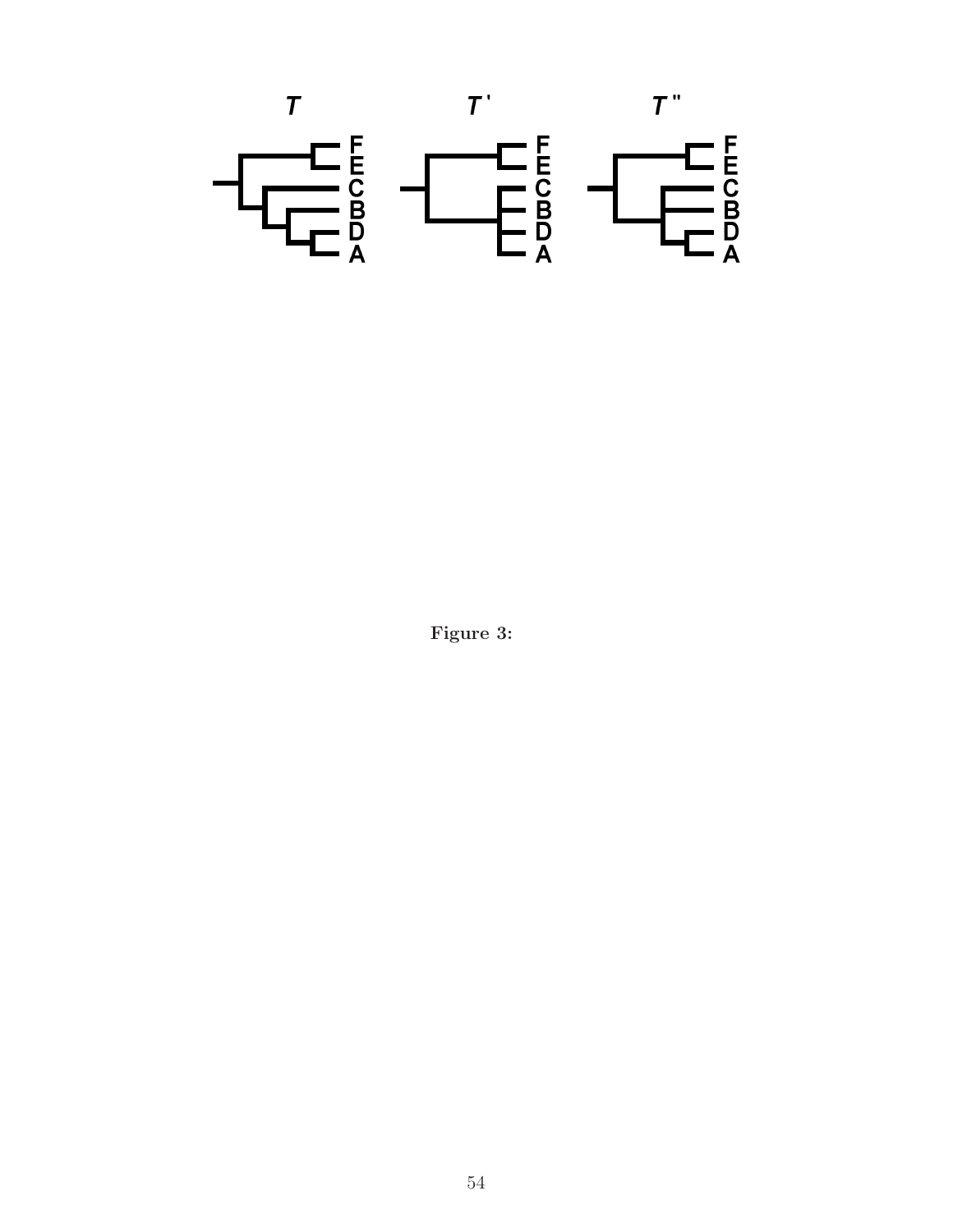### Figure 3: Various supertrees for the collection of Fig. 2.

T is the supertree proposed by the MC (Semple and Steel, 2000) and MMC methods (Page, 2002). T' and T'' are the supertrees respectively proposed by the  $Build_{PC}$  and  $PhysIC_{PC}$  algorithms described in this paper.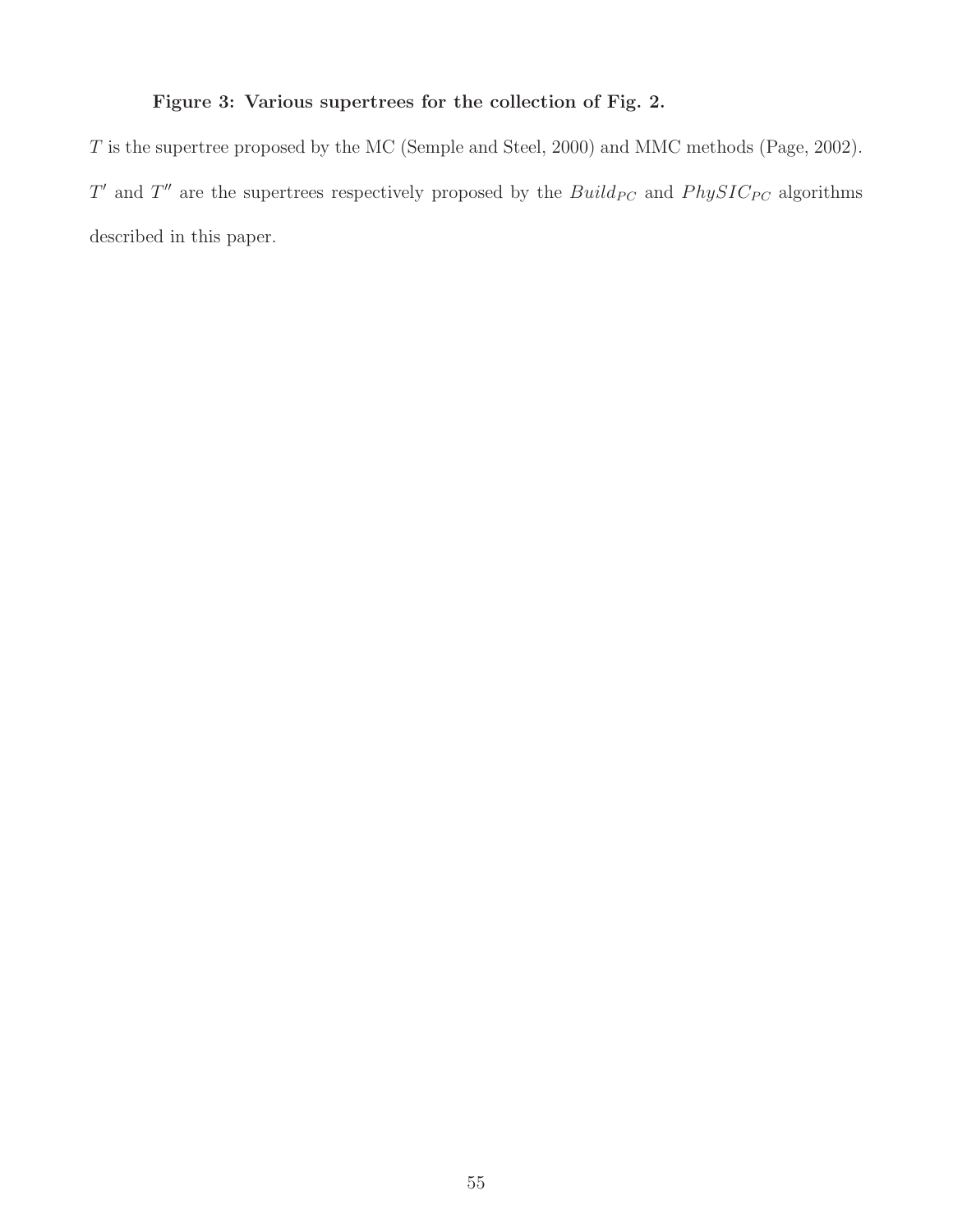

Figure 4: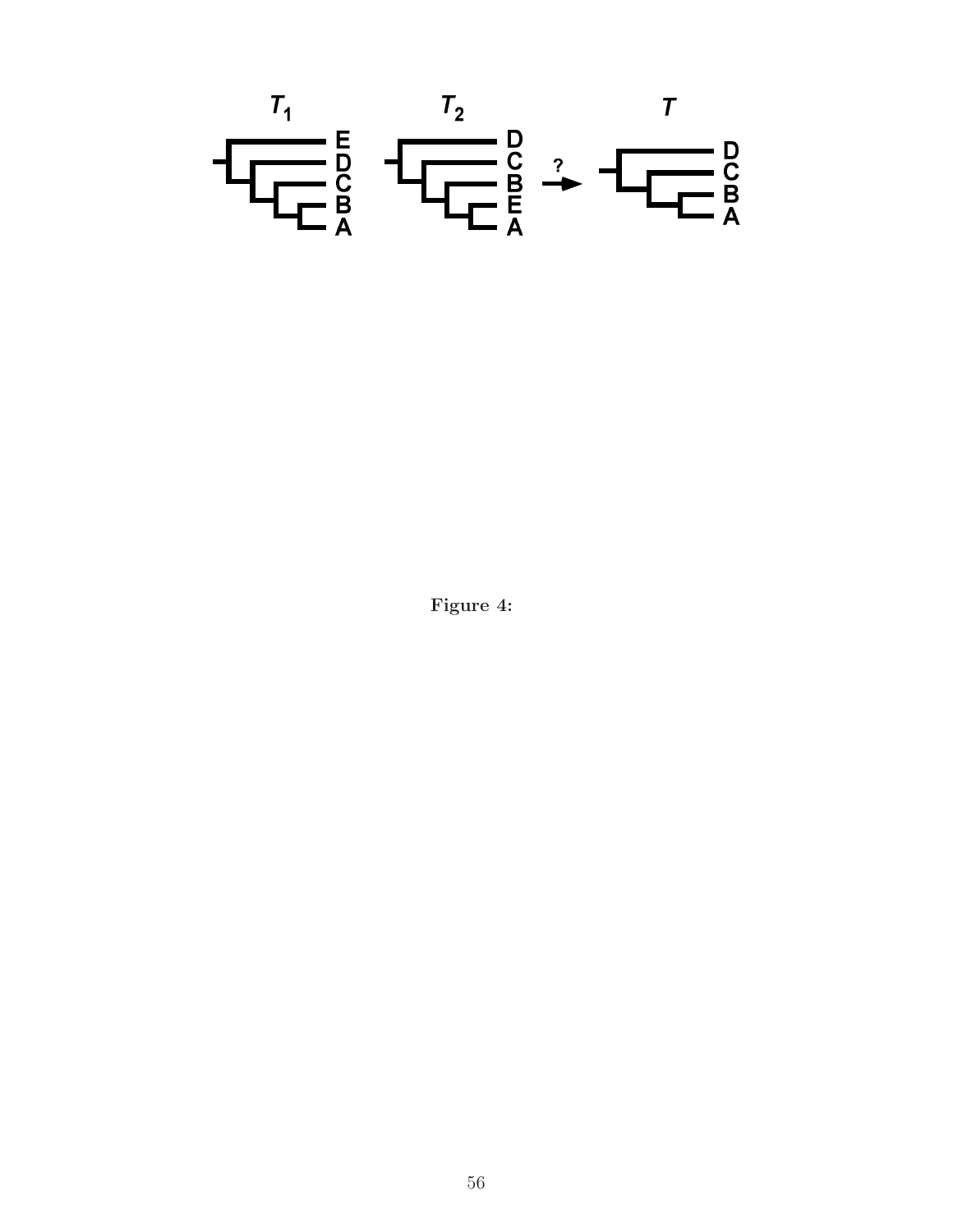Figure 4: Excluding rogue taxa from the analysis can lead to informative supertrees.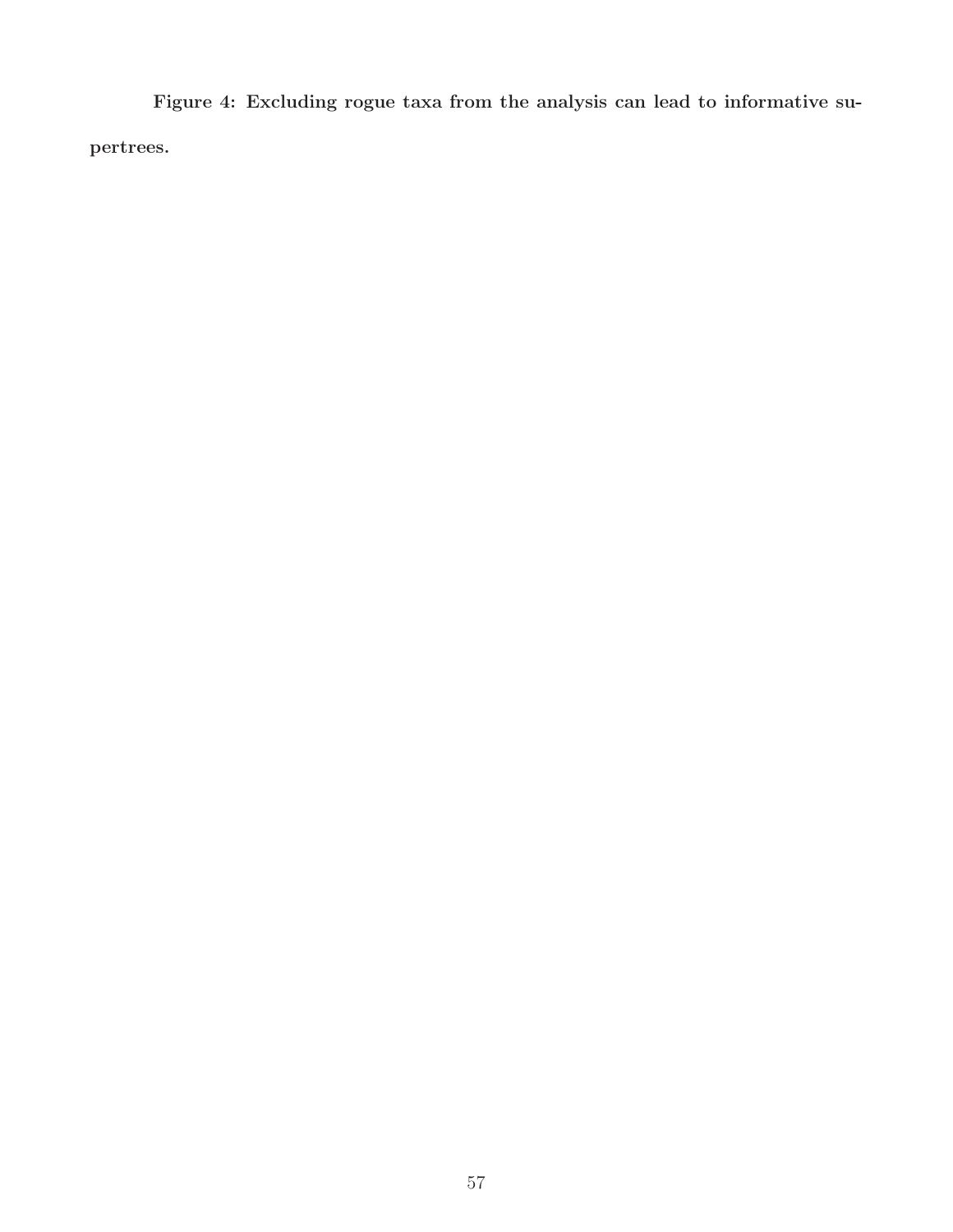

Figure 5: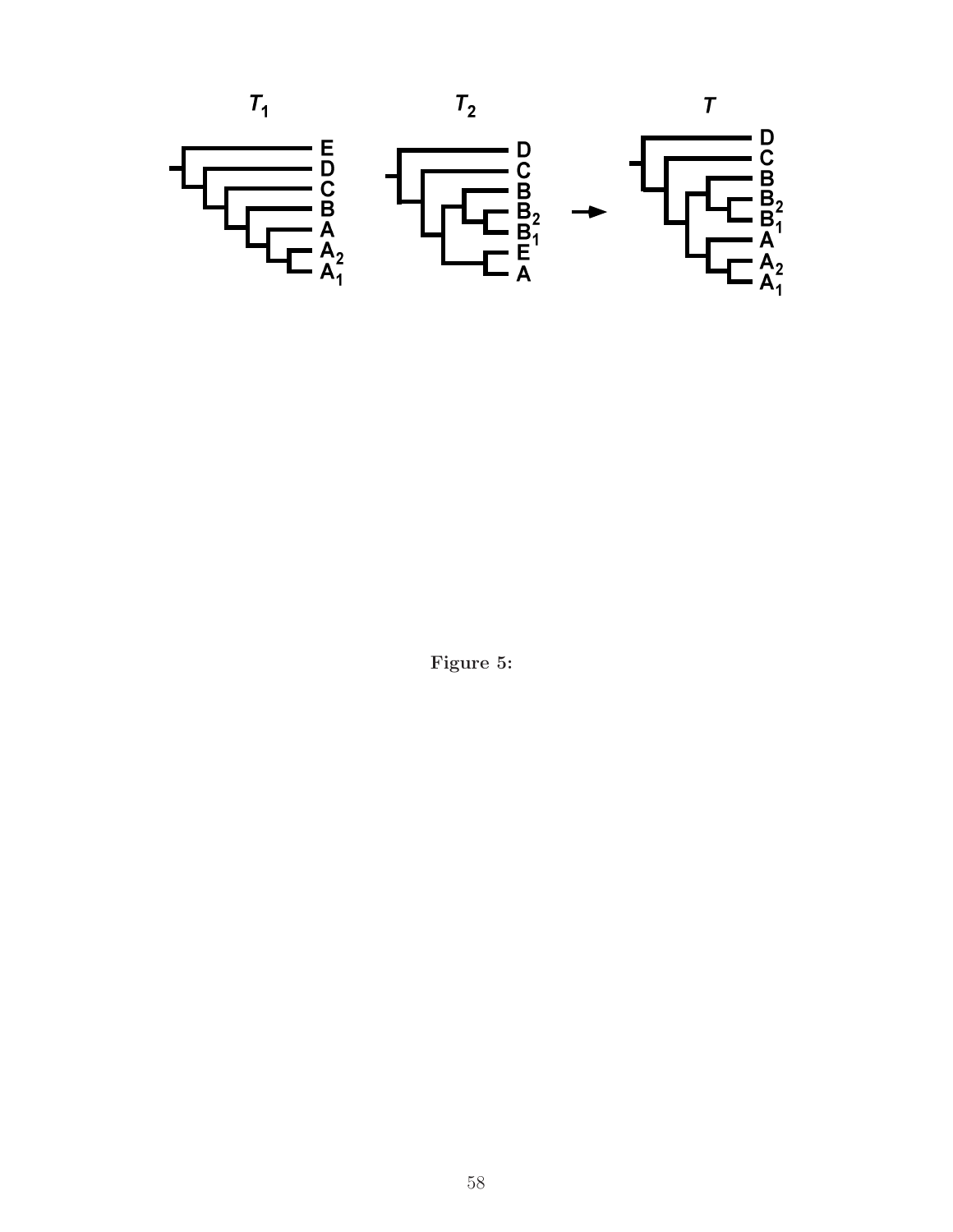## Figure 5: Another example with rogue taxa.

This figure presents a generalization of the example displayed in Fig. 4 to the case of a supertree containing more taxa than each input tree.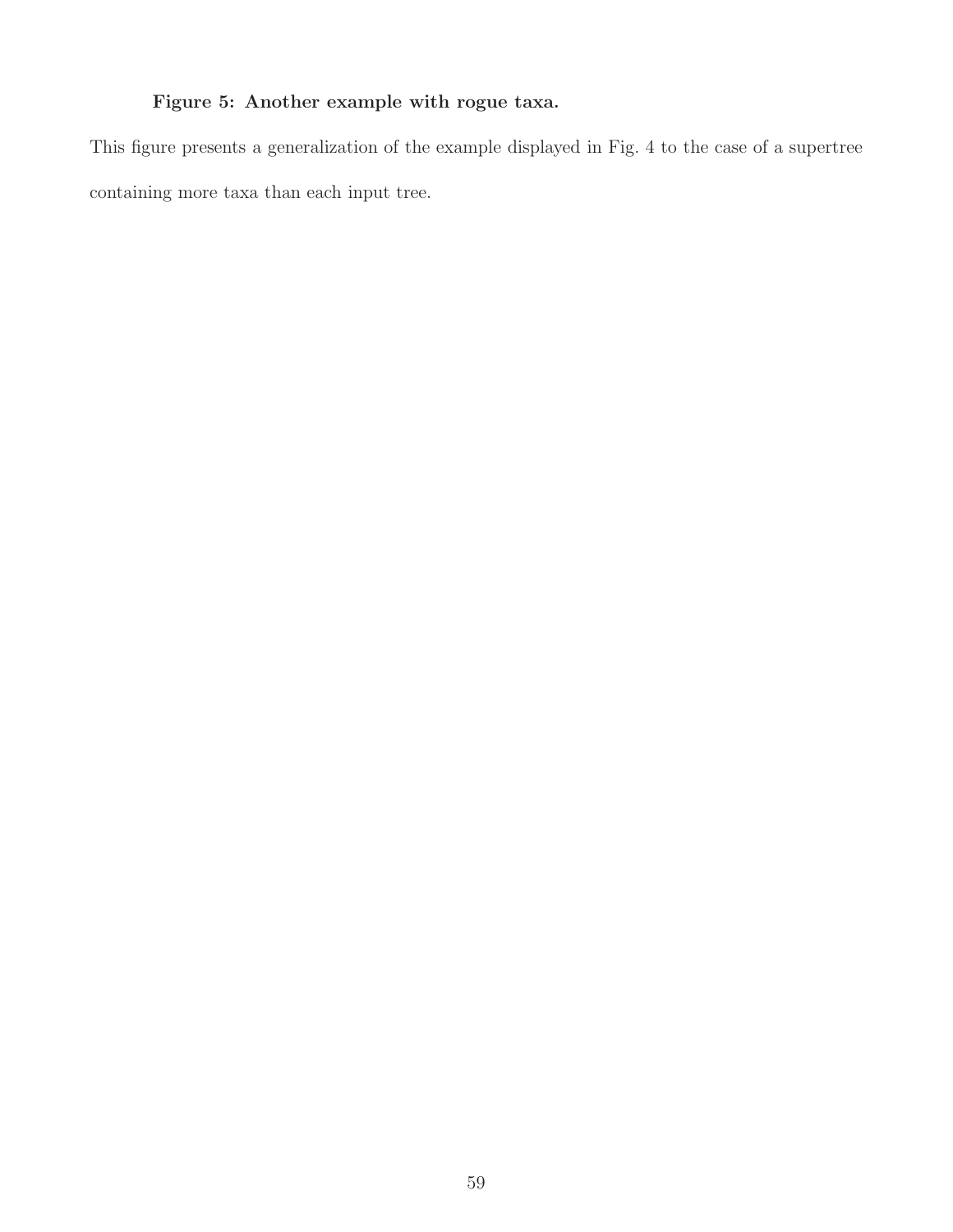

Figure 6: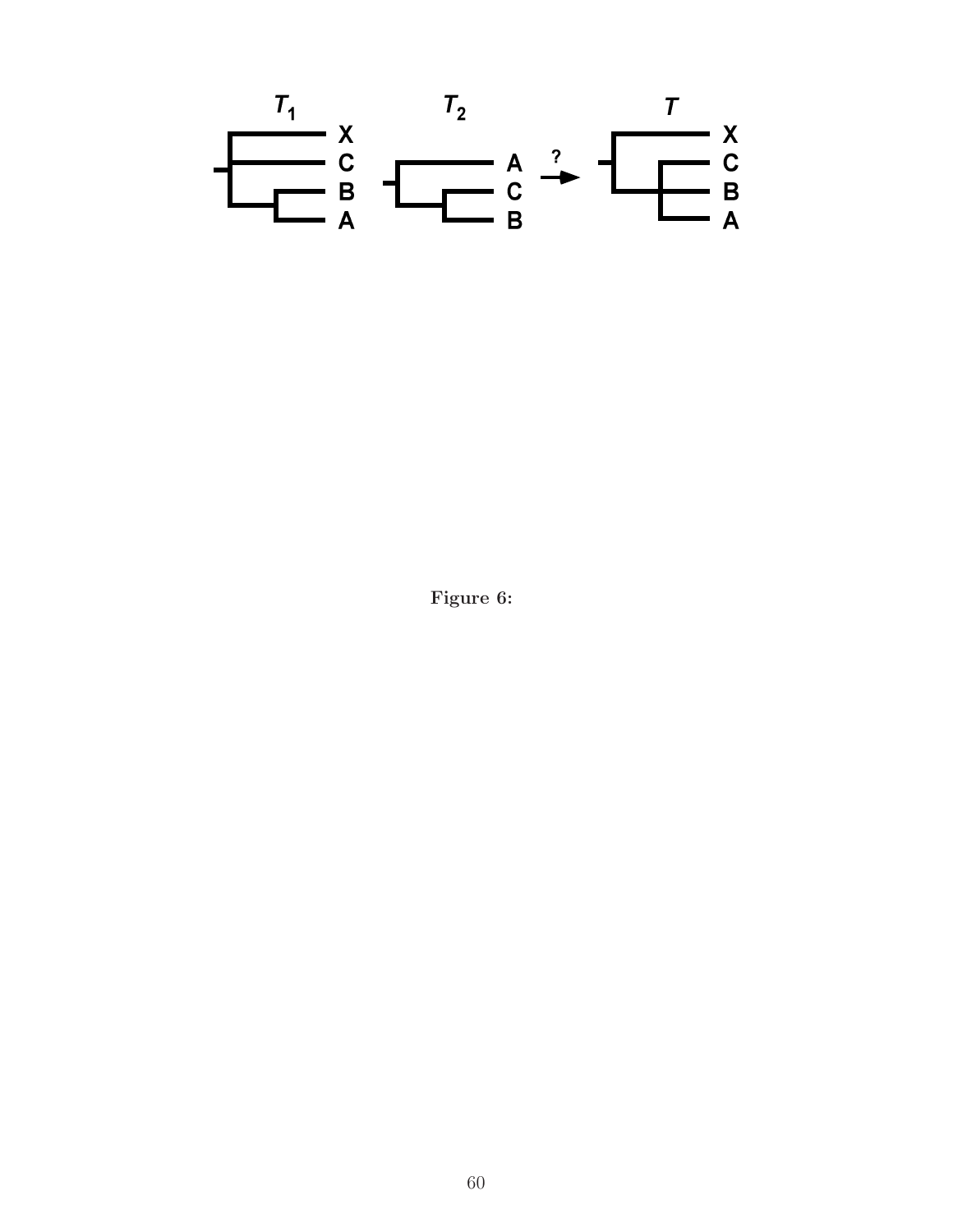#### Figure 6: Contradiction in the source trees can lead to arbitrary resolution.

An example where the presence of contradiction in the source trees (namely,  $AB|C$  in  $T_1$  versus  $BC|A$  in  $T_2$ ) can lead to the inferrence of arbitrary clades (namely excluding X from the clade  $\{A,B,C\}$  in the supertree  $T).$  This problem is detected by PI but not by PI' nor PC'.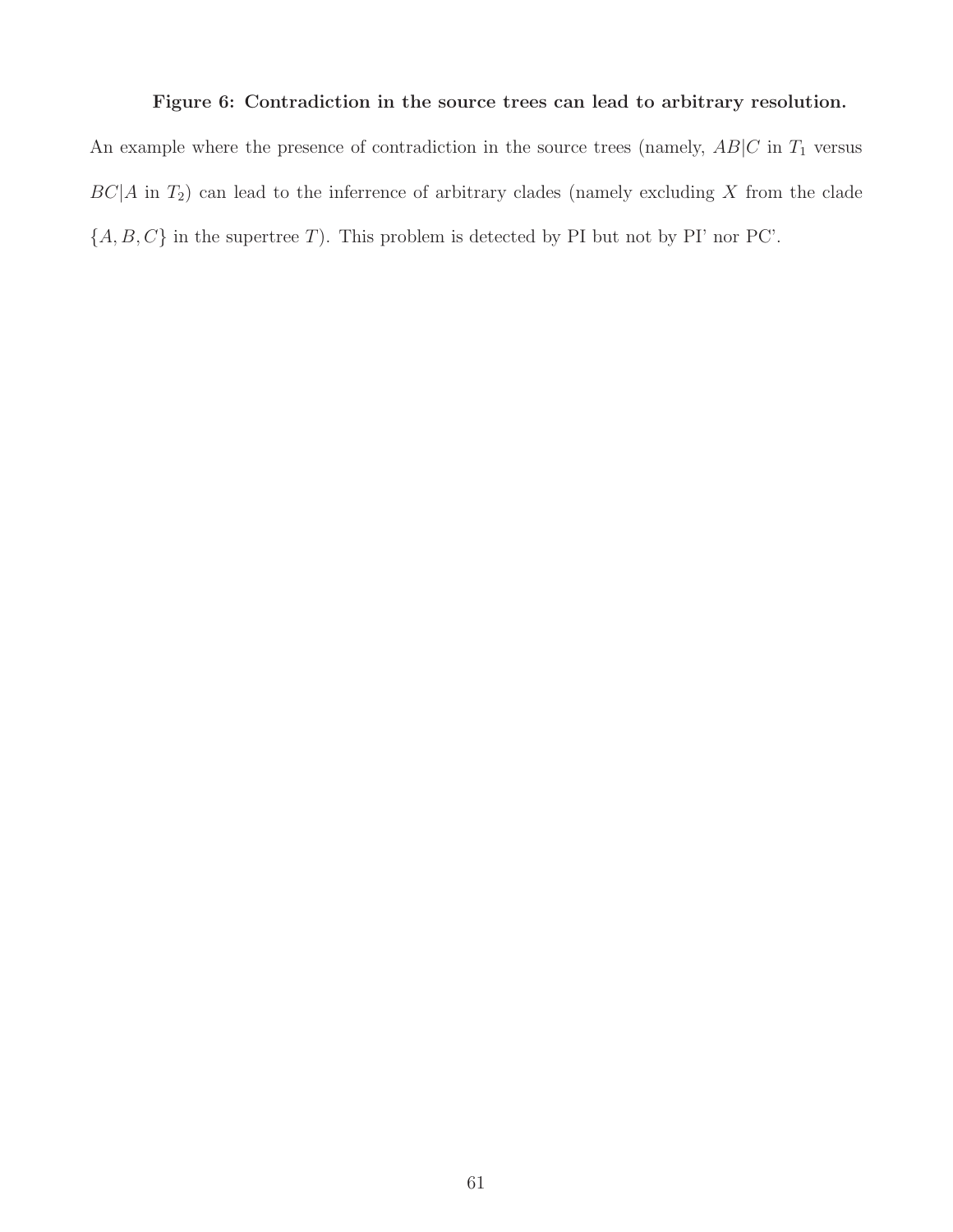

Figure 7: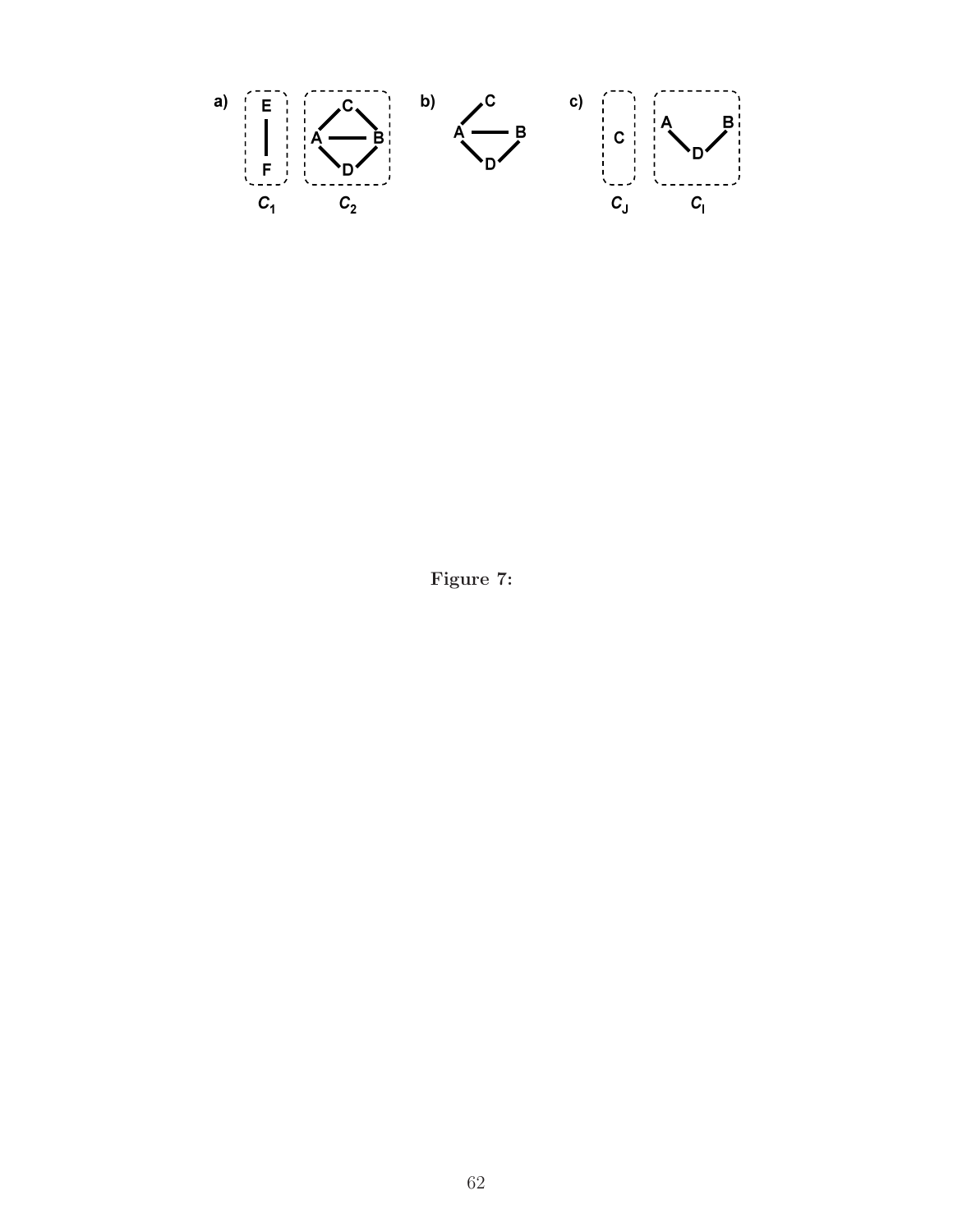#### Figure 7: Examples of graphs.

(a) The initial Aho graph G created from the triplets  $rt(\mathcal{T})$  of the collection  $\mathcal{T}$  displayed in Fig. 2. The two connected components of G are  $C_1 = \{E, F\}$  and  $C_2 = \{A, B, C, D\}$ . (b) the Aho graph obtained from  $\mathcal{R}|v(C_2)$ . This graph is connected, showing that the input trees conflict on the resolution of  $\{A, B, C, D\}$ , hence are incompatible. (c) the Aho graph obtained from  $\mathcal{R}|v(C_2)|$ when removing the triplets  $\mathcal{R}_{dc} = \{AB|C,AC|B\}.$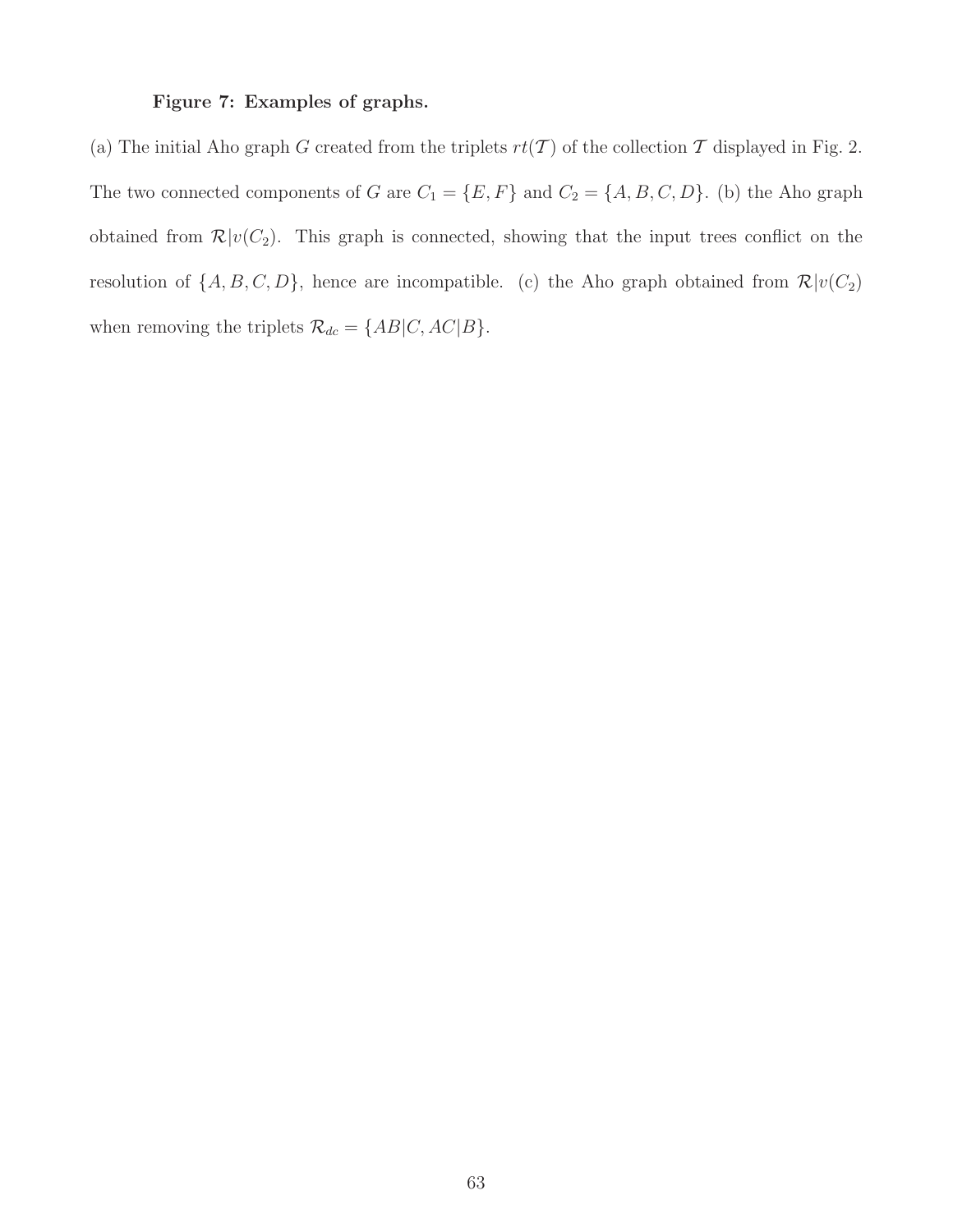Algorithm  $Build_{PC}\left(S,\mathcal{R}\right)$ 

if  $S$  contains less than 3 taxa then return the trivial tree on  $S$ Let G denote the Aho graph for  $\mathcal R$ if G has only one connected component then

1  $\mathcal{L}$  return the star tree on  $L(\mathcal{R})$ 

#### else

 $\mathcal{C}_{PC} \leftarrow CC(G)$ foreach  $C_i \in \mathcal{C}_{PC}$  do 2 if  $(\mathcal{R}|v(C_i)) = \emptyset$  then  $T_i \leftarrow$  star tree on  $v(C_i)$ else  $T_i \leftarrow \text{Build}_{PC} (v(C_i), \mathcal{R}|v(C_i))$ 

3 Return the tree made of a root node connected to  $T_1, T_2, ..., T_{|\mathcal{C}_{PC}|}$ 

Figure 8: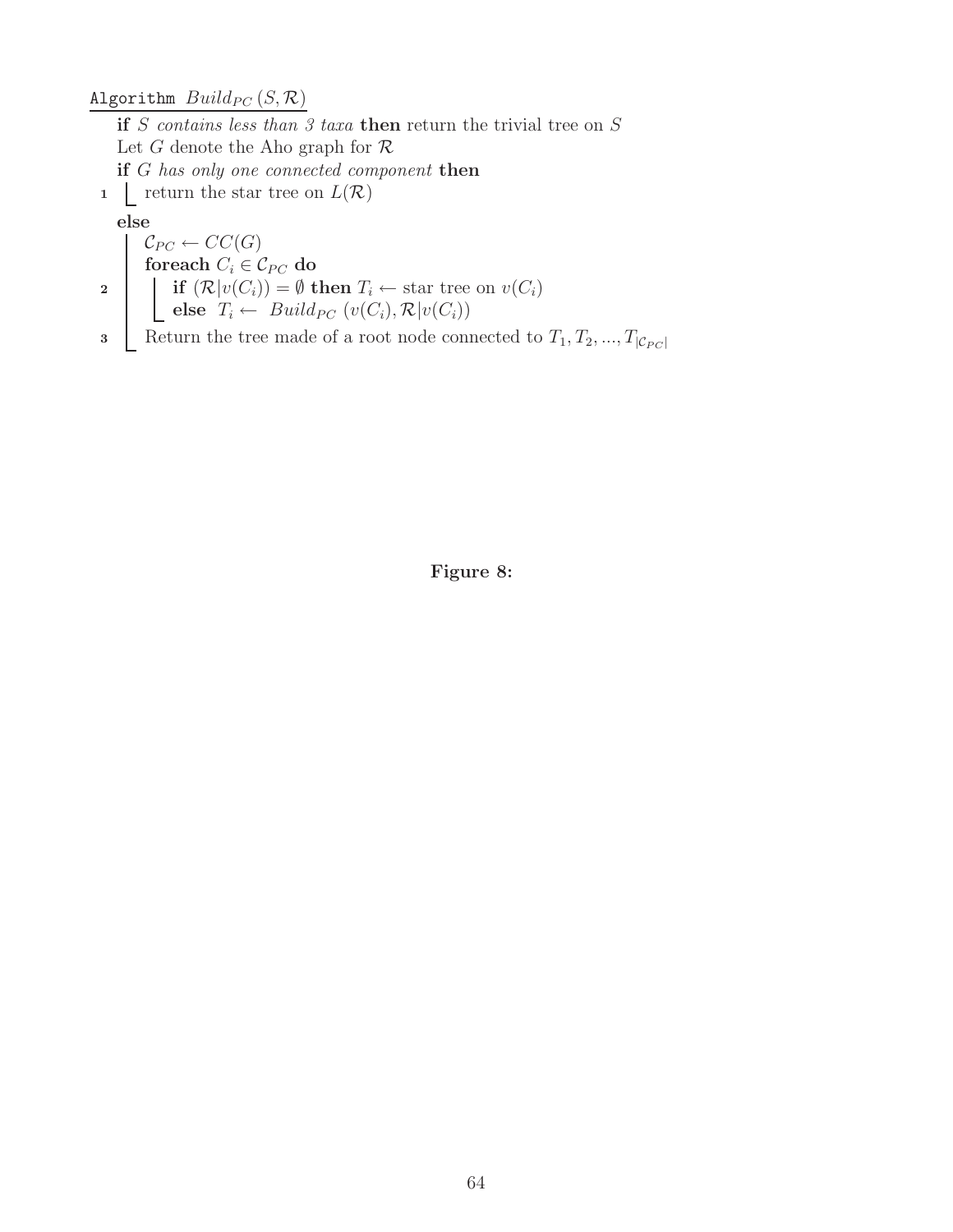Figure 8: Details of the  $Build_{PC}$  subroutine taking a set  $S$  of taxa and a set  $\mathcal R$ of triplets on  $S$  as input.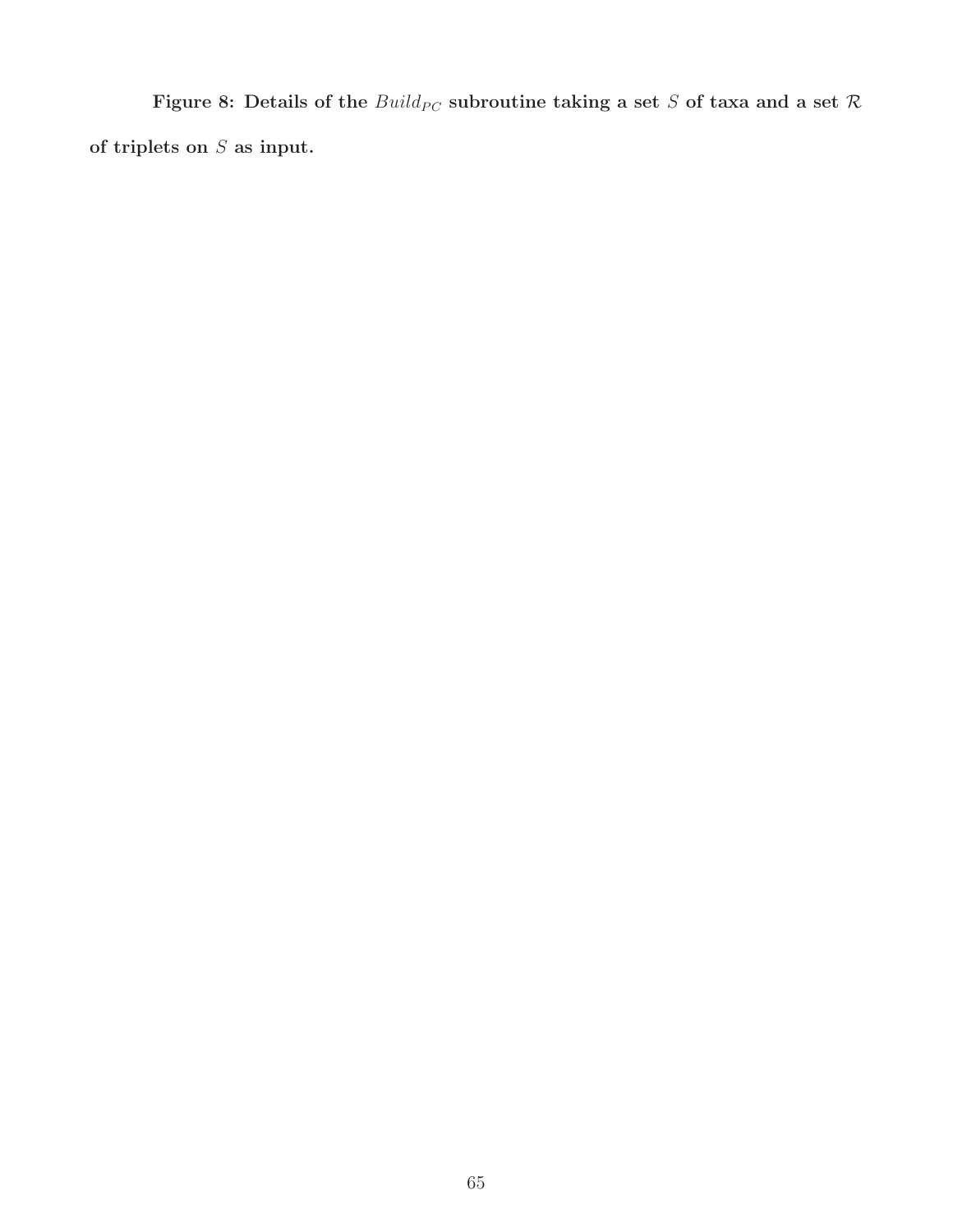#### Algorithm  $PhysIC_{PC}(S, \mathcal{R})$

if S contains less than 3 taxa then return the trivial tree on S Let G denote the Aho graph for  $\mathcal R$ if G has several connected components then  $\mathcal{C}_{PC} \leftarrow CC(G)$ else Let  $\mathcal{R}_{dc}$  be the set of triplets t s.t.  $t, \bar{t} \in \mathcal{R}$  $\mathcal{R}' \leftarrow \mathcal{R} - \mathcal{R}_{dc}$ Let  $G'$  be the Aho graph for  $\mathcal{R}'$ 4 if G' is connected then  $\mathcal{C}_{PC} \leftarrow v(G)$ else  $\mathcal{C}_{PC} \leftarrow CC(G')$ 5 | repeat 6 | | foreach  $AB|C \in \mathcal{R}_{dc}$  do  $\begin{array}{c} \mathbf{a} \quad | \quad | \quad | \quad \text{if } A, B \in C_i \text{ and } C \in C_j \text{ (with } C_i, C_j \in \mathcal{C}_{PC} \text{ and } i \neq j) \text{ then} \end{array}$ **8** | | | Build  $G'_i$  the Aho graph for  $\mathcal{R}'|v(C_i)$ if  $G'_i$  is connected then  $\mathcal{C}_{PC} \leftarrow (\mathcal{C}_{PC} - \{C_i\}) \cup v(C_i)$  $e$  )  $\qquad$   $\qquad$   $\qquad$   $\qquad$   $\qquad$   $\qquad$   $\qquad$   $\qquad$   $\qquad$   $\qquad$   $\qquad$   $\qquad$   $\qquad$   $\qquad$   $\qquad$   $\qquad$   $\qquad$   $\qquad$   $\qquad$   $\qquad$   $\qquad$   $\qquad$   $\qquad$   $\qquad$   $\qquad$   $\qquad$   $\qquad$   $\qquad$   $\qquad$   $\qquad$   $\qquad$   $\qquad$   $\qquad$   $\qquad$   $\qquad$   $\qquad$ until  $\mathcal{C}_{PC}$  no longer changes foreach  $C_i \in \mathcal{C}_{PC}$  do if  $(\mathcal{R}|v(C_i)) = \emptyset$  then  $T_i \leftarrow$  star tree on  $v(C_i)$ else  $T_i \leftarrow \mathit{PhysIC}_{PC}(v(C_i), \mathcal{R}|v(C_i))$ 10 Return the tree made of a root node connected to  $T_1, T_2, ..., T_{|\mathcal{C}_{PC}|}$ 

Figure 9: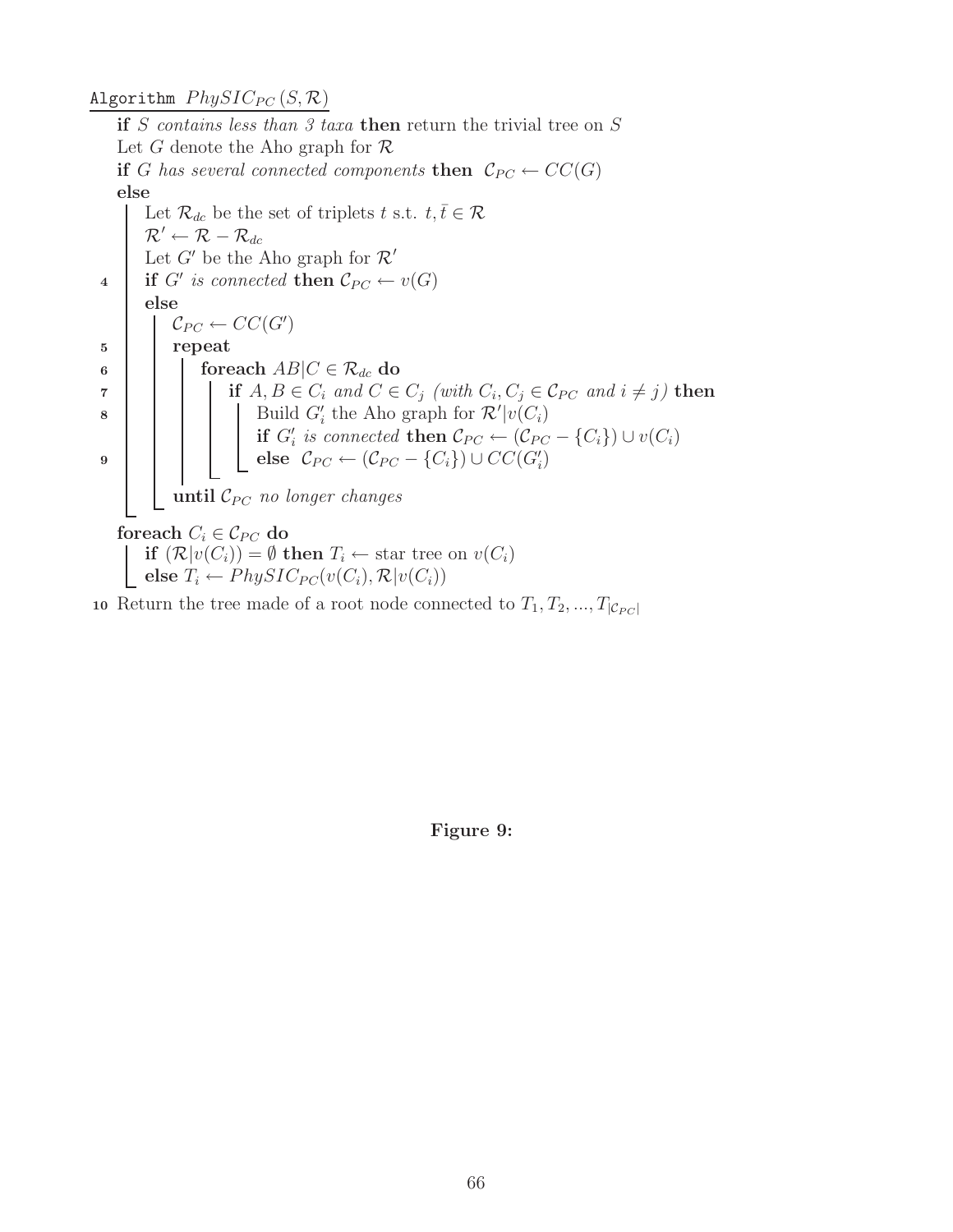Figure 9: Details of the  $PhysIC_{PC}$  subroutine taking a set S of taxa and a set  $R$  of triplets on  $S$  as input.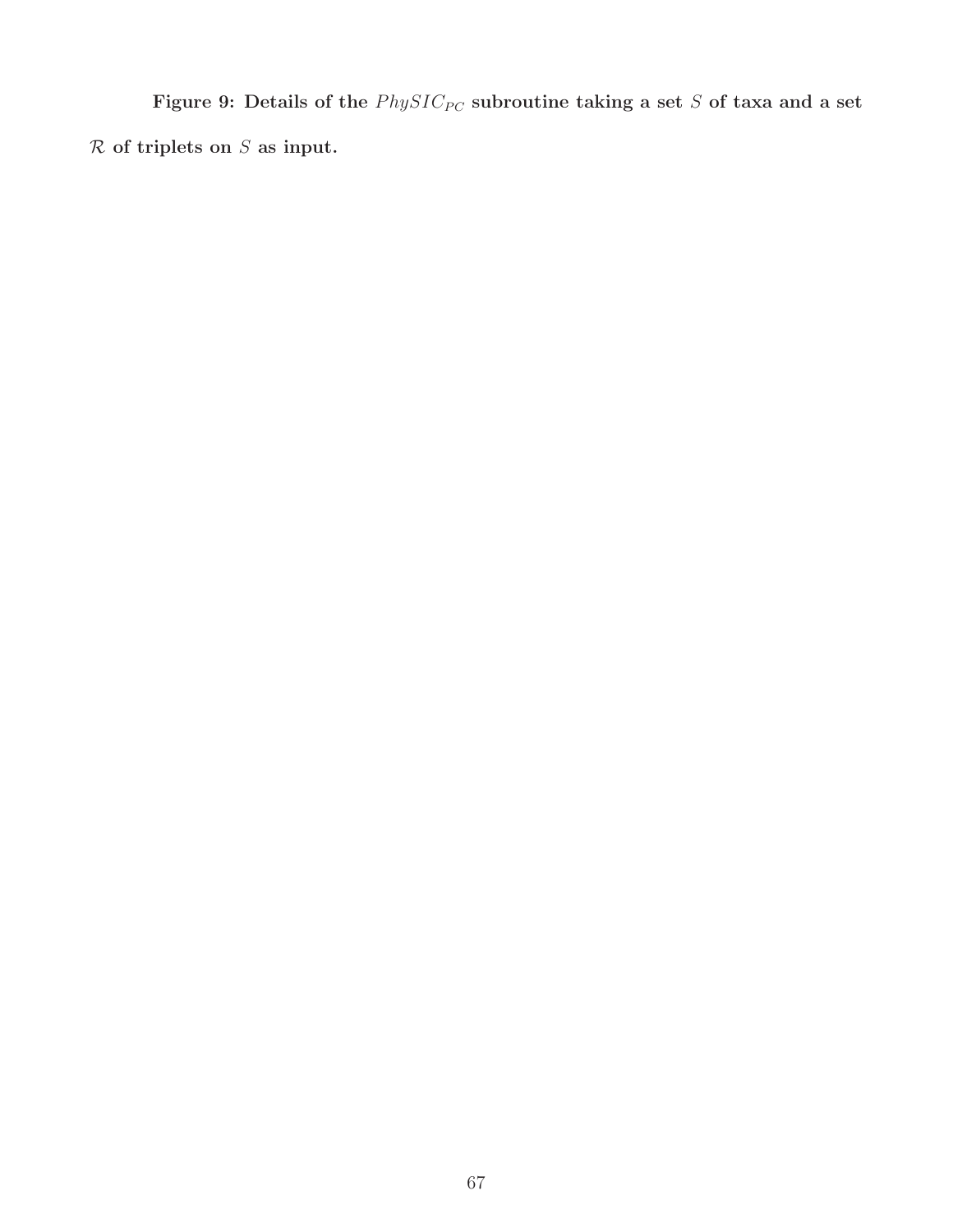Algorithm  $PhysIC_{PI}(T, T)$  $T_{PI} \leftarrow T$ repeat  $\mathcal{R}_{PI} \leftarrow \mathcal{R}(T_{PI}, \mathcal{T})$ 11  $T_{PI} \leftarrow Check_{PI} (T_{PI}, \mathcal{R}_{PI})$ until  $T_{PI}$  no longer changes Return  $T_{PI}$ 

Algorithm  $PhysIC(T)$ 

Let  $S$  be the taxa appearing in  $T$  $\mathcal{R} \leftarrow rt(\mathcal{T})$  $T_{PC} \leftarrow PhysIC_{PC}(S, \mathcal{R})$ Return  $PhysIC_{PI}(T_{PC}, \mathcal{R})$ 

Algorithm  $Check_{PI}(T, \mathcal{R})$ if  $T$  is made of a single leaf then return  $T$ Let G be the Aho graph for  $\mathcal R$ 12 if  $|CC(G)| = 1$  then return "error, R is incompatible" <sup>13</sup> repeat foreach  $T_i \in S(T)$  do Let  $G_i$  be the Aho graph for  $\mathcal{R}|L(T_i)$ foreach  $T_j \in S(T)$  s.t.  $T_i \neq T_j$  do Build  $G_{ij}$  from  $G_i$  and  $\mathcal{R} |(L(T_i) \cup L(T_j))$ if  $G_{ij}$  is not connected then <sup>14</sup> Collapse the branch between the root of  $T$  and  $T_i$ until no branch of  $T$  is collapsed foreach  $T_i \in S(T)$  do  $T'_i \leftarrow Check_{PI}(T_i, \mathcal{R}|L(T_i))$ Return the tree made of a root node connected to  $T'_1, T'_2, ..., T'_{|S(T)|}$ 

Figure 10: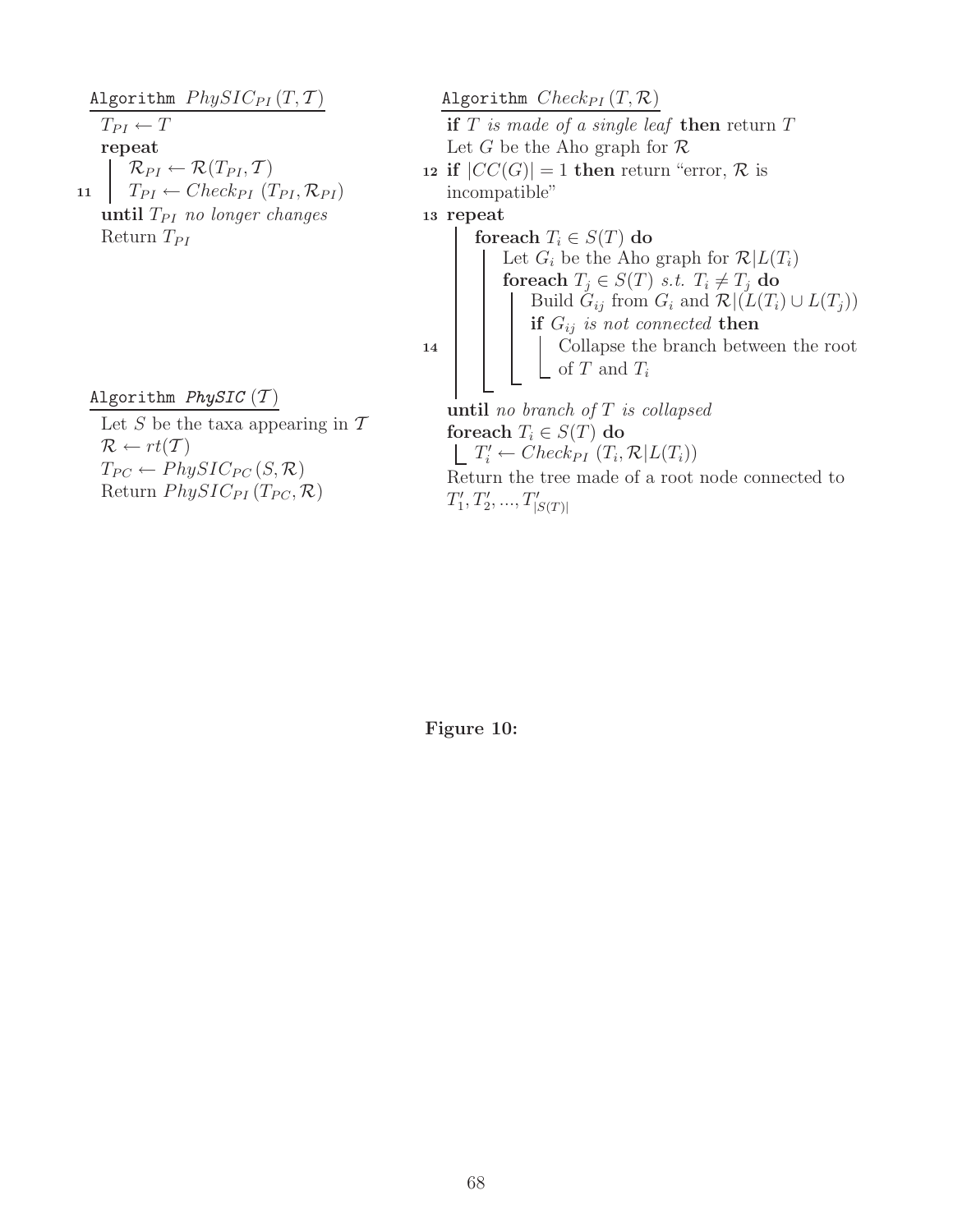Figure 10: Details of the *PhySIC* algorithm and  $PhysIC_{PI}$  and  $Check_{PI}$  subroutines.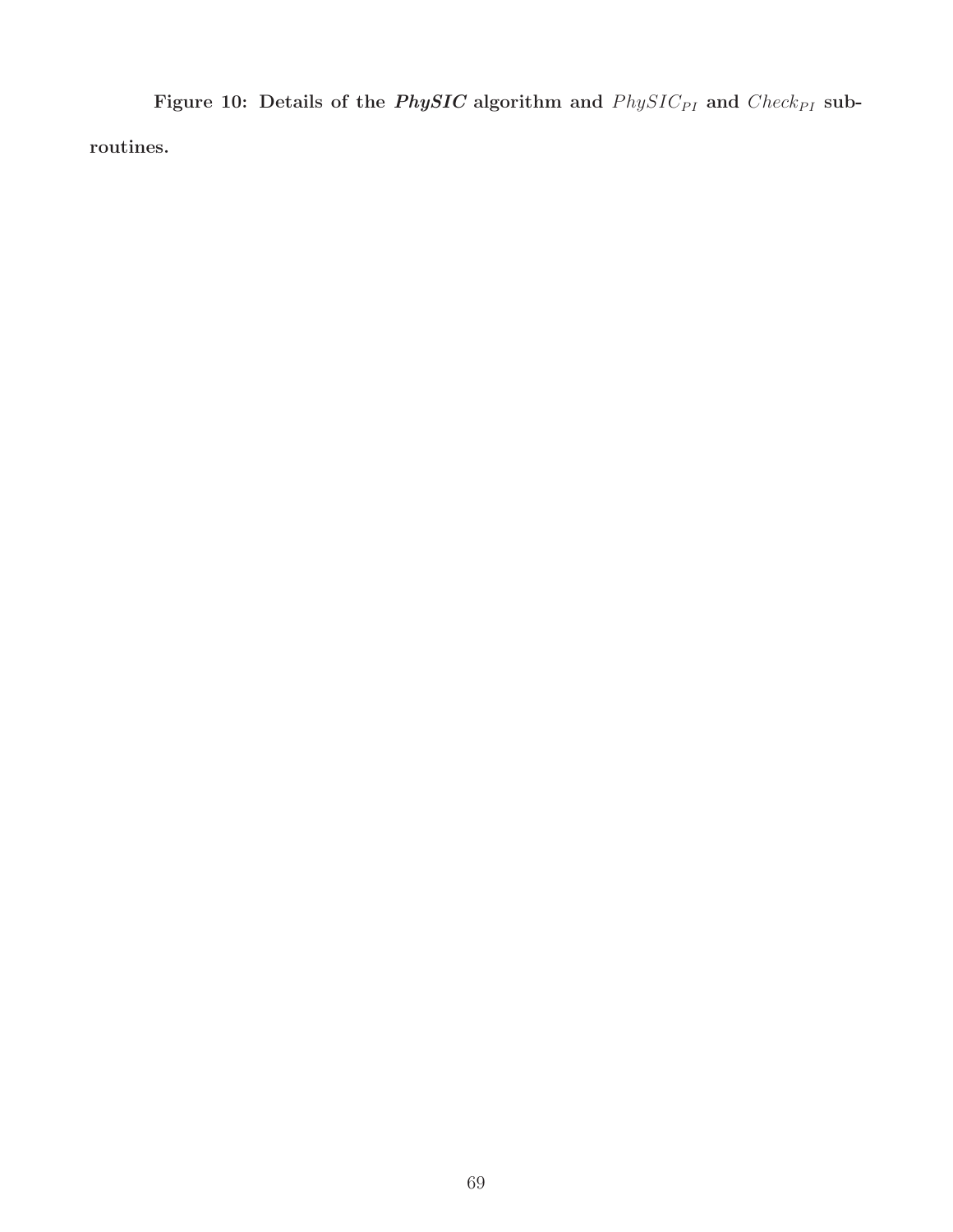

Figure 11: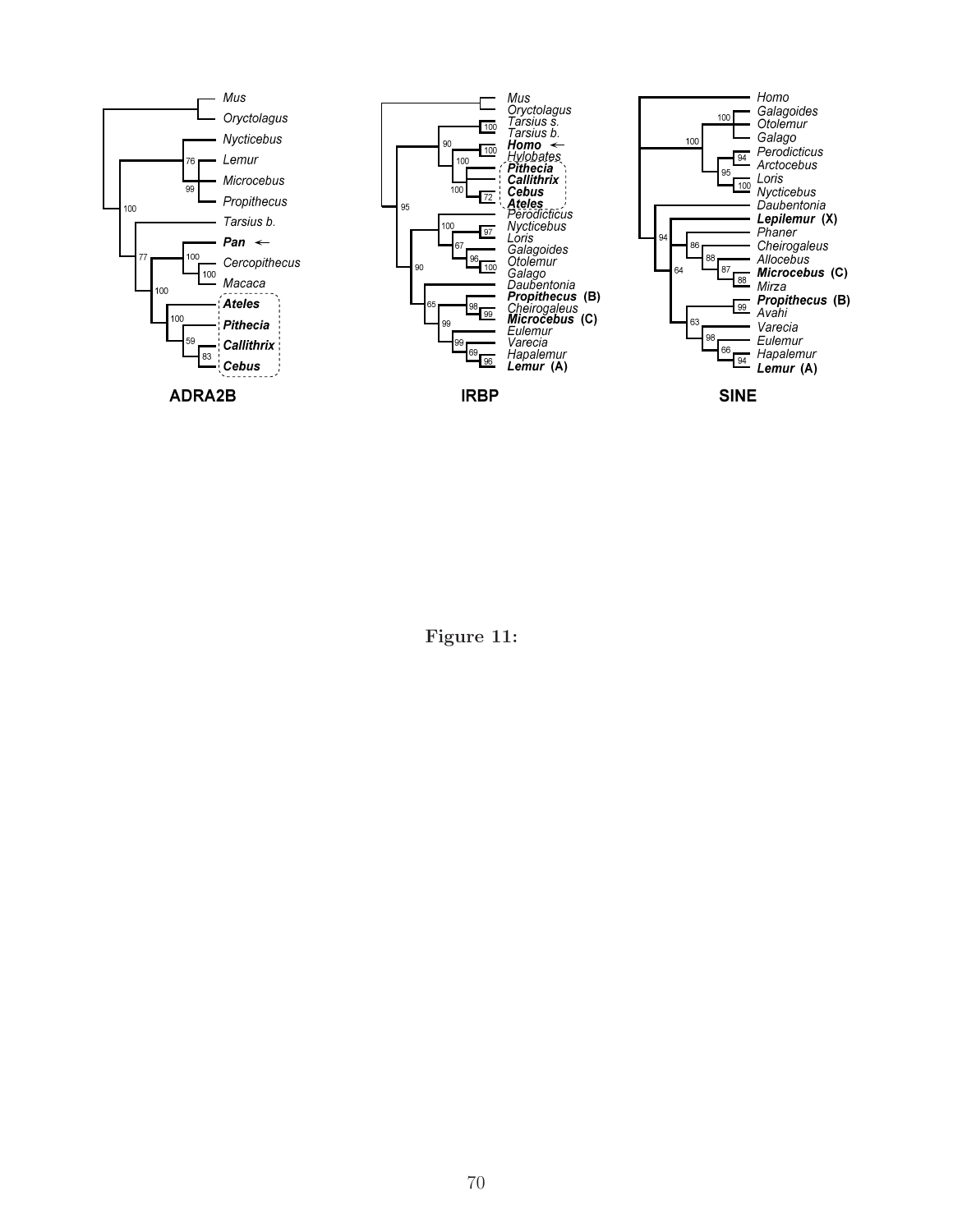#### Figure 11: Three source trees for the case study on primates.

Majority rule consensus source trees derived from the bootstrap analysis of ADRA2B and IRBP sequences (in maximum likelihood), and SINE characters (in maximum parsimony). Bootstrap percentages are indicated on nodes, and only nodes defined by more than 50% are considered. Thin branches lead to the outgroup. Taxa in bold are handled differently by the different supertree algorithms and illustrate three different situations (arrows, letters, box: see main text). The two Tarsius species are T. bancanus  $(B)$  and T. syrichta  $(S)$ .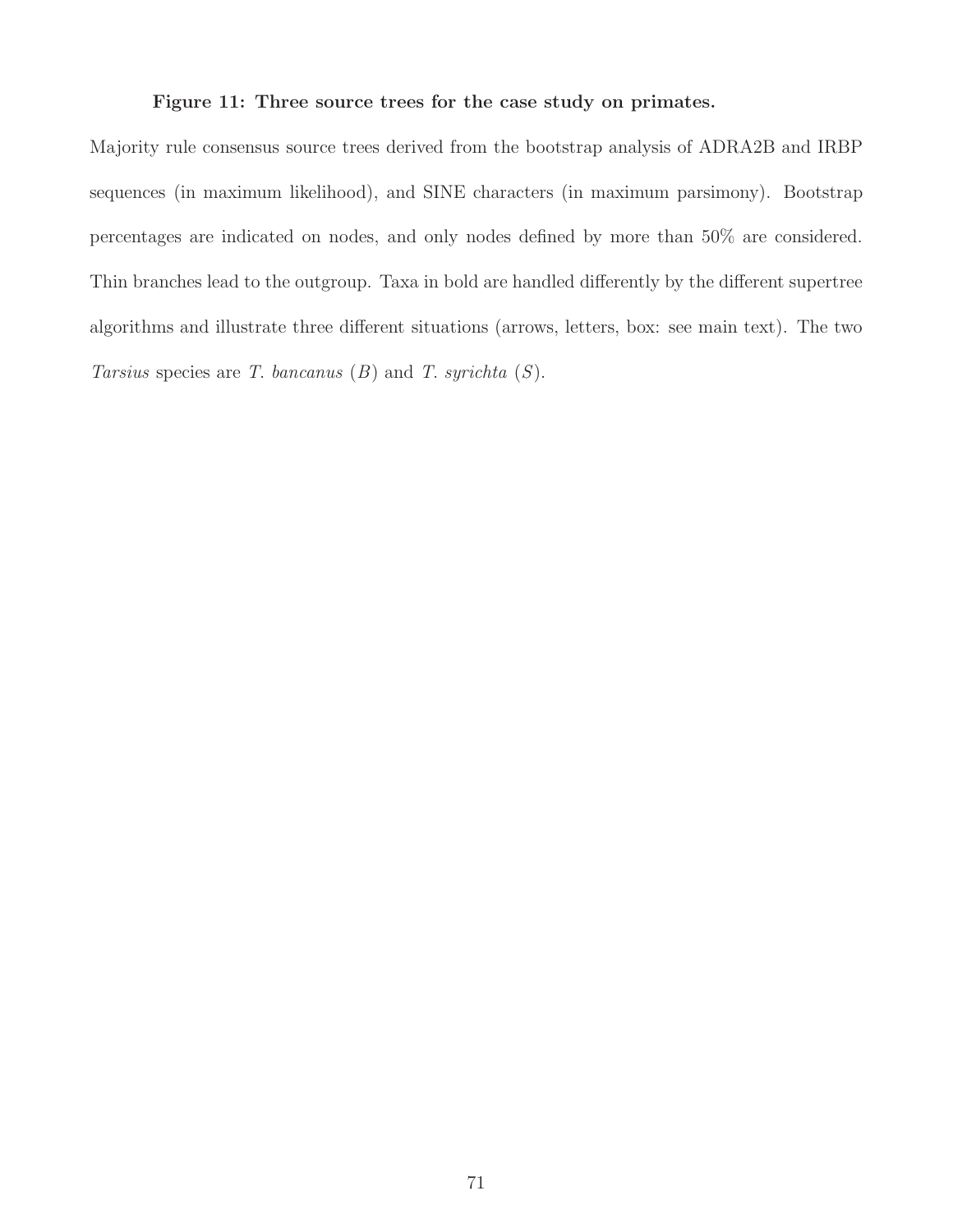# Figure 12: Comparison of supertrees inferred by three methods: MMC, MRP and *PhySIC* (the  $PhysIC_{PC}$  intermediate step of the latter is also displayed).

Thin branches lead to the outgroup. Taxa in bold are handled differently by the different supertree algorithms and illustrate three different situations. (i) Arrows indicate the surprising positioning of Homo and Pan under the MMC and  $PhysIC_{PC}$  algorithms; (ii) A-B-C-X letters correspond to taxa arbitrarily grouped by MMC and  $PhysIC_{PC}$  (cf. Fig. 2); (iii) boxes contain platyrrhine taxa for which MMC and MRP contradict the IRBP source topology. The P label on MMC and  $PhysIC_{PC}$  supertrees refers to the polytomy involving catarrhine and platyrrhine clades. The taxonomic frame for Primates is given on the *PhySIC* supertree. Hatched rectangles represent Anthropoidea (Catarrhini + Platyrrhini). White and black rectangles respectively represent Haplorrhini (Tarsiiformes + Anthropoidea) and Strepsirrhini (Lorisiformes + Lemuriformes).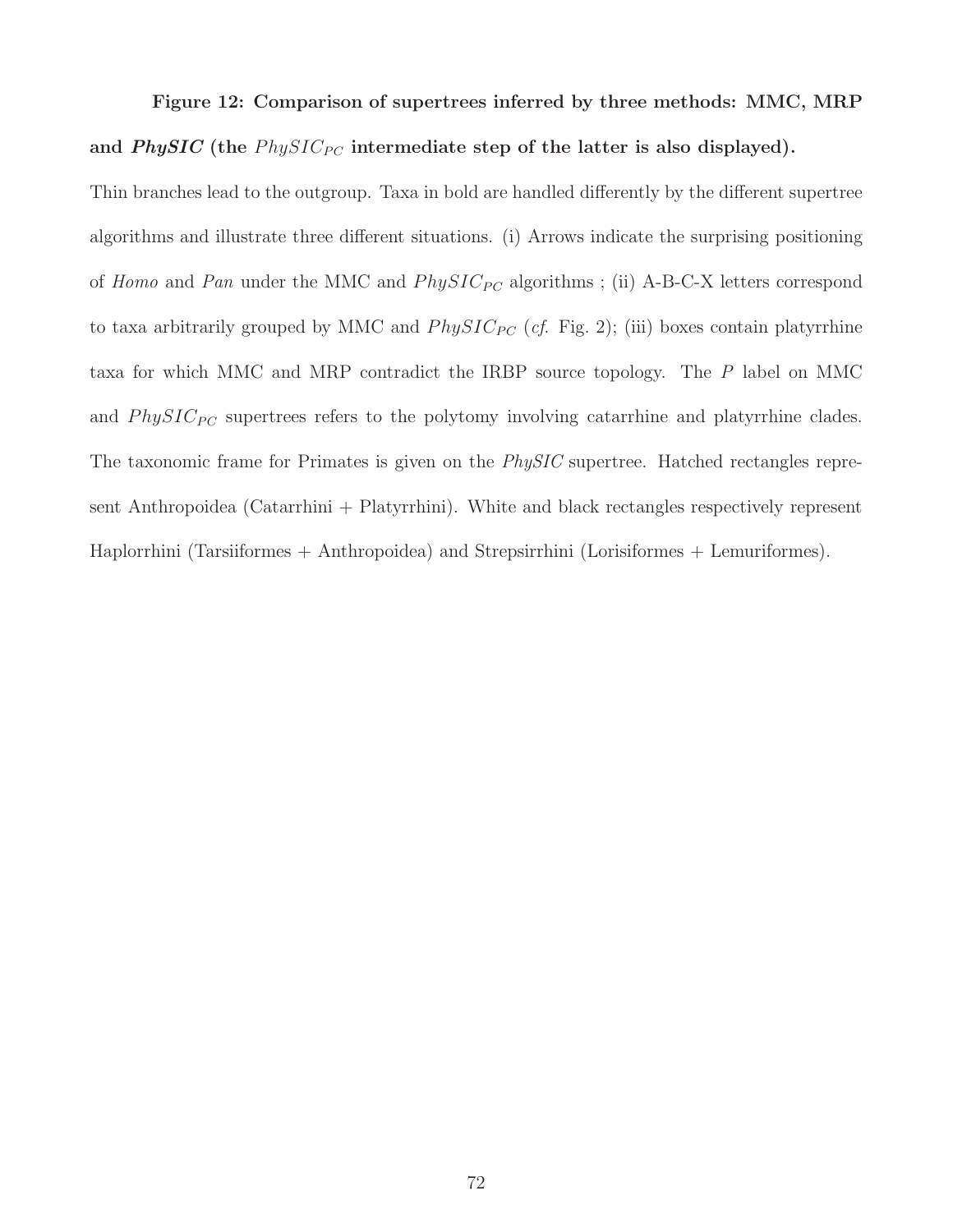Figure 13: Primate PhySIC supertree including 95% of all extant genera and containing no contradiction nor arbitrary resolution with respect to the source trees, as defined by the PI and PC properties.

The genus-level primate supertree has been reconstructed from 24 molecular source trees restricted to nodes supported by more than 70% bootstrap. When the bootstrap threshold is increased to 80% – respectively 90% – the supertree topology changes: disappearing branches as well as one appearing clade  $(Papio + Theropithecus)$  are indicated by white – respectively black – stars. Polytomies are labelled by tags pointing out the properties (PI, PC, or both) that would not be satisfied if the corresponding clade was more resolved. The taxonomic frame and clade names for Primates are given. Hatched rectangles represent Anthropoidea (Platyrrhini + Catarrhini). White and black rectangles respectively represent Haplorrhini (Tarsiiformes + Anthropoidea) and Strepsirrhini (Lorisiformes + Lemuriformes).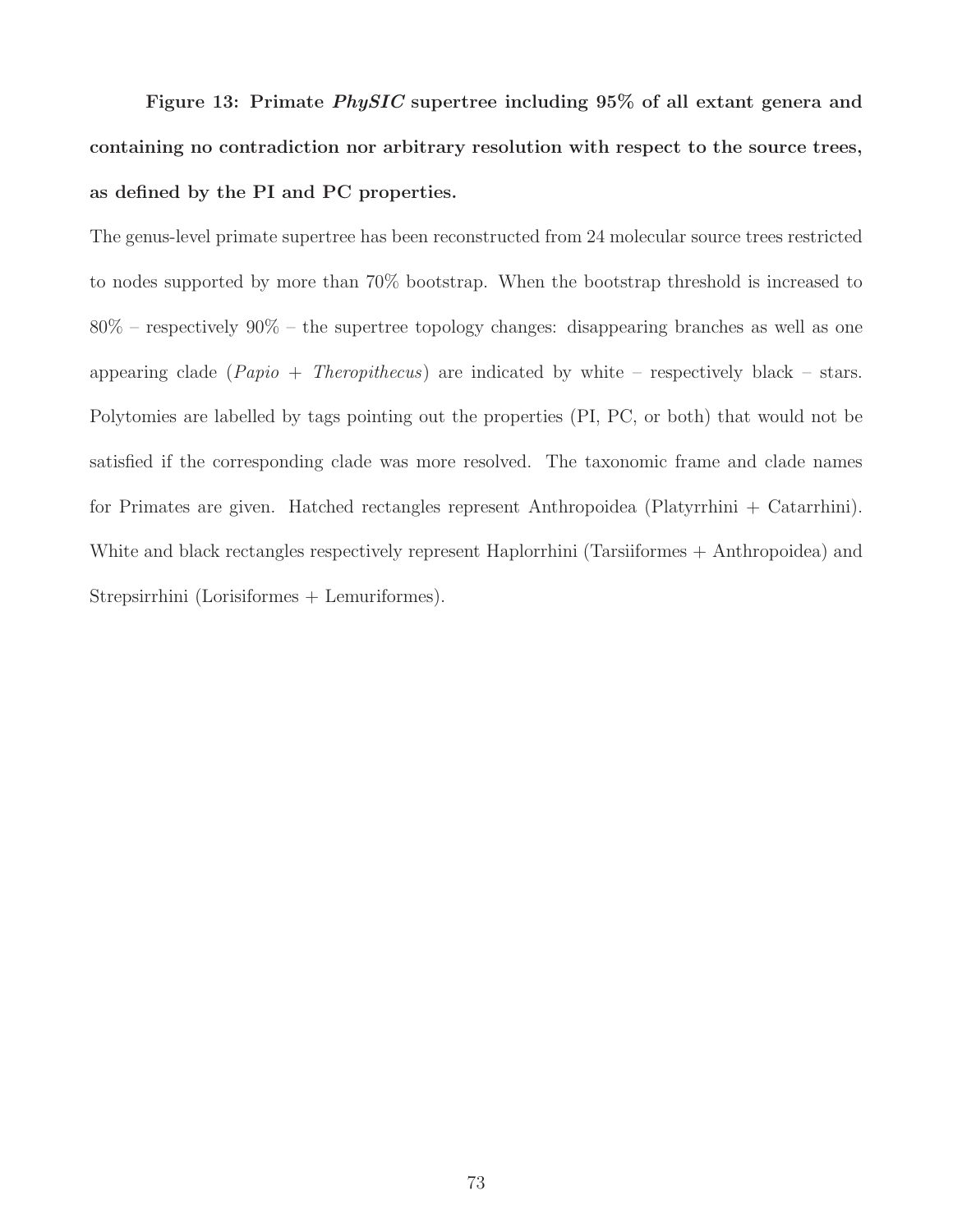## Table 1: Molecular markers used to infer the primate source trees.

The best-fitting model and the number of primate genera per marker are indicated. (mtDNA: mitochondrial DNA).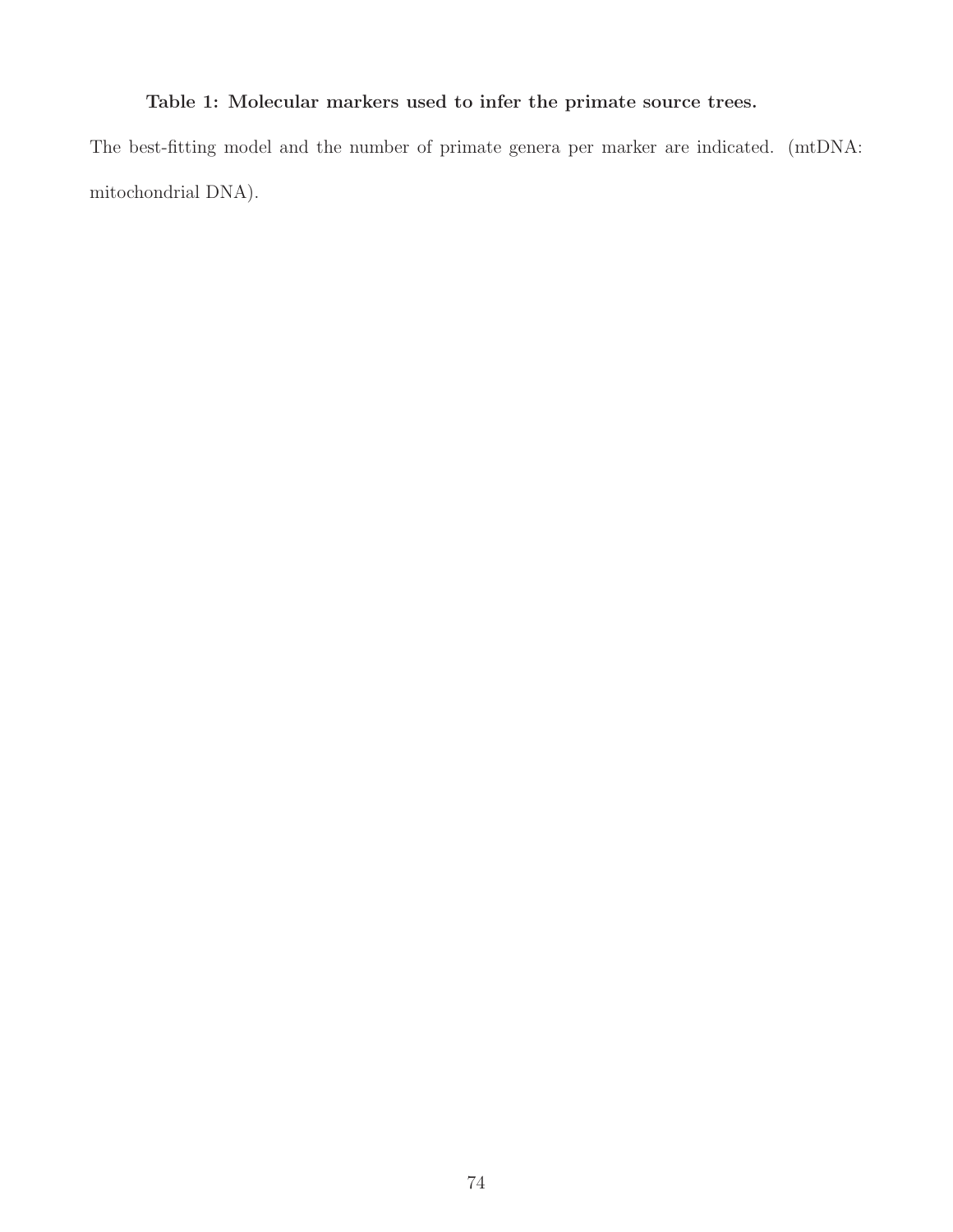

Figure 12: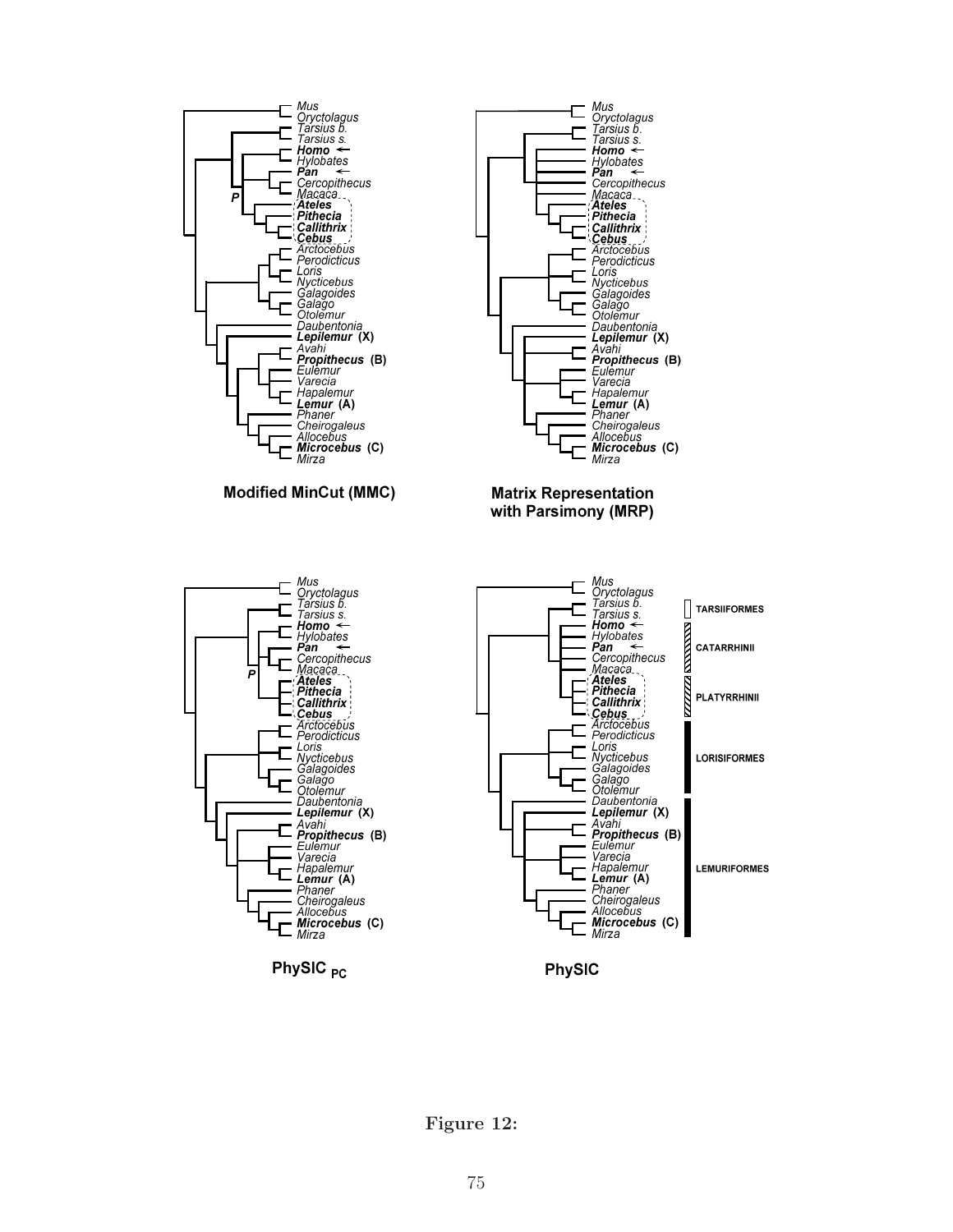

Figure 13: